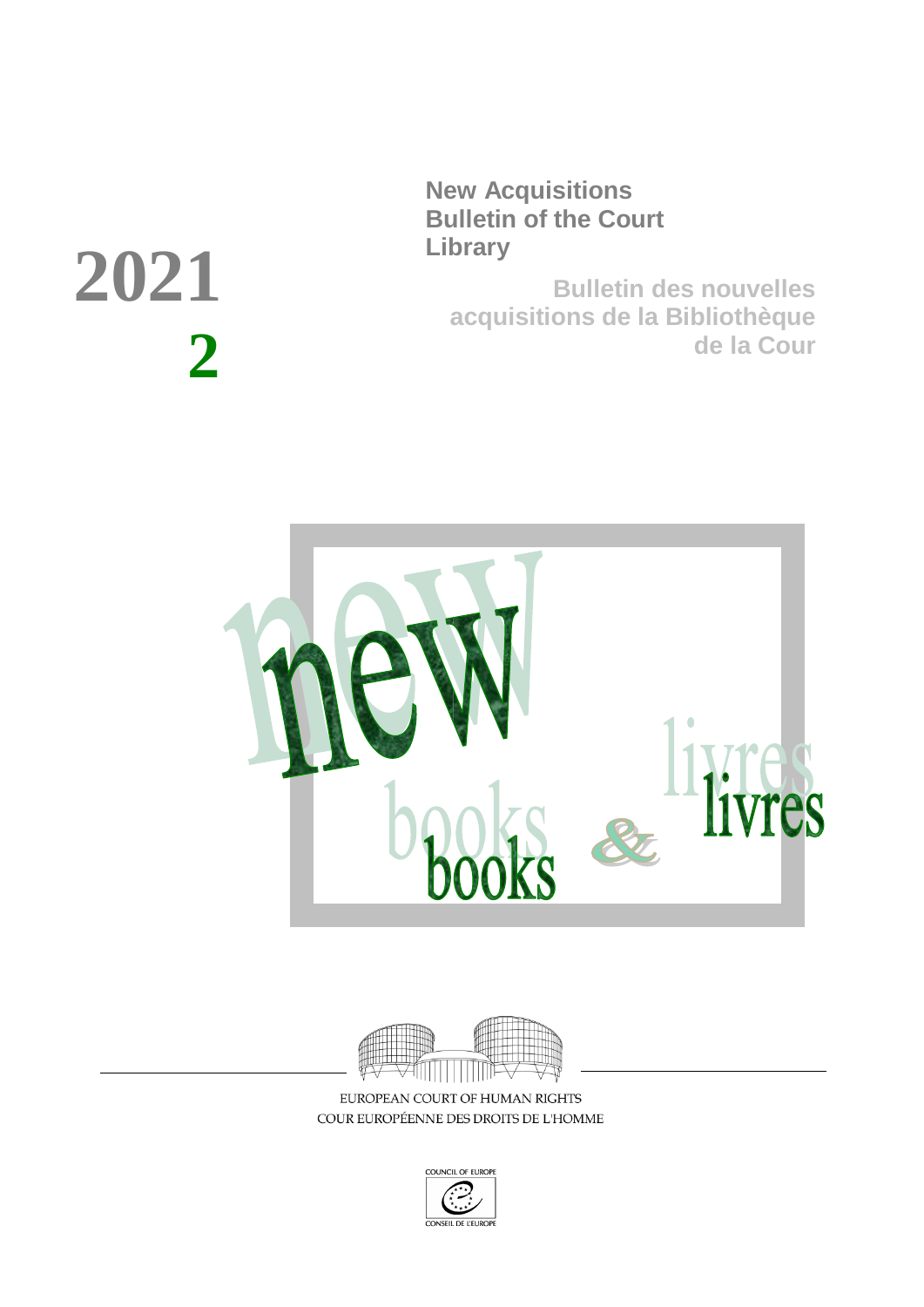#### **INTRODUCTION :**

The Library of the European Court of Human Rights has a rich collection of material on the European Convention of Human Rights, the European Court of Human Rights, as well as material on human rights, international law, national legislation and case-law. The library is developing this collection with purchased and donated items. The purpose of the New Acquisitions Bulletin is to keep users informed of additions to the collection. The Bulletin is published quarterly. Items are classified under 11 subject headings (see contents page). The Bulletin includes a name index.

#### **LIBRARY COLLECTIONS AND LOCATIONS :**

 **Books and chapters in books** have a call number and are shelved either in rows 1-18 or displayed on the new books display unit. Signs on the end of the shelves provide guidance to the call numbers.

> Dupuy, Pierre-Marie Droit international public / Pierre-Marie Dupuy. – Paris : Dalloz, 2000. – xxix, 731 p. ; 21 cm 341.01 % DUP

 **Periodical articles** can be found in the current periodicals displayed on the units A-E. A list of periodical titles is attached to the end of each display unit.

> Kamminga, Menno T. Lessons learned from the exercise of universal jurisdiction in respect of gross human rights offenses. - In: Human rights quarterly, Vol. 23 no. 4 (November 2001), p. 940-974 **PERIODIQUE**

 **Doctrine** comprises offprints and copies of articles from periodicals about the ECHR; these are held in the doctrine boxes on shelf E and are filed alphabetically by the author's name.

> Cohen-Jonathan, G. Quelques considérations sur la réparation accordée aux victimes d'une violation de la Convention européenne des droits de l'homme. - In : Mélanges en hommage à Pierre Lambert. - Bruxelles : Bruylant, 2000, p. 109-140 **DOCTRINE**

**These and Memoire** only on the ECHR, are unpublished works held on the mezzanine level on shelf 18.

Botta, Martin The Council of Europe Commissioner for Human Rights : an inflation of human rights institutions ?. - Strasbourg : Université Robert Schuman, 2000. - 66 p. **MEMOIRE** 

 **Dossier** comprises offprints, pamphlets, documents and copies of periodical articles on the subjects covered by the library.

> [Arden, Dame Mary](http://hrls.echr.coe.int/uhtbin/cgisirsi.exe/rDoodvsENU/270260014/18/X100/XAUTHOR/Arden,+Dame+Mary) [Human rights in the age of terrorism / by Dame Mary Arden.](http://hrls.echr.coe.int/uhtbin/cgisirsi.exe/rDoodvsENU/270260014/18/X245/XTITLE/Human+rights+in+the+age+of+terrorism+%5e2F) - The law quarterly review, vol. 121 (oct. 2005), p. 604-627 DOSSIER-ARDEN-2005

 **Digital** documents are accessible directly from the catalogue. Click on the URL with the reference to obtain a pdf version of the document.

> Woolf Lord [Review of the working methods of the European Court of Human Rights, December 2005](http://hrls.echr.coe.int/uhtbin/cgisirsi.exe/AqW5KSgx2P/156070005/18/X245/XTITLE/Review+of+the+working+methods+of+the+European+Court+of+Human+Rights,+December+2005+%5e2F)  [/ Lord Woolf ... \[et al.\].](http://hrls.echr.coe.int/uhtbin/cgisirsi.exe/AqW5KSgx2P/156070005/18/X245/XTITLE/Review+of+the+working+methods+of+the+European+Court+of+Human+Rights,+December+2005+%5e2F) – S.n. : s.l., 2005 DIGITAL

 **Website** documents are accessible directly from the catalogue. Click on the URL with the reference to link to the website.

> QPZ : Qendra e Publikimeve Zyrtare / [electronic resource] Albania. Qendra e Publikimeve Zyrtare Tirana : QPZ **WEBSITE**

#### **BORROWING** :

Only staff of the Council of Europe may borrow material from the library.

 Library of the Court 2021

Cataloguing and indexing : H. Draganovska, A. Heisserer, Y. Souppart, G. Woods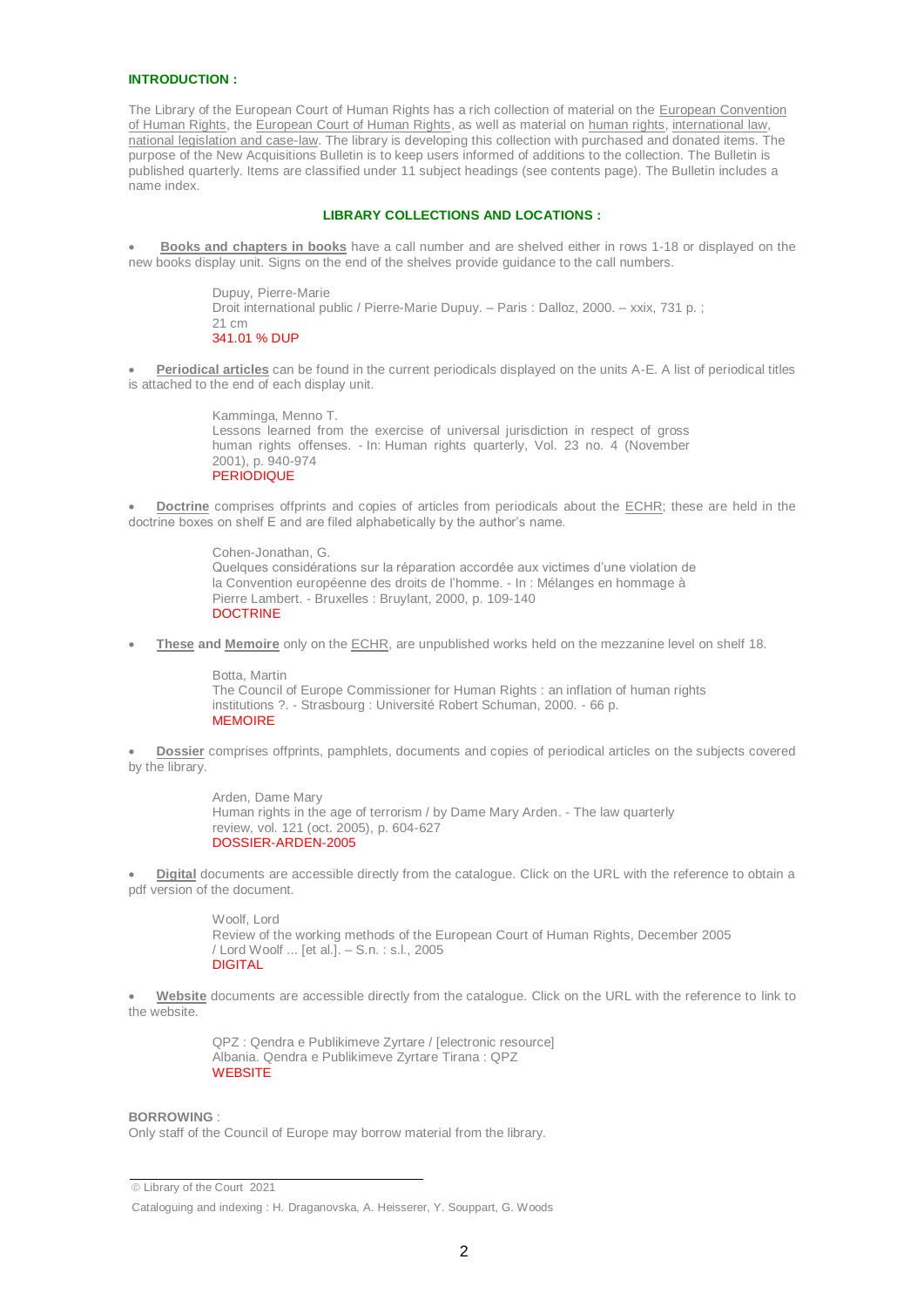#### **INTRODUCTION :**

La Bibliothèque de la Cour européenne des droits de l'homme est dotée d'une riche collection d'ouvrages sur la Convention européenne des droits de l'homme, la Cour européenne des droits de l'homme, mais également sur les droits de l'homme, le droit international et la législation et jurisprudence nationales. La Bibliothèque développe ses collections grâce à des acquisitions mais aussi à des dons de livres ou de périodiques. L'objectif de ce Bulletin est d'informer les utilisateurs des nouvelles acquisitions. Le Bulletin est publié 4 fois par an. Les nouveautés sont classées dans 11 catégories (voir page des sommaires) et sont suivies d'un index des noms.

#### **COLLECTIONS DE LA BIBLIOTHEQUE ET LOCALISATIONS :**

 Les **livres et chapitres de livres** ont une côte (voir ex. ci-dessous) et sont classés sur les étagères 1-18 ou sur le présentoir des nouveautés à l'entrée. La signalisation affichée sur chaque étagère vous indique la localisation de ces côtes.

> Dupuy, Pierre-Marie Droit international public / Pierre-Marie Dupuy. – Paris : Dalloz, 2000. – xxix, 731 p. ; 21 cm 341.01 % DUP

 Les **périodiques** sont exposés sur les rayonnages A-E. Vous trouverez une liste complète des titres de périodiques sur chaque présentoir.

> Kamminga, Menno T. Lessons learned from the exercise of universal jurisdiction in respect of gross human rights offenses. - In: Human rights quarterly, Vol. 23 no. 4 (November 2001), p. 940-974 **PERIODIQUE**

 La collection des **doctrines** regroupe des tirés à part ou des copies d'articles de périodiques non disponibles à la Bibliothèque sur le thème de la CEDH ; elles sont classées par ordre alphabétique de nom d'auteur dans les boîtes grises au rayonnage E.

> Cohen-Jonathan, G. Quelques considérations sur la réparation accordée aux victimes d'une violation de la Convention européenne des droits de l'homme. - In : Mélanges en hommage à Pierre Lambert. - Bruxelles : Bruylant, 2000. - p. 109-140 **DOCTRINE**

 Les **Thèses et Mémoires** sont des travaux non publiés portant uniquement sur la CEDH rangés au niveau mezzanine au rayonnage 18.

> Botta, Martin The Council of Europe Commissioner for Human Rights : an inflation of human rights institutions ?. - Strasbourg : Université Robert Schuman, 2000. - 66 p. **MEMOIRE**

 La collection **Dossier** comprend des tirés à part, des brochures, des documents ou des copies d'articles sur les autres thèmes de la Bibliothèque.

> [Arden, Dame Mary](http://hrls.echr.coe.int/uhtbin/cgisirsi.exe/rDoodvsENU/270260014/18/X100/XAUTHOR/Arden,+Dame+Mary) [Human rights in the age of terrorism / by Dame Mary Arden.](http://hrls.echr.coe.int/uhtbin/cgisirsi.exe/rDoodvsENU/270260014/18/X245/XTITLE/Human+rights+in+the+age+of+terrorism+%5e2F) - The law quarterly review, vol. 121 (oct. 2005), p. 604-627 DOSSIER-ARDEN-2005

 Les documents **Digital** sont accessibles directement depuis le catalogue. Cliquez sur le lien URL contenu dans la notice bibliographique pour obtenir une version pdf du document.

> Woolf Lord [Review of the working methods of the European Court of Human Rights,](http://hrls.echr.coe.int/uhtbin/cgisirsi.exe/AqW5KSgx2P/156070005/18/X245/XTITLE/Review+of+the+working+methods+of+the+European+Court+of+Human+Rights,+December+2005+%5e2F)  [December 2005 / Lord Woolf ... \[et al.\].](http://hrls.echr.coe.int/uhtbin/cgisirsi.exe/AqW5KSgx2P/156070005/18/X245/XTITLE/Review+of+the+working+methods+of+the+European+Court+of+Human+Rights,+December+2005+%5e2F) – S.n. : s.l., 2005 DIGITAL

 Les documents **Website** sont accessibles directement depuis le catalogue. Cliquez sur le lien URL contenu dans la notice bibliographique pour accéder au site internet.

> QPZ : Qendra e Publikimeve Zyrtare / [electronic resource] Albania. Qendra e Publikimeve Zyrtare Tirana : QPZ **WEBSITE**

**PRÊT :**

Seuls les agents du Conseil de l'Europe peuvent emprunter des ouvrages de la Bibliothèque.

Bibliothèque de la Cour 2021

Catalogage et indexation : H. Draganovska, A. Heisserer, Y. Souppart, G. Woods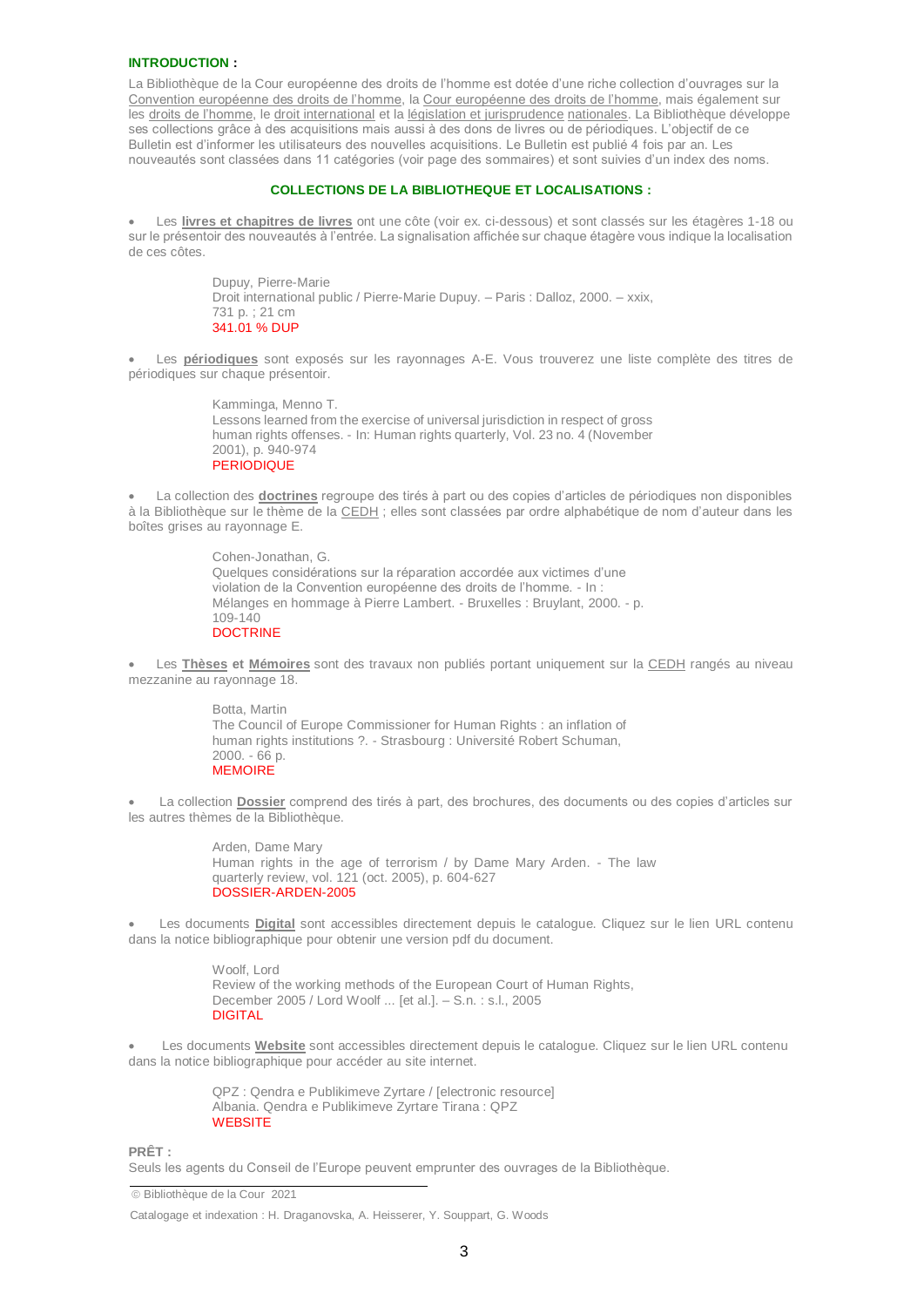## **Contents - Sommaire**

|                                                                                                                                                                    | 2   |
|--------------------------------------------------------------------------------------------------------------------------------------------------------------------|-----|
| <b>European Convention on Human Rights /</b><br>Convention européenne des droits de l'homme                                                                        | 5   |
| <b>European Court of Human Rights /</b><br>Cour européenne des droits de l'Homme                                                                                   | 6   |
| (human rights and civil liberties etc. /<br>droits de l'homme et libertés publiques etc.)                                                                          |     |
| (constitutional, administrative, criminal, private and comparative law etc. /<br>droit constitutionnel, administratif, pénal, privé et comparé etc.)               |     |
| (European Union law and European Community law /<br>droit de l'Union Européenne et droit communautaire)                                                            |     |
| (public international law and international criminal law /<br>droit international public et pénal)                                                                 |     |
| International Courts / Cours internationales 26<br>(ICTY; ICTR; ICC; ECJ; ICJ; IACHR etc. /<br>TPIY; TPIR; CPI; CJCE; CIJ; CIADH etc.)                             |     |
| <b>International organisations /</b><br>(role, administration, international relations, structure /<br>rôle, administration, relations internationales, structure) |     |
| <b>National legislation and case-law/</b><br>(primary literature /<br>littérature primaire)                                                                        |     |
|                                                                                                                                                                    | -31 |
|                                                                                                                                                                    |     |

Index of names / Index des noms ........................................... 32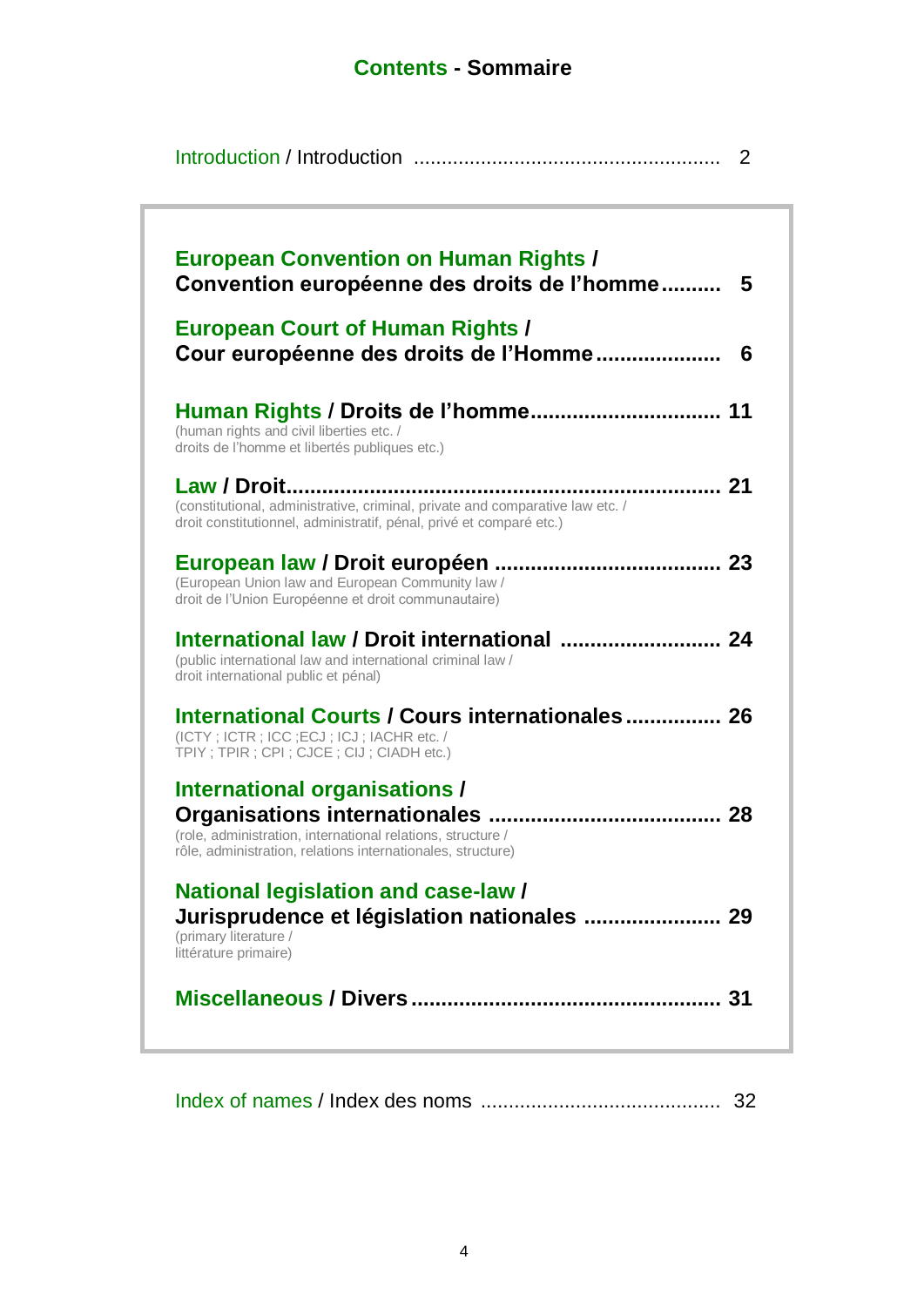## **European Convention on Human Rights / Convention européenne des droits de l'homme**

#### 1.

BIEHL, Simon **Die Europäische Menschenrechtskonvention in internationalen und nicht-internationalen bewaffneten Konflikten** / Simon Biehl. – Baden-Baden : Nomos, 2020. – 280 p. ; 23 cm. *342.7:06CE % BIE*

#### 2.

#### CZINE, Ágnes

**Das Recht auf ein faires Verfahren** / von Ágnes Czine. – Wien : LexisNexis, 2021. – viii, 94 p. ; 21 cm. *342.7:06CE(439) % CZI*

#### 3.

#### CZINE, Ágnes

**A tisztességes bírósági eljárás : audiatur et altera pars** / Czine Ágnes. – Budapest : HVG-ORAC, 2020. – 324 p. ; 24 cm. *342.7:06CE(439) % CZI*

#### 4.

#### GLAS LIZE

**70 jaar EVRM als motor voor verandering en als rode draad door deze jaargang** / Lize Glas. – In: NJCM-Bulletin : Nederlands tijdschrift voor de mensenrechten, jaarg. 46, nr. 1 (2021), p. 3-5 *PERIODIQUE*

#### 5.

#### GRABENWARTER, Christoph **Europäische Menschenrechtskonvention : ein Studienbuch** / von Christoph Grabenwarter und Katharina Pabel. – 7.

Aufl. – München : C.H. Beck ; Basel : Helbing Lichtenhahn ; Wien : Manz, 2021. – xxvii, 724 p. ; 24 cm. *342.7:06CE % GRA*

#### 6.

KUURBERG, Maris **COVID-19-related sanitary crisis and derogations under Article 15 of the Convention : considerations in Estonia** / Maris Kuurberg. – In: East European yearbook on human rights, vol. 3 (2020), p. 3-18 *342.7 % col./EAS*

#### 7. ŁĄCKI, Paweł

**Consensus as a basis for dynamic interpretation of the ECHR : a critical assessment** / Paweł Łącki. – In: Human rights law review, vol. 21, no. 1 (2021), p. 186-202 *PERIODIQUE*

#### 8.

#### LAWSON, Rick

**Het EVRM als motor voor verandering** / Rick Lawson. – In: NJCM-Bulletin : Nederlands tijdschrift voor de mensenrechten, jaarg. 46, nr. 1 (2021), p. 7-23 *PERIODIQUE*

## 9.

#### MAVRONICOLA, Natasa **Torture, inhumanity and degradation under Article 3 of the ECHR : absolute rights and absolute wrongs** / Natasa

Mavronicola. – Oxford ... [et al.] : Hart, 2021. – x, 209 p. 25 cm. *342.7:06CE % MAV*

#### 10.

#### OVEY, Clare

**The European Convention on Human** 

**Rights** / Francis G. Jacobs, Robin C.A. White and Clare Ovey ; [this edition written by] Bernadette Rainey, Pamela McCormick, and Clare Ovey. – 8th ed. – Oxford : Oxford University Press, 2021. – lxxix, 711 p. ; 25 cm. *ACCUEIL.342.7:06CE % JAC*

#### 11.

#### SAMARTZIS, Andreas **Weighing overall fairness : a critique of balancing under the criminal limb of Article 6 of the European Convention on Human Rights** / Andreas Samartzis. – In: Human rights law review, vol. 21, no. 2 (2021), p. 409- 432

*PERIODIQUE*

#### 12.

#### SICILIANOS, Linos-Alexander **The European Convention on Human Rights at 70 : the dynamic of a unique international instrument : opinion** / Linos-Alexander Sicilianos. – In: European yearbook on human rights, vol. 2020, p. 3-15 *342.7 % col./EYHR*

#### 13.

#### SZWED, Marcin **The notion of "a person of unsound mind" under Article 5 § 1(e) of the European Convention on Human Rights** / Marcin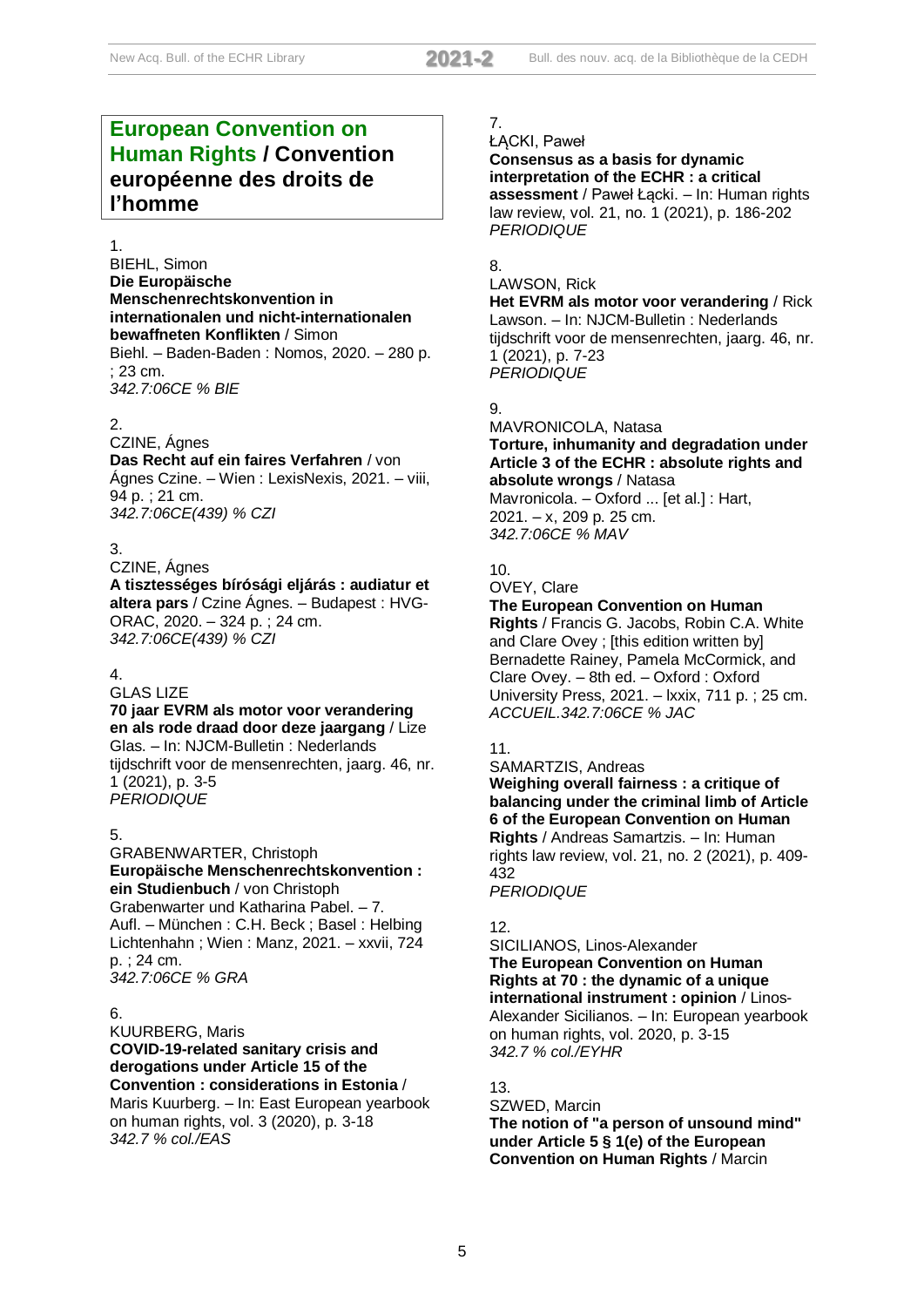Szwed. – In: Netherlands quarterly of human rights, vol. 38, no. 4 (Dec. 2020), p. 283-301 *PERIODIQUE*

## **European Court of Human Rights / Cour européenne des droits de l'homme**

#### 14.

ACCONCIAMESSA, Lorenzo **Bringing the child's procedural rights before the ECtHR through interpretative tools : access to justice, participation and representation** / Lorenzo

Acconciamessa. – In: European yearbook on human rights, vol. 2020, p. 49-77 *342.7 % col./EYHR*

#### 15.

BRANKO, Lubarda

**The rights of persons with disabilities in the case-law of the European Court of Human Rights** / Lubarda Branko. – In: Europe des droits &  $[et]$  libertés = Europe of rights &  $[and]$ liberties, n° 3 (mars 2021), p. [6]-19 *PERIODIQUE*

#### 16.

CILIBERTO, Giulia

**A brand-new exclusionary clause to the prohibition of collective expulsion of aliens : the applicant's own conduct in N.D. and N.T. v. Spain** / Giulia Ciliberto. – In: Human rights law review, vol. 21, no. 1 (2021), p. 203- 220 *PERIODIQUE*

#### 17.

ÇINAR, Özgür Heval **The current case law of the European Court of Human Rights on privacy : challenges in the digital age** / Özgür Heval Çinar. – In: The international journal of human rights, vol. 25, no. 1 (2021), p. 26-51 *PERIODIQUE*

#### 18.

CIUTA, Carmen **La révision des arrêts de la Cour européenne des droits de l'homme** / Carmen Ciuta ; préface de Frédéric Sudre. – Bruxelles : Bruylant, 2020. – 589 p. ; 24 cm. *342.7:06COUREDH % CIU*

#### 19.

CONSEIL DE L'EUROPE. Comité des **Ministres** 

**Surveillance de l'exécution des arrêts et décisions de la Cour européenne des droits de l'homme : 14e rapport annuel ... 2020** / Comité des Ministres. – Strasbourg : Conseil de l'Europe, 2021. – 86 p. : ill. ; 24 cm. *342.7:06COUREDH % col./SUR*

#### 20.

COUNCIL OF EUROPE. Committee of **Ministers** 

**Supervision of the execution of judgments and decisions of the European Court of Human Rights : 14th annual report ... 2020** / Committee of Ministers. – Strasbourg : Council of Europe, 2021. – 84 p. : ill. ; 24 cm. *342.7:06COUREDH % col./SUR*

#### 21.

DOURNEAU-JOSETTE, Pascal **Convention européenne des droits de l'homme : jurisprudence de la Cour européenne des droits de l'homme en matière pénale** / Pascal Dourneau-Josette. – Paris : Dalloz, 2020. – 256 p. ; 19 cm.

*342.7:06COUREDH % DOU*

## 22.

ENGEL, Norbert Paul **EGMR-Richterwahlen : Andreas Zünd neuer Schweizer und Ioannis Ktistakis neuer griechischer Richter** / [Norbert Paul Engel]. – In: Europäische Grundrechte Zeitschrift (EuGRZ), Jahrg. 48, H. 1-6 (31. März 2021), p. 160

#### 23.

*PERIODIQUE*

ENGEL, Norbert Paul **Jahrespressekonferenz 2021 des EGMR-Präsidenten Robert Spano : Statistik 2020** / [Norbert Paul Engel]. – In: Europäische Grundrechte Zeitschrift (EuGRZ), Jahrg. 48, H. 1-6 (31. März 2021), p. 161-162 *PERIODIQUE*

#### $24.$

FERIA-TINTA, Monica **Climate change litigation in the European Court of Human Rights : causation, imminence and other key underlying notions** / Monica Feria-Tinta. – In: Europe des droits &  $[et]$  libertés = Europe of rights &  $[and]$ liberties, n° 3 (mars 2021), p. [52]-71 *PERIODIQUE*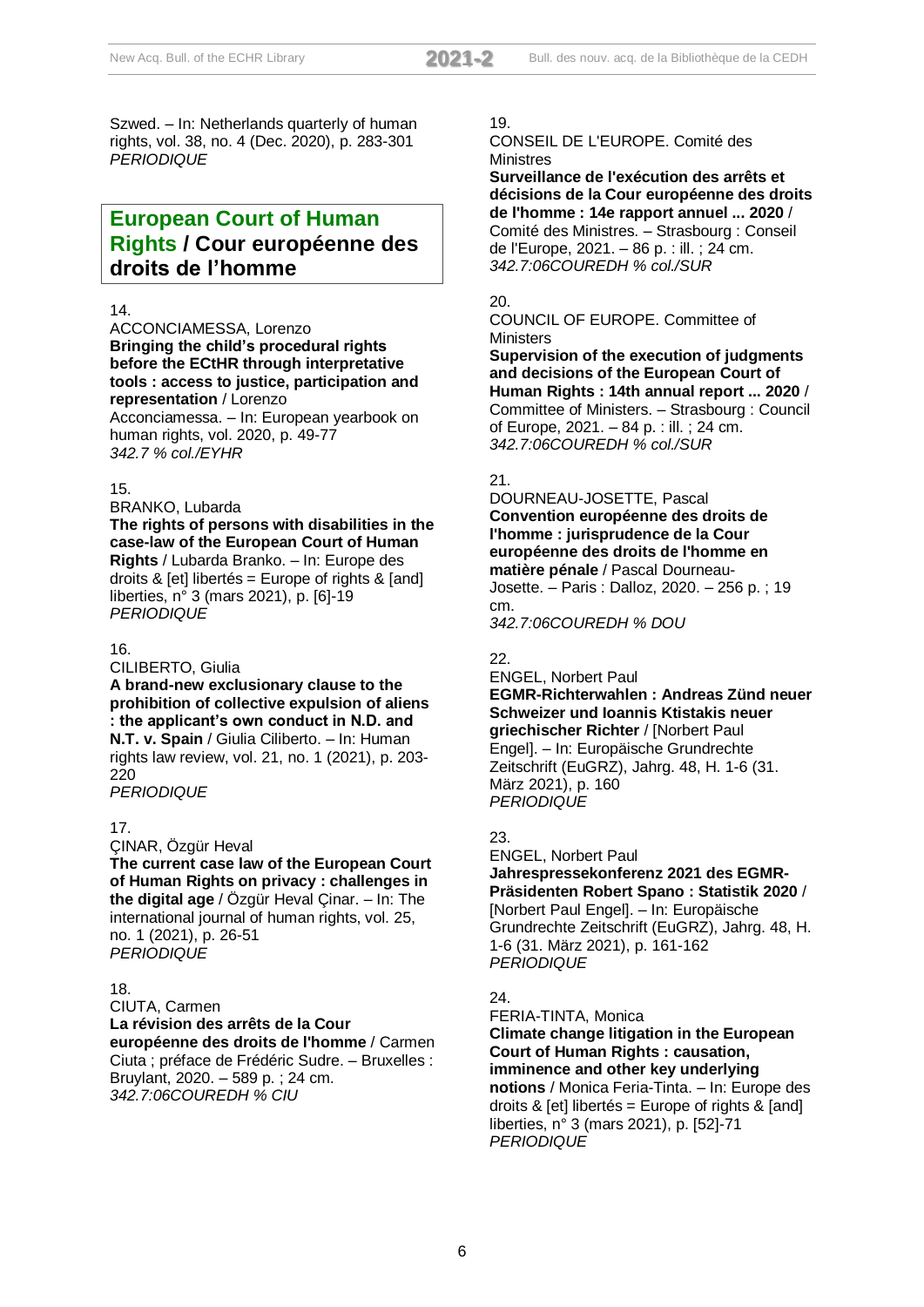#### FIALA-BUTORA, János

**Strøbye and Rosenlind v. Denmark : a surprising departure from the European Court of Human Rights' disability voting rights jurisprudence** / János Fiala-Butora, Matthew S. Smith, Michael Ashley Stein. – In: European human rights law review, issue 2 (2021), p. 201-206 *PERIODIQUE*

#### 26.

FORSBERG, Lisa

#### **Anti-libidinal interventions and human**

**rights** / Lisa Forsberg. – In: Human rights law review, vol. 21, no. 2 (2021), p. 384-408 *PERIODIQUE*

#### 27.

FRICERO, Natalie

#### **Procès équitable et droit à une jurisprudence cohérente ! : CEDH, 2e sect., 9 févr. 2021, n° 62318/09, SA Ahmet Nihat Özsan c. Turquie** / [Natalie

Fricero]. – In: Procédures : revue mensuelle du JurisClasseur, 27e année, n° 4 (avril 2021), p. 17-18

*PERIODIQUE*

#### 28.

FRICERO, Natalie

#### **Violation grave des conditions de**

**nomination des juges et droit à un tribunal établi par la loi : CEDH, gr. ch., 1er déc. 2020, n° 26374/18, Gudmundur Andri** 

#### **Astradson c. Islande : [note]** / [Natalie Fricero]. – In: Procédures : revue mensuelle du

JurisClasseur, 27e année, n° 5 (mai 2021), p. 21-23

*PERIODIQUE*

#### 29.

GALANI, Sofia (ed.)

#### **Case and comment : selected decisions from the European Court of Human Rights**

**for September and October 2020** / editor : Sofia Galani. – In: European human rights law review, issue 1 (2021), p. 107-129 *PERIODIQUE*

#### 30.

GALANI, Sofia (ed.)

**Case and comment : selected decisions from the European Court of Human Rights for November and December 2020** / editor : Sofia Galani. – In: European human rights law review, issue 2 (2021), p. 207-227 *PERIODIQUE*

#### 31.

GONZALEZ, Gérard

#### **Le paganisme : une religion comme une autre ! : CEDH, 8 juin 2021, n° 48329/19, Ancient Baltic religious association "Romuva" v. Lithuania** / Gérard

Gonzalez. – In: La Semaine juridique : édition générale (JCP), 95e année, n° 25 (21 juin 2021), p. 1202 *PERIODIQUE*

#### 32.

#### GRAHAM, Lewis **Jeanty v. Belgium : saving lives provides (another) exception to Article 3 ECHR** /

Lewis Graham. – In: Human rights law review, vol. 21, no. 1 (2021), p. 221-232 *PERIODIQUE*

#### 33.

HERMET, Alexandre

#### **Procédures internes et établissement de la "juridiction" de l'Etat au regard de la jurisprudence récente de la Cour européenne des droits de l'homme** /

Alexandre Hermet. – In: Europe des droits & [et] libertés = Europe of rights & [and] liberties, n° 3 (mars 2021), p. [96]-113 *PERIODIQUE*

#### 34.

#### JACOBSEN, Anette Faye **Principles and politics in compulsory adoption cases in the European Court of Human Rights : the right balancing of rights** / Anette Faye Jacobsen. – In: European yearbook on human rights, vol. 2020, p. 135-

160

*342.7 % col./EYHR*

#### 35.

KUNDRÁK, Viktor **Beizaras and Levickas v. Lithuania : recognizing individual harm caused by cyber hate ?** / Viktor Kundrák. – In: East European yearbook on human rights, vol. 3 (2020), p. 19-39 *342.7 % col./EAS*

#### 36.

KŪRIS, Egidijus

#### **On lessons learned and yet to be learned : reflections on the Lithuanian cases in the Strasbourg Court's Grand Chamber** / Egidijus Kūris. – In: East European yearbook on human rights, vol. 2 (2019), p. 3-41

*342.7 % col./EAS*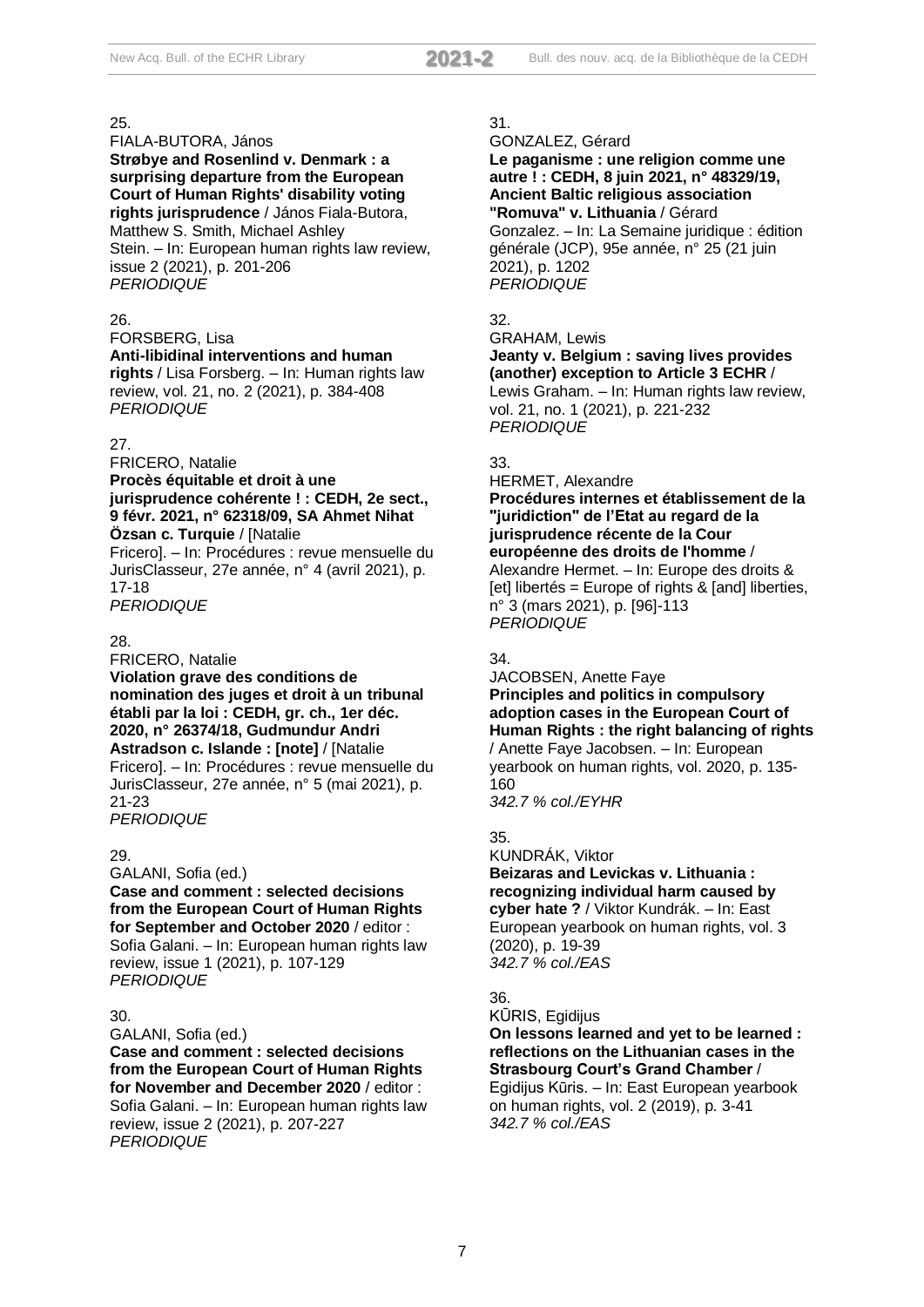#### LEMMENS, Paul

**The protection of human rights : a noble task for courts : valedictory lecture** / Paul Lemmens. – Cambridge ; Antwerp ; Chicago : Intersentia, 2020. – v, 69 p. ; 18 cm. *342.7:06COUREDH % LEM*

#### 38.

#### LEPOUTRE, Jules

**Nationalité ; déchéance ; terrorisme ; Convention européenne des droits de l'homme ; droits au respect de la vie privée et familiale ; Art. 8 ; Protocole n° 7, art. 4 ; cumul de peines ; non bis in idem ; brevet de conventionnalité : CEDH, 5e sect., 25 juin 2020, n° 52273/16, Ghoumid et a. c. France : [note]** / [Jules

Lepoutre]. – In: Journal du droit international - Clunet, 148e année, n° 1 (janv.-févr.-mars 2021), p. 243-255 *PERIODIQUE*

#### 39.

LINGAAS, Carola

**Domestic violence in child protection cases before the European Court of Human Rights : double victimisation of abused parents ?** / Carola Lingaas. – In: Nordic journal of human rights, vol. 38, no. 2 (June 2020), p. 122-140 *PERIODIQUE*

#### $40<sup>-1</sup>$

LOVEN, Claire

**"Verticalised" cases before the European Court of Human Rights unravelled : an analysis of their characteristics and the Court's approach to them** / Claire Loven. – In: Netherlands quarterly of human rights, vol. 38, no. 4 (Dec. 2020), p. 246-263 *PERIODIQUE*

#### 41.

MALLORY, Conall

**Human rights imperialists : the extraterritorial application of the European Convention on Human Rights** / Conall

Mallory. – Oxford ... [et al.] : Hart, 2020. – xv, 237 p. ; 25 cm. *342.7:06COUREDH % MAL*

#### 42.

MERCKX, Evelyn **The ECtHR on parental authority and contact after separation : towards a more child-centred perspective ?** / Evelyn Merckx. – In: European yearbook on human rights, vol. 2020, p. 97-133 *342.7 % col./EYHR*

#### 43.

MILANO, Laure

**Atteintes répétées à l'indépendance du pouvoir judiciaire en Turquie : CEDH, 9 mars 2021, n° 76521/12, E. c. Turquie** / Laure Milano. – In: La Semaine juridique : édition générale (JCP), 95e année, n° 12 (22 mars 2021), p. 562 *PERIODIQUE*

## 44.

MILANO, Laure

**Impartialité et arbitrage : CEDH, 20 mai 2021, n° 5312/11, Beg S.p.a. c. Italie** / Laure Milano. – In: La Semaine juridique : édition générale (JCP), 95e année, n° 23 (7 juin 2021), p. 1096 *PERIODIQUE*

#### 45.

MILANO, Laure

**Révocation d'une juge anti-corruption : CEDH, 5 mai 2020, n° 3594/19, Kövesi c. Roumanie** / Laure Milano. – In: La Semaine juridique : édition générale (JCP), 94e année, n° 22 (1er juin 2020), p. 1013 *PERIODIQUE*

#### 46.

O'CONNELL, Rory **Law, democracy and the European Court of Human Rights** / Rory O'Connell. – Cambridge ... [et al.] : Cambridge University Press, 2020. – xxx, 289 p. ; 24 cm.

*342.712 % OCO*

#### 47.

PASTRE-BELDA, Béatrice **Précisions sur les rapports de normes : CEDH, 10 juin 2021, n° 45487/17, LO et NTF c. Norvège** / Béatrice Pastre-Belda. – In: La Semaine juridique : édition générale (JCP), 95e année, n° 25 (21 juin 2021), p. 1202 *PERIODIQUE*

#### 48.

PASTRE-BELDA, Béatrice **Présomption de protection équivalente et mandat d'arrêt européen : CEDH, 25 mars 2021, n° 40324/16, B. et M. c. France** / Béatrice Pastre-Belda. – In: La Semaine juridique : édition générale (JCP), 95e année, n° 14 (6 avril 2021), p. 669 *PERIODIQUE*

#### 49.

PASTRE-BELDA, Béatrice **Renforcement de la protection du réfugié : CEDH, 15 avr. 2021, n° 5560/19, K.I. c. France** / Béatrice Pastre-Belda. – In: La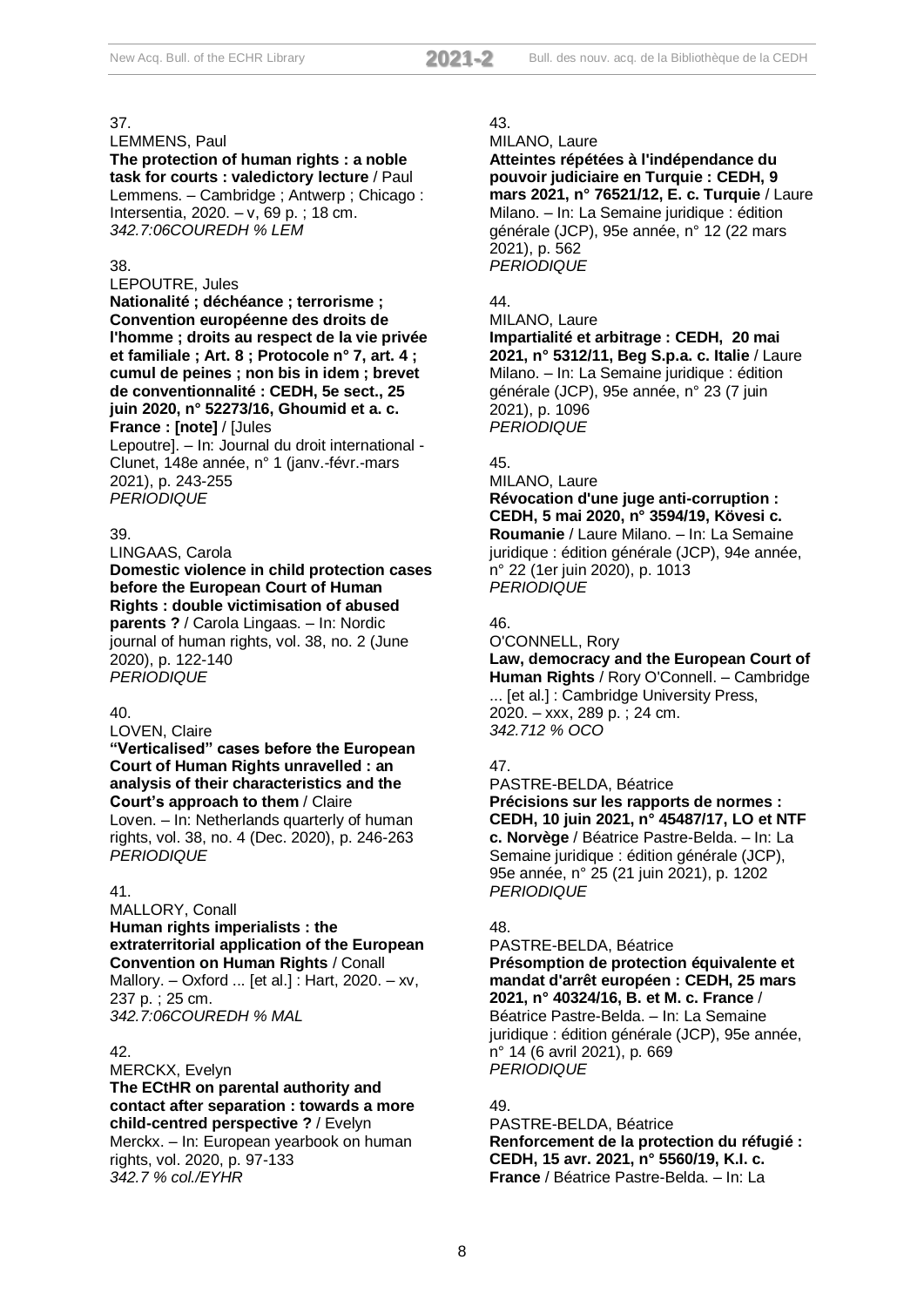Semaine juridique : édition générale (JCP), 95e année, n° 18 (3 mai 2021), p. 877 *PERIODIQUE*

#### 50.

#### PAVONE, Ilja Richard **Case law of the Strasbourg Court in the field of bioethics and the Biomedicine Convention** / Ilja Richard

Pavone. – In: Bioderecho internacional y universalización : el papel de las organizaciones y los tribunales internacionales  $=$  International biolaw and universality : the role of international organizations and international courts / María Isabel Torres Cazorla (coordinadora) ; Andrés Bautista-Hernáez ... [et al.]. - Valencia : Tirant lo Blanch, 2020. - p. [119]-154 *342.725.2 % TOR*

#### 51.

POLI, Ludovica

## **Equilibri istituzionali alla prova nella prima procedura d'infrazione di fronte alla Corte europea dei diritti umani** / Ludovica

Poli. – In: Diritti umani e diritto internazionale (DUDI), vol. 14, n. 3 (sett.-dic. 2020), p. 761- 775 *PERIODIQUE*

#### 52.

POPOVIĆ, Dragoljub

#### **Reasoning in domestic judgments in new democracies : a view from Strasbourg** /

Dragoljub Popović. – In: East European yearbook on human rights, vol. 2 (2019), p. 42- 57

*342.7 % col./EAS*

#### 53.

#### RANZONI, Carlo **Aktuelle Rechtsprechung des Europäischen Gerichtshofs für Menschenrechte** / Carlo

Ranzoni. – In: Liechtensteinische Juristen-Zeitung (LJZ), Jahrg. 41, H. 4 (Dez. 2020), p. 316-324 *PERIODIQUE*

#### 54.

ROMMELAERE, Claire

#### **Sur le chemin aménagé de l'école inclusive : (obs. sous Cour eur. dr. h., arrêt G.L. c. Italie, 10 septembre 2020)** / par Claire

Rommelaere. – In: Revue trimestrielle des droits de l'homme, 32e année, n° 126 (1er avril 2021), p. [447]-464 *PERIODIQUE*

#### 55.

#### RUET, Céline

**L'appréhension de la diversité par la Cour européenne des droits de l'homme** / Céline Ruet. – In: Appréhender la diversité : regards pluridisciplinaires sur l'appréhension de la diversité : [actes du colloque organisé en octobre 2018 à la Maison de l'Europe, Paris] / sous la direction scientifique de Céline Ruet. - [Bayonne] : Institut francophone pour la justice et la démocratie (IFJD), 2020. - p. 51-70 *342.733(4) % RUE*

## 56.

SCHAHMANECHE, Aurélia

**De la conventionnalité de l'amende infligée à un lanceur d'alerte : CEDH, 11 mai 2021, n° 21884/18, Halet c. Luxembourg** / Aurélia Schahmaneche. – In: La Semaine juridique : édition générale (JCP), 95e année, n° 21 (25 mai 2021), p. 985 *PERIODIQUE*

#### 57.

SCHUKKING, Jolien **Straatsburg InZicht (8) : de Grote Kamerprocedure** / Jolien Schukking. – In: NJCM-Bulletin : Nederlands tijdschrift voor de mensenrechten, jaarg. 46, nr. 1 (2021), p. 92- **99** 

*PERIODIQUE*

#### 58.

## SPINOY, Marie

**Inclusive education in Strasbourg : still learning ?** / Marie Spinoy and Kurt Willems. – In: European yearbook on human rights, vol. 2020, p. 281-320 *342.7 % col./EYHR*

#### 59.

SUDRE, Frédéric

**Conditions de vie dégradantes d'une famille de demandeurs d'asile dans une zone de transit : CEDH, 2 mars 2021, n° 36037/17, R.R. et a. c. Hongrie** / Frédéric Sudre. – In: La Semaine juridique : édition générale (JCP), 95e année, n° 12 (22 mars 2021), p. 562 *PERIODIQUE*

#### 60.

SUDRE, Frédéric

**Défaut de proportionnalité de l'évacuation d'un campement de roms : CEDH, 14 mai 2020, n° 24720/13, Hirtu et a. c. France** / Frédéric Sudre. – In: La Semaine juridique : édition générale (JCP), 94e année, n° 22 (1er juin 2020), p. 1013 *PERIODIQUE*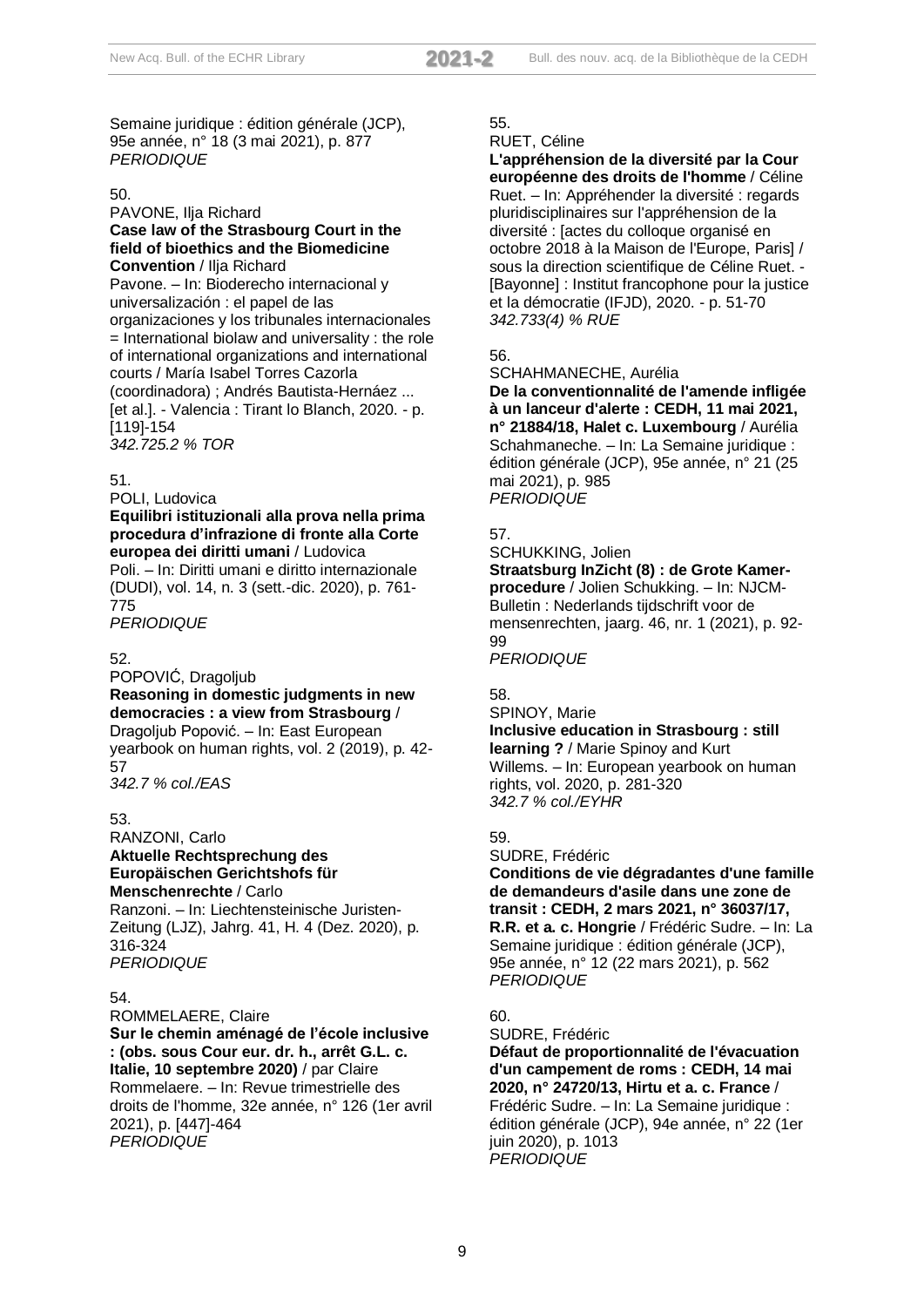SUDRE, Frédéric

**Dommages aux bien causés par un tiers : CEDH, 18 mars 2021, n° 49001/14, Dabic c. Croatie** / Frédéric Sudre. – In: La Semaine juridique : édition générale (JCP), 95e année, n° 14 (6 avril 2021), p. 669 *PERIODIQUE*

#### 62.

SUDRE, Frédéric

**Du droit d'accéder à l'eau potable et à l'assainissement : CEDH, 10 mars 2020, n° 24816/14 et 25140/14, Hudorovic et a. c. Slovénie** / Frédéric Sudre. – In: La Semaine juridique : édition générale (JCP), 94e année, n° 13 (30 mars 2020), p. 645 *PERIODIQUE*

#### 63.

SUDRE, Frédéric **Encadrement conventionnel de l'interception en masse des communications : CEDH, gr. ch., 25 mai 2021, n° 35252/08, Centrum För Rättvisa c. Suède** / Frédéric Sudre. – In: La Semaine juridique : édition générale (JCP), 95e année, n° 23 (7 juin 2021), p. 1095 *PERIODIQUE*

#### 64.

SUDRE, Frédéric **Objection de conscience au service militaire : CEDH, 10 mars 2020, n° 49972/16, Dyagilev c. Russie** / Frédéric Sudre. – In: La Semaine juridique : édition générale (JCP), 94e année, n° 13 (30 mars 2020), p. 645 *PERIODIQUE*

#### 65.

SUDRE, Frédéric **Obligation d'exécuter une condamnation pénale infligée à l'auteur d'une agression sexuelle : CEDH, 13 avr. 2021, n° 37882/13, E.G. c. Rép. de Moldova** / Frédéric Sudre. – In: La Semaine juridique : édition générale (JCP), 95e année, n° 18 (3 mai

2021), p. 877 *PERIODIQUE*

#### 66.

SUDRE, Frédéric

**Rupture injustifiée du lien familial : CEDH, 1er avr. 2021, n° 70896/17, A.I. c. Italie** / Frédéric Sudre. – In: La Semaine juridique : édition générale (JCP), 95e année, n° 16 (19

avril 2021), p. 778 *PERIODIQUE*

#### 67.

SUDRE, Frédéric

**Stéréotypes sexistes d'une décision de justice : CEDH, 27 mai 2021, n° 5671/16, J.L. c. Italie** / Frédéric Sudre. – In: La Semaine juridique : édition générale (JCP), 95e année, n° 23 (7 juin 2021), p. 1096 *PERIODIQUE*

#### 68.

SUDRE, Frédéric **Tolérance zéro pour toute violence des enseignants : CEDH, 22 avr. 2021, n° 29555/13, F.O. c. Croatie** / Frédéric Sudre. – In: La Semaine juridique : édition générale (JCP), 95e année, n° 21 (25 mai 2021), p. 985 *PERIODIQUE*

## 69.

SUDRE, Frédéric **La vaccination infantile obligatoire n'enfraint pas la Convention : CEDH, gr. ch., 8 avr. 2021, n° 47621/13 et a., Vavricka et a. c. Rép. tchèque** / Frédéric Sudre. – In: La Semaine juridique : édition générale (JCP), 95e année, n° 16 (19 avril 2021), p. 777 *PERIODIQUE*

## 70.

THEILEN, Jens T. **European consensus between strategy and principle : the uses of vertically comparative legal reasoning in regional human rights adjudication** / Jens T. Theilen. – Baden-Baden : Nomos, 2021. – 499

#### p. *DIGITAL*

71.

TURKUT, Emre

**The "reasonable suspicion" test of Turkey's post-coup emergency rule under the European Convention on Human Rights** / Emre Turkut, Sabina

Garahan. – In: Netherlands quarterly of human rights, vol. 38, no. 4 (Dec. 2020), p. 264-282 *PERIODIQUE*

#### 72.

VAN SOOLINGEN, Inez **Perovy t. Rusland : gebreken aan de juridische vertaalslag van een emotionele kwestie** / Inez van Soolingen. – In: NJCM-Bulletin : Nederlands tijdschrift voor de mensenrechten, jaarg. 46, nr. 1 (2021), p. 31- 41

*PERIODIQUE*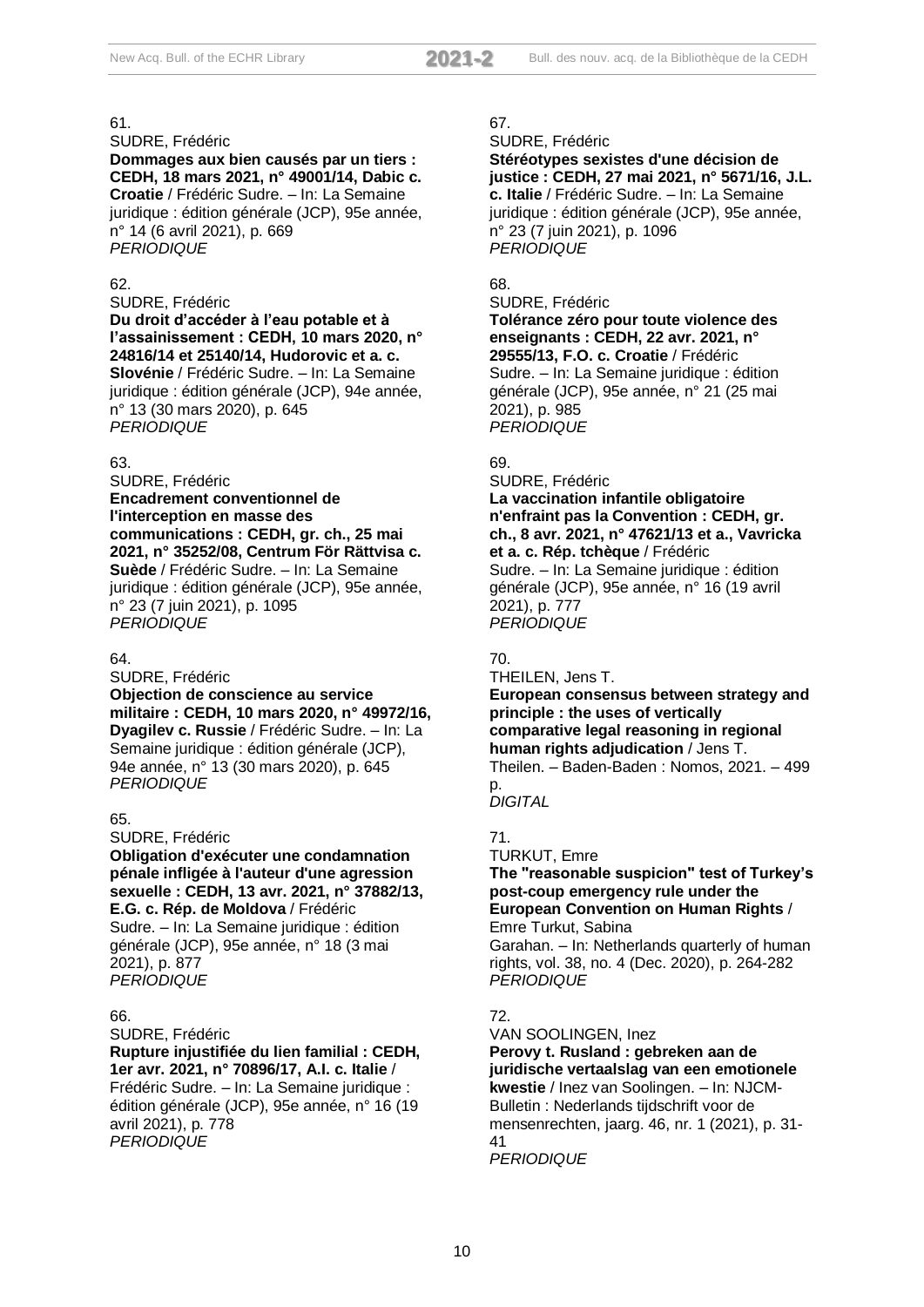## **Human Rights / Droits de l'homme**

#### 73.

ADAMSON, Bruce **Making it possible : realising children's rights in Scotland in a changing world** / Bruce Adamson, Beccie White. – In: European human rights law review, issue 2 (2021), p. 133-141 *PERIODIQUE*

## 74.

AFROUKH, Mustapha **Le recours au mécanisme dérogatoire en période de Covid-19 ou le droit international des droits de l'homme à la croisée des chemins** / par Mustapha Afroukh. – In: Revue trimestrielle des droits de l'homme, 32e année, n° 126 (1er avril 2021), p. [275]-299 *PERIODIQUE*

## 75.

ALIYEV, Amir Ibrahim **Artificial intelligence and personal data : international and national framework** / Amir Ibrahim Aliyev, Gulnaz Aydin Rzayeva, Aytakin Nazim Ibrahimova. – In: Peace human rights governance (PHRG), vol. 5, issue 1 (Mar.

2021), p. [97]-123 *PERIODIQUE*

#### 76.

BANTEKAS, Ilias

**The linkages between business and human rights and their underlying root causes** / Ilias Bantekas. – In: Human rights quarterly : a comparative and international journal of the social sciences, humanities, and law, vol. 43, no. 1 (Feb. 2021), p. 117-137

*PERIODIQUE*

## 77.

BHIMRAJ, M.

## **"Caste" and "descent" : a curious case of an international legal interpretation** /

Bhimraj M. – In: International journal on minority and group rights, vol. 28, no. 2 (2021), p. 207-246 *PERIODIQUE*

#### 78.

BÖHM, Otto **Replik auf Felix Brönners Beitrag im MRM - Menschenrechtsmagazin Heft 1/2 2019 "Koloniale Kontinuitäten im Menschenrechtsdiskurs" S. 24-37 (Teil 1)** / Otto Böhm. – In: Menschenrechtsmagazin :

Informationen, Meinungen, Analysen (MRM), Jahrg. 26, H. 1 (2021), p. 32-41 *PERIODIQUE*

## 79.

#### BRACKEN, Lydia **The child's right to family life : shifting sands and social science** / Lydia Bracken and Conor O'Mahony. – In: European yearbook on human rights, vol. 2020, p. 79-95 *342.7 % col./EYHR*

## 80.

#### BRIBOSIA, Emmanuelle **Discrimination intersectionnelle en droit : mode d'emploi** / par Emmanuelle Bribosia, Robin Medard Inghilterra et Isabelle Rorive. – In: Revue trimestrielle des droits de l'homme, 32e année, n° 126 (1er avril 2021), p. [241]-274 *PERIODIQUE*

## 81.

BUONCOMPAGNI, Giacomo **Digital (dis)integration : narratives and management of migration on social media** / Giacomo Buoncompagni. – In: Peace human rights governance (PHRG), vol. 5, issue 1 (Mar. 2021), p. [41]-64 *PERIODIQUE*

## 82.

CARLETTI, Cristiana

**Digital technology : protection and/or economic value for personal data knowledge and management and conformity to soft law norms** / Cristiana Carletti. – In: Peace human rights governance (PHRG), vol. 5, issue 1 (Mar. 2021), p. [125]- 150

*PERIODIQUE*

## 83.

#### CARLI, Eugenio **Trattenimento di migranti a bordo di navi, divieto di detenzione arbitraria e responsabilità internazionale dell'Italia** /

Eugenio Carli. – In: Diritti umani e diritto internazionale (DUDI), vol. 14, n. 3 (sett.-dic. 2020), p. 689-707 *PERIODIQUE*

## 84.

CHANDLER, Andrea **Russia's laws on "non-traditional" relationships as response to global norm diffusion** / Andrea Chandler. – In: The international journal of human rights, vol. 25, no. 4 (2021), p. 616-638 *PERIODIQUE*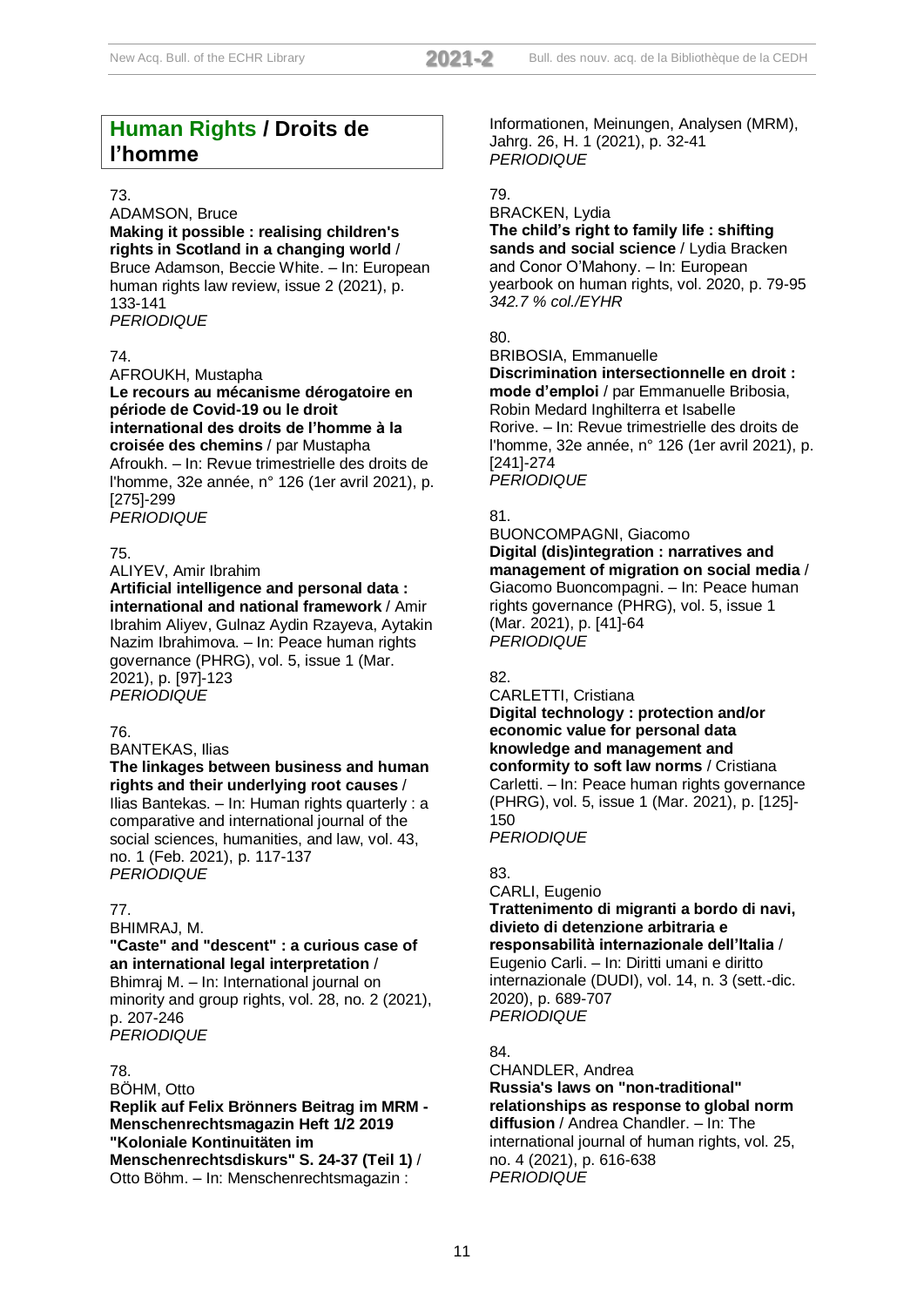CHANEY, Paul **Human rights and social welfare pathologies : civil society perspectives on contemporary practice across UK jurisdictions : critical analysis of third cycle UPR data** / Paul Chaney. – In: The international journal of human rights, vol. 25, no. 4 (2021), p. 639-674 *PERIODIQUE*

#### 86.

CHERVIATSOVA, Alina **Memory as a battlefield : European memorial laws and freedom of speech** / Alina Cherviatsova. – In: The international

journal of human rights, vol. 25, no. 4 (2021), p. 675-694 *PERIODIQUE*

#### 87.

CIMINO, Francesca

**Smuggling, trafficking, and exploitation among unaccompanied minors arriving in Friuli Venezia Giulia from the Middle East** / Francesca Cimino, Daniela

Mannu. – In: Peace human rights governance (PHRG), vol. 4, issue 3 (Nov. 2020), p. [287]- 309

*PERIODIQUE*

#### 88.

ÇINAR, Özgür H.

#### **Conscientious objectors seeking asylum : a comparative perspective** / Özgür H.

Çinar. – In: The international journal of human rights, vol. 25, no. 2 (2021), p. 179-202 *PERIODIQUE*

#### 89.

CLARK, Marilyn

**A mission to inform : journalists at risk speak out** / Marilyn Clark, William Horsley ; edited by Elena Brodeală. – Strasbourg : Council of Europe Publishing, 2020. – 149 p. ; 24 cm.

*342.732(4) % CLA*

#### $90^{\circ}$

CLIQUENNOIS, Gaëtan **European human rights justice and privatization : the growing influence of foreign private funds** / Gaëtan

Cliquennois. – Cambridge ... [et al.] : Cambridge University Press, 2020. – xii, 290 p. ; 24 cm. *341.645 % CLI*

#### 91.

CONSEIL DE L'EUROPE

#### **Les Etats doivent respecter la Convention EDH dans leur gestion de la crise : Cons. Europe, communiqué, 24 mars 2020** /

[Conseil de l'Europe]. – In: La Semaine juridique : édition générale (JCP), 94e année, n° 13 (30 mars 2020), p. 646 *PERIODIQUE*

#### 92.

COWELL, Frederick

**Reservations to human rights treaties in recommendations from the universal periodic review : an emerging practice ?** / Frederick Cowell. – In: The international journal of human rights, vol. 25, no. 2 (2021), p. 274-294 *PERIODIQUE*

#### 93.

CRIPPA, Elena

**On the severe labour exploitation of migrant women in Italy : a human rights and multi-level policy perspective** / Elena Crippa. – In: Peace human rights governance (PHRG), vol. 4, issue 3 (Nov. 2020), p. [311]- 347 *PERIODIQUE*

#### $Q_{\mathcal{A}}$

DE FALCO, Rossella **Human rights, fiscal policy and economic pluralism : building inclusive recovery after COVID-19** / Rossella De Falco. – In: Peace human rights governance (PHRG), vol. 4, issue 2 (July 2020), p. [215]-246 *PERIODIQUE*

#### 95.

DETRAZ, Stéphane **Droit au respect de la présomption d'innocence et liberté d'expression : [note]** / par Stéphane Detraz. – In: Recueil Dalloz, 197e année, n° 14 (22 avril 2021), p. 780-786 *PERIODIQUE*

#### 96.

DIKER VANBERG, Aysem **Informational privacy post GDPR : end of the road or the start of a long journey ?** / Aysem Diker Vanberg. – In: The international journal of human rights, vol. 25, no. 1 (2021), p. 52-78 *PERIODIQUE*

### 97.

DOZSA, Kata **The inconvenient truths of the ecogeneration : mapping the role of children (and youth) in the global climate change**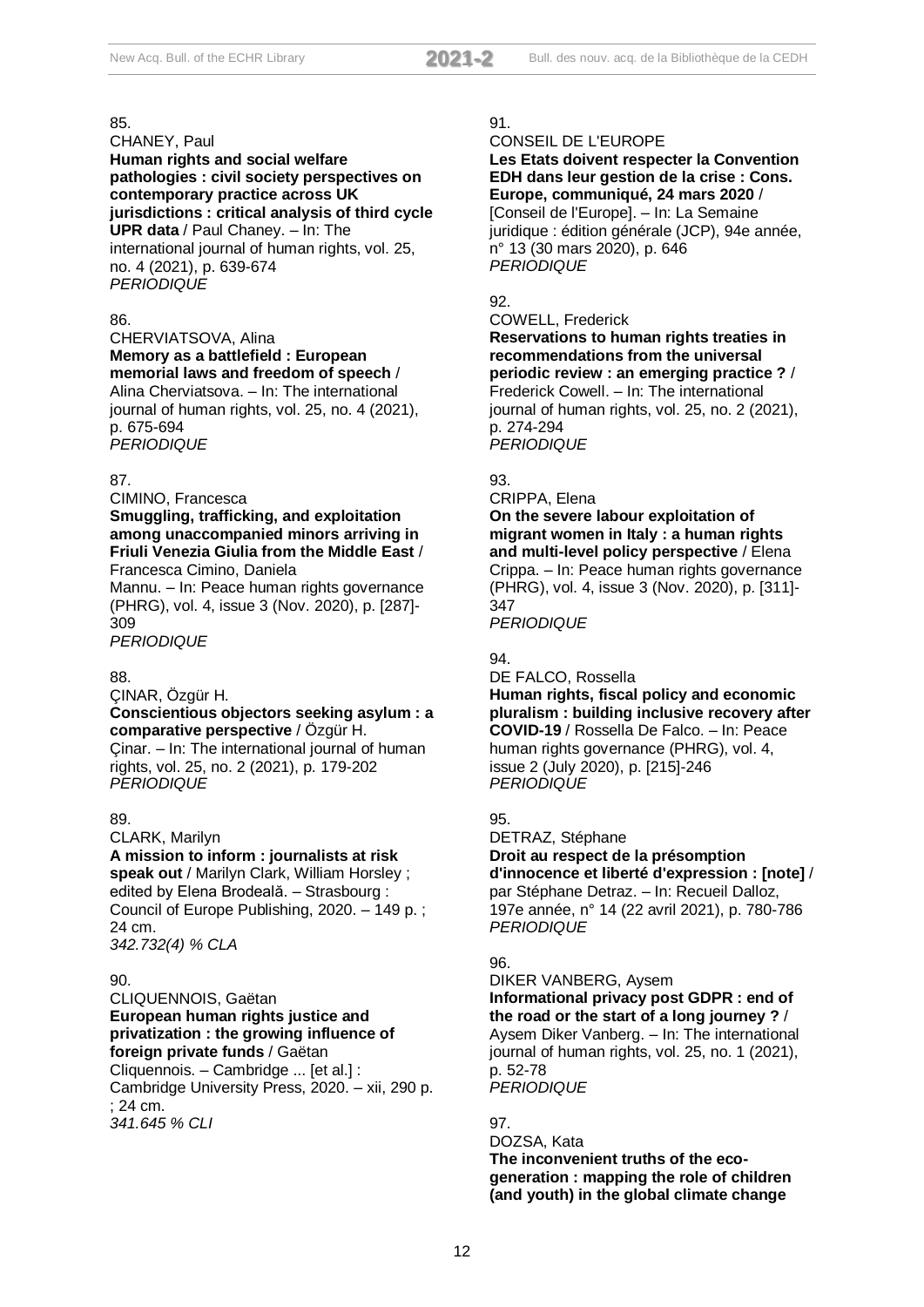**governance** / Kata Dozsa. – In: European yearbook on human rights, vol. 2020, p. 391- 417 *342.7 % col./EYHR*

#### 98.

ELGERUD, Lucia M.M.K. **Mapping the intangible : forensic human rights documentation in post-conflict Uganda** / Lucia M.M.K. Elgerud and Jaymelee J. Kim. – In: The international journal of human rights, vol. 25, no. 4 (2021), p. 594-615 *PERIODIQUE*

#### 99.

ELSERAFY, J. Shadi

**The smuggling of migrants across the Mediterranean Sea : a human rights perspective** / J. Shadi Elserafy. – In: East European yearbook on human rights, vol. 2 (2019), p. 94-117 *342.7 % col./EAS*

#### 100.

ESTERLING, Shea

**Looking forward looking back : customary international law, human rights and indigenous peoples** / Shea

Esterling. – In: International journal on minority and group rights, vol. 28, no. 2 (2021), p. 280- 305

*PERIODIQUE*

## 101.

FASSELT, Ursula **Das Spannungsverhältnis zwischen Menschenrechten und Migrationspolitik am Beispiel der Umsetzung der Istanbul Konvention in Deutschland** / Ursula Fasselt. – In: Zeitschrift für europarechtliche Studien (ZEuS), Jahrg. 24, H. 1 (2021), p. 183- 206

*PERIODIQUE*

#### 102.

FLEURY GRAFF, Thibaut

**Extraterritorialité et juridiction en matière de droits de l'homme : "juridiction, juridiction, quand tu nous tiens, on peut bien dire : "adieu prudence !""** / Thibaut Fleury Graff. – In: Extraterritorialités et droit international : colloque d'Angers (SFDI) [actes du 53e colloque de la Société française pour le droit international qui s'est tenu à Angers les 23-24 mai 2019] / Société française pour le droit international (SFDI) ; sous la direction de Alina Miron et Bérangère Taxil. - Paris : Pedone, 2020. - p. [211]-232 *341.01 % COL./SFDI*

#### 103.

FORTIN, Katharine M.A.

**To be or not to be ? : Legal identity in crisis in non-international armed conflicts** / Katharine M.A. Fortin. – In: Human rights quarterly : a comparative and international journal of the social sciences, humanities, and law, vol. 43, no. 1 (Feb. 2021), p. 29-69 *PERIODIQUE*

## 104.

FOURNOUX, Louis de

**Crise sanitaire et droits fondamentaux : les mutations du référé-liberté** / Louis de Fournoux. – In: Europe des droits & [et] libertés = Europe of rights & [and] liberties,  $n^{\circ}$ 3 (mars 2021), p. [73]-83 *PERIODIQUE*

#### 105.

GALI, Hakim

**Le préjudice et l'environnement** / par Hakim Gali. – In: Recueil Dalloz, 197e année, n° 13 (15 avril 2021), p. 709-715 *PERIODIQUE*

#### 106.

GANTY, Sarah

**La précarité socio-économique en temps de Covid-19 : quel rôle pour la Convention européenne des droits de l'homme ?** / par Sarah Ganty. – In: Revue trimestrielle des droits de l'homme, 32e année, n° 126 (1er avril 2021), p. [319]-353 *PERIODIQUE*

#### 107.

GARCÍA ELENA, Fátima **The spatial aspect of human rights : a framework for the structural and spatial analysis of human rights practice** / Fátima García Elena. – In: The international journal of human rights, vol. 25, no. 4 (2021), p. 579-593 *PERIODIQUE*

#### 108.

GERBIG, Stephan **Kinder als Menschenrechtsverteidiger:innen : Anforderungen an ein förderliches Umfeld für das Engagement von Kindern** / Stephan Gerbig. – In: Menschenrechtsmagazin : Informationen, Meinungen, Analysen (MRM), Jahrg. 26, H. 1 (2021), p. 68-79 *PERIODIQUE*

#### 109.

GIACOPELLI, Muriel

**La garantie du droit au respect de la dignité en détention : vers un recours effectif ?** / Muriel Giacopelli. – In: La Semaine juridique :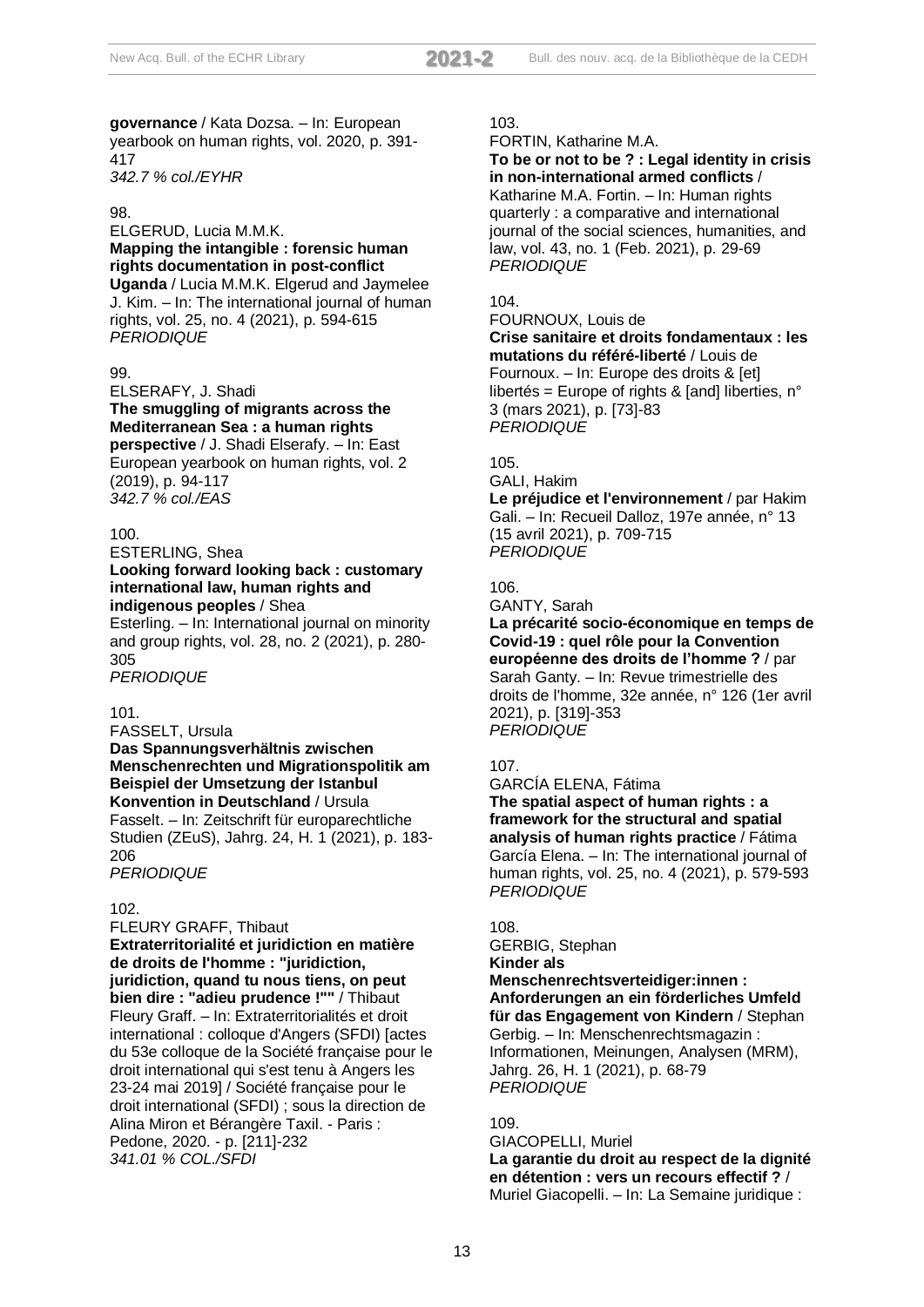édition générale (JCP), 95e année, n° 17 (26 avril 2021), p. 799-802 *PERIODIQUE*

#### 110.

#### GILMORE, Joanna **Policing the UK's anti-fracking movement : facilitating peaceful protest or facilitating the industry ?** / Joanna Gilmore ... [et al.]. – In: Peace human rights governance

(PHRG), vol. 4, issue 3 (Nov. 2020), p. [349]- 390 *PERIODIQUE*

#### 111.

GIUFFRÉ, Mariagiulia **The readmission of asylum seekers under international law** / Mariagiulia Giuffré. – Oxford ... [et al.] : Hart, 2020. – xli,

359 p. ; 24 cm. *342.717 % GIU*

#### 112.

GLUŠAC, Luka

**A critical appraisal of the Venice Principles on the Protection and Promotion of the Ombudsman : an equivalent to the Paris principles ?** / Luka Glušac. – In: Human rights law review, vol. 21, no. 1 (2021), p. 22-53 *PERIODIQUE*

#### 113.

GOEKE, Henning

#### **Auf der Suche nach Universalität in Kairo, Banjul und Phnom Penh** / Henning

Goeke. – In: Menschenrechtsmagazin : Informationen, Meinungen, Analysen (MRM), Jahrg. 26, H. 1 (2021), p. 18-31 *PERIODIQUE*

#### 114.

GOTTARDO, Raenette **Building global algorithmic accountability regimes : a future-focused human rights agenda beyond measurement** / Raenette Gottardo. – In: Peace human rights governance (PHRG), vol. 5, issue 1 (Mar. 2021), p. [65]-96 *PERIODIQUE*

#### 115.

HARDEL, Anne-Violaine

#### **Liberté de religion dans l'ordre juridique européen : questions actuelles** / Anne-

Violaine Hardel. – In: Bâtir ensemble l'Europe : cinquante ans du Saint-Siège au Conseil de l'Europe / sous la direction de Marc Feix. - Paris : Les Editions du Cerf, 2021. - p. [109]- 136 *341.1(4):06CE % FEI*

#### 116.

HARMEL, Chloé

**Les violences faites aux femmes : analyse du premier rapport du GREVIO concernant la Belgique** / par Chloé Harmel. – In: Revue trimestrielle des droits de l'homme, 32e année, n° 126 (1er avril 2021), p. [465]-472 *PERIODIQUE*

#### 117.

HÄUSLER, Katharina

**Social rights are also children's rights ! ? : An analysis of the ECSR's case law on children** / Katharina Häusler. – In: European yearbook on human rights, vol. 2020, p. 257- 279 *342.7 % col./EYHR*

#### 118.

HELFER, Laurence R.

**Populism and international human rights law institutions : a survival guide** / Laurence R. Helfer. – In: Human rights in a time of populism : challenges and responses / edited by Gerald L. Neuman. - Cambridge ... [et al.] : Cambridge University Press, 2020. - p. 218- 249

*342.7 % NEU*

119. HELM, Rebecca K.

NASU, Hitoshi

**Regulatory responses to "fake news" and freedom of expression : normative and empirical evaluation** / Rebecca K. Helm and Hitoshi Nasu. – In: Human rights law review, vol. 21, no. 2 (2021), p. 302-328 *PERIODIQUE*

#### 120.

HENDERSON-DEKORT, Emmie **The meaningful participation and complex capacities of children in family law : based on transdisciplinary perspectives and articles of the United Nations Convention on the Rights of the Child** / Emmie Henderson-Dekort, Veronica Smits, Hedwig van Bakel. – In: The international journal of children's rights, vol. 29, no. 1 (2021), p. 78-98 *PERIODIQUE*

#### 121.

#### HERMIDA DEL LLANO, Cristina **Conscientious objection in democratic systems** / Cristina Hermida Del

Llano. – In: The concept of democracy as developed by constitutional justice : XXII international congress on European and comparative constitutional law, Vilnius, 4-5 October 2019 = Le concept de démocratie développé par la justice constitutionnelle :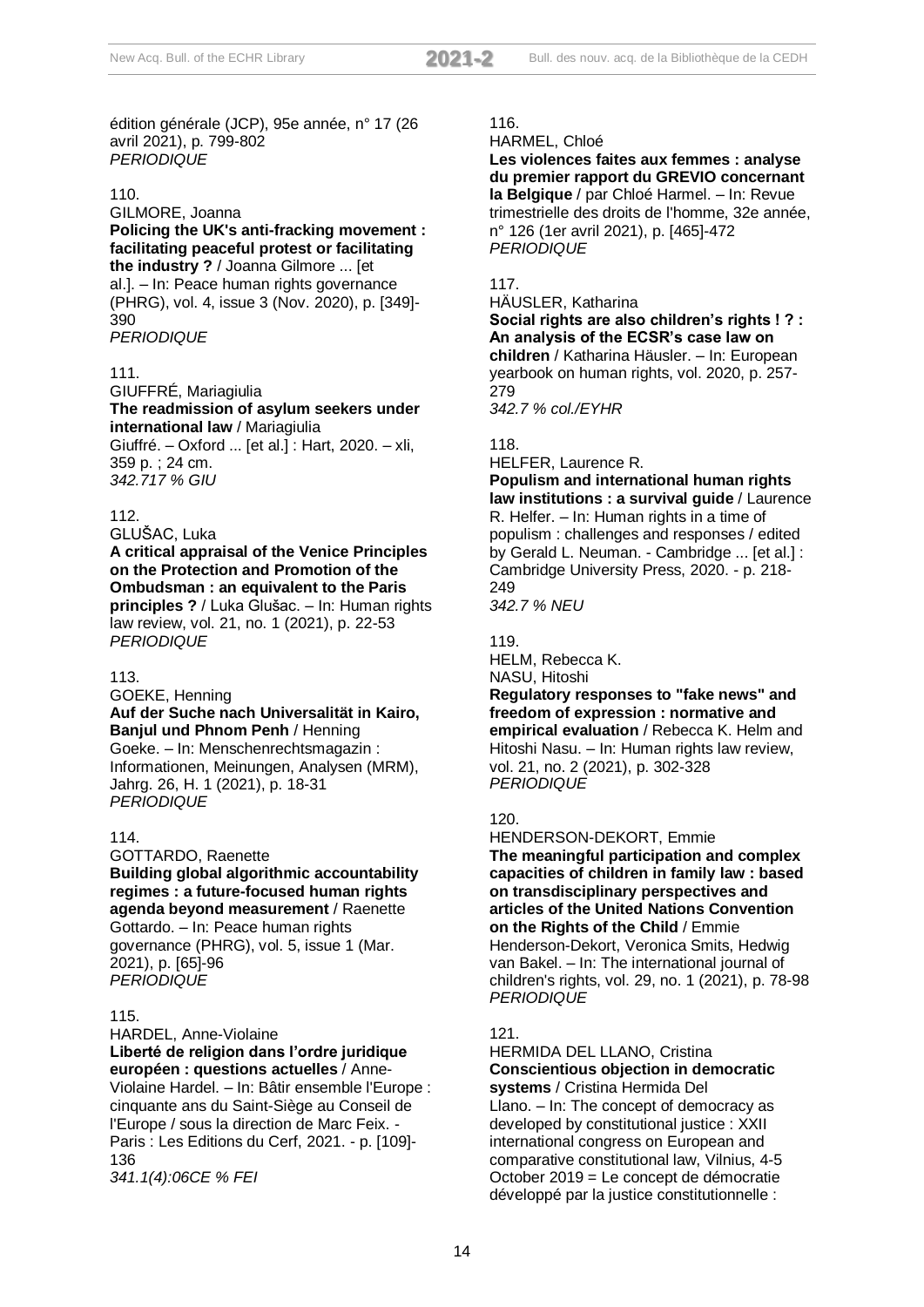XXIIe congrès international de droit constitutionnel européen et comparé, Vilnius, les 4-5 octobre 2019 / editors : Rainer Arnold, Ingrida Danėlienė. - Vilnius : The Constitutional Court of the Republic of Lithuania, 2020. - p. 253-262 *342.56 % ARN*

#### 122.

#### HERRENBERG, Tom **Historical and human rights perspectives on the Dutch ban on insulting foreign heads of State** / Tom

Herrenberg. – In: Human rights law review, vol. 21, no. 2 (2021), p. 475-485 *PERIODIQUE*

#### 123.

## HOFMANN, Rainer

**Zur neuen Grundrechte-Architektur im europäischen Mehrebenensystem** / von Rainer Hofmann und Alexander Heger. – In: Europäische Grundrechte Zeitschrift (EuGRZ), Jahrg. 48, H. 1-6 (31. März 2021), p. 1-11 *PERIODIQUE*

#### $124.$

HUMBLE, Kristian

## **International law, surveillance and the protection of privacy** / Kristian P.

Humble. – In: The international journal of human rights, vol. 25, no. 1 (2021), p. 1-25 *PERIODIQUE*

#### 125.

JEHL, Joseph

#### **Covid-19 : lutte contre les vulnérabilités spécifiques et combat pour l'authenticité** / Joseph Jehl. – In: La Semaine juridique : édition générale (JCP), 95e année, n° 21 (25

mai 2021), p. 987 *PERIODIQUE*

#### 126.

JEHL, Joseph

#### **Crime organisé et terrorisme : l'analyse des connexions par le Conseil de l'Europe** / Joseph Jehl. – In: La Semaine juridique : édition générale (JCP), 95e année, n° 16 (19 avril 2021), p. 776 *PERIODIQUE*

## 127.

#### JONES, Kate **Protecting political discourse from online manipulation : the international human rights law framework** / Kate

Jones. – In: European human rights law review, issue 1 (2021), p. 68-79 *PERIODIQUE*

#### 128.

KAPELAŃSKA-PRĘGOWSKA, Julia **Primus inter pares ? : In search of "fundamental" human rights** / Julia Kapelańska-Pręgowska. – In: East European yearbook on human rights, vol. 2 (2019), p. 75- 93 *342.7 % col./EAS*

## 129.

KEHRER, Ino

#### **Bodies and identities beyond the binary sex and gender system : from question of order to question of rights** / Ino

Kehrer. – In: European yearbook on human rights, vol. 2020, p. 503-528 *342.7 % col./EYHR*

#### 130.

#### KESSEDJIAN, Catherine

**The Hague Rules on Business and Human Rights Arbitration ou comment l'arbitrage et la médiation peuvent renforcer le respect des droits de l'homme par les entreprises** / Catherine Kessedjian. – In: Journal du droit international - Clunet, 148e année, n° 1 (janv. févr.-mars 2021), p. [71]-88 *PERIODIQUE*

#### 131.

KISUNAITE, Aida

**Children's rights and the EU : analysis of social, health and education laws and policies** / Aida Kisunaite and Simone Delicati. – In: European yearbook on human rights, vol. 2020, p. 321-347 *342.7 % col./EYHR*

#### 132.

#### KNUCKEY, Sarah **Power in human rights advocate and rightsholder relationships : critiques, reforms, and challenges** / Sarah Knuckey … [et al.]. – In: Harvard human rights journal, vol. 33 (spring 2020), p. [1]-55 *PERIODIQUE*

#### 133.

KOEHLER-SCHINDLER, Mona **Protecting the rights of the child while countering terrorism : State policies on repatriation of children associated with "foreign fighters" in Syria and Iraq** / Mona Koehler-Schindler and Johannes Heiler. – In: European yearbook on human rights, vol. 2020, p. 447-473 *342.7 % col./EYHR*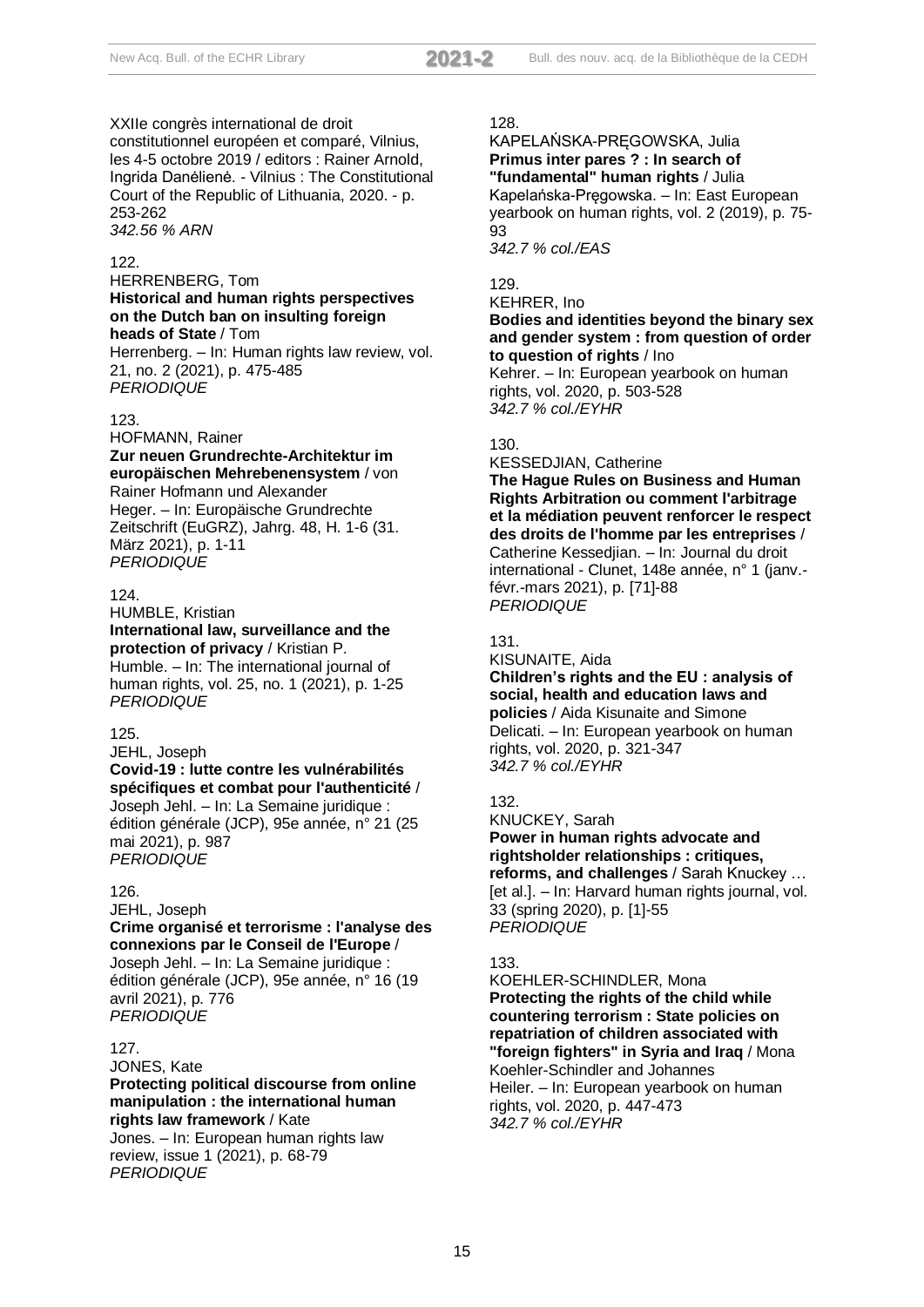KRAVCHUK, Natasha **Privacy as a new component of "the best interests of the child" in the new digital environment** / Natasha Kravchuk. – In: The international journal of children's rights, vol. 29, no. 1 (2021), p. 99-121 *PERIODIQUE*

#### 135.

LANGENFELD, Christine **Der Schutz freier Kommunikationsräume in der digitalen Welt : eine Gedankenskizze** / Christine Langenfeld. – In: Zeitschrift für europarechtliche Studien (ZEuS), Jahrg. 24, H. 1 (2021), p. 33-42 *PERIODIQUE*

#### 136.

LAWSON, Anna

**The social and human rights models of disability : towards a complementarity** 

**thesis** / Anna Lawson and Angharad E. Beckett. – In: The international journal of human rights, vol. 25, no. 2 (2021), p. 348-379 *PERIODIQUE*

#### 137.

LE BRIS, Catherine

**Ancrer le droit à un environnement sain au niveau supranational : pour une action renforcée du Conseil de l'Europe sur les changements climatiques** / par Catherine Le Bris. – In: Revue trimestrielle des droits de l'homme, 32e année, n° 126 (1er avril 2021), p. [217]-240 *PERIODIQUE*

#### 138.

LEBRET, Audrey

**Digital health, artificial intelligence and accessibility to health care in Denmark** / Audrey Lebret, Timo Minssen. – In: European human rights law review, issue 1 (2021), p. 39- 49

*PERIODIQUE*

#### 139.

LENAIN, Emilie

**Les fondements juridiques des opérations extraterritoriales d'interception menées pat les Etat membres de l'Union Européenne** / Emilie Lenain. – In: Extraterritorialités et droit international : colloque d'Angers (SFDI) [actes du 53e colloque de la Société française pour le droit international qui s'est tenu à Angers les 23-24 mai 2019] / Société française pour le droit international (SFDI) ; sous la direction de Alina Miron et Bérangère Taxil. - Paris : Pedone, 2020. - p. [263]-274 *341.01 % COL./SFDI*

#### 140.

LENZERINI, Federico

**McGirt v. Oklahoma and the right of indigenous peoples to have their treaties concluded with States respected : is the glass half-full or half-empty ?** / Federico Lenzerini. – In: Human rights law review, vol. 21, no. 2 (2021), p. 486-498 *PERIODIQUE*

## 141.

#### LUI, Edward

**Reopening the closed shop : closed shop arrangements and the freedom of association** / Edward Lui. – In: European

human rights law review, issue 2 (2021), p. 194-200 *PERIODIQUE*

## 142.

LWOFF, Laurence

**Le Saint-Siège et les travaux du Conseil de l'Europe dans le domaine de la bioéthique** / Laurence Lwoff. – In: Bâtir ensemble l'Europe : cinquante ans du Saint-Siège au Conseil de l'Europe / sous la direction de Marc Feix. - Paris : Les Editions du Cerf, 2021. - p. [227]- 234

*341.1(4):06CE % FEI*

#### 143.

MERTENS, Thomas

**A philosophical introduction to human** 

**rights** / Thomas Mertens. – Cambridge ... [et al.] : Cambridge University Press, 2020. – xii, 299 p. ; 25cm. *342.7 % MER*

#### 144.

MILIOS, Georgios

**Family unity and international protection : EU regulation and its compatibility with the ECHR** / Georgios Milios. – In: Nordic journal of international law, vol. 90, no. 2 (2021), p. 161- 189

*PERIODIQUE*

#### 145.

MONTANINI, Cécile

**L'instrumentalisation de la laïcité face aux enjeux du "séparatisme islamiste" : du concept juridique au talisman politique : (obs. à propos du Projet de loi confortant le respect des principes de la République, n° 3649)** / Cécile Montanini. – In: Europe des droits & [et] libertés = Europe of rights & [and] liberties, n° 3 (mars 2021), p. [128]-138 *PERIODIQUE*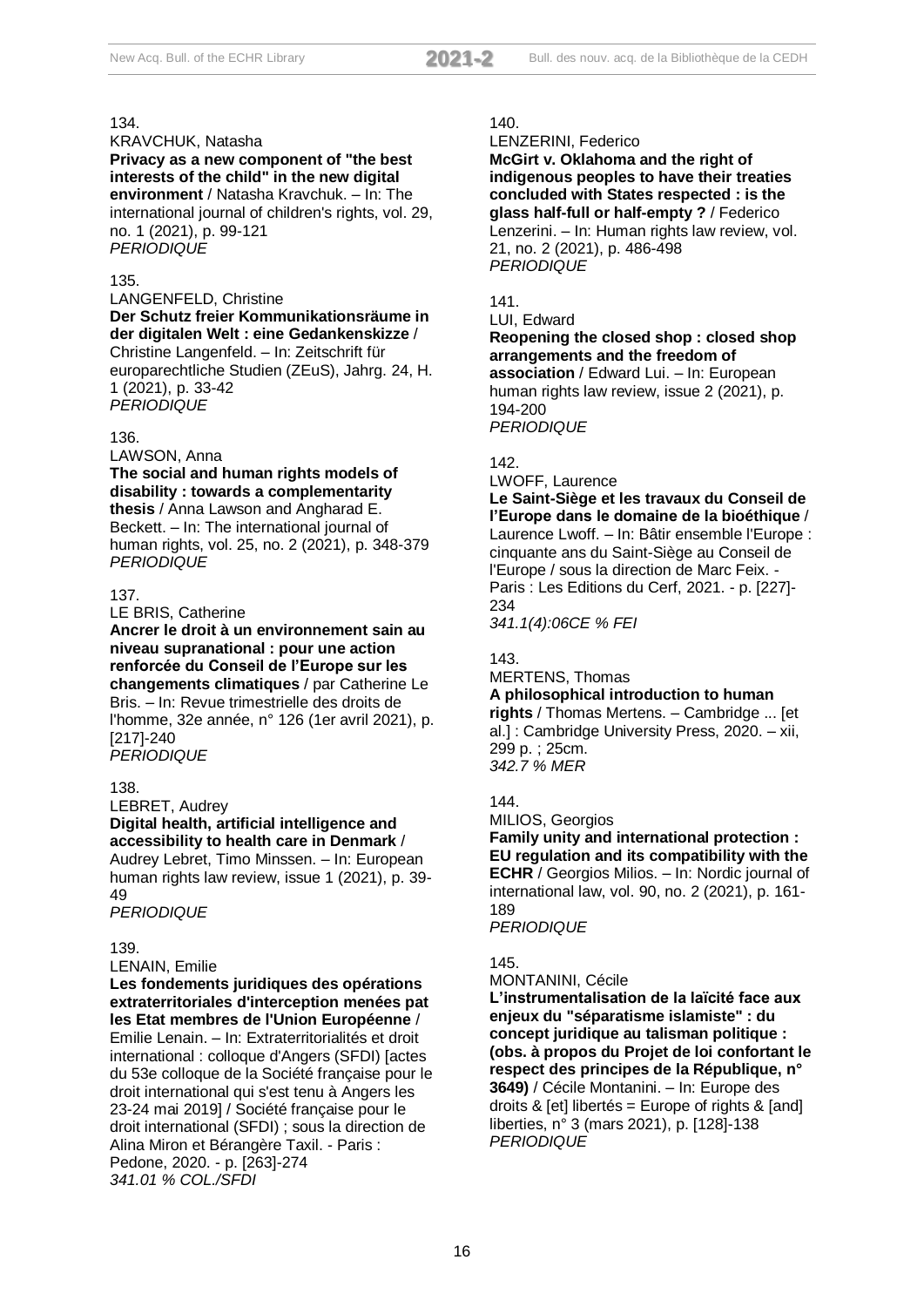#### MOUCHETTE, Julien

#### **Une voie de recours dédiée aux conditions indignes de détention : vraie avancée ou impasse contentieuse ?** / Julien

Mouchette. – In: Europe des droits & [et] libertés = Europe of rights & [and] liberties,  $n^{\circ}$ 3 (mars 2021), p. [114]-127 *PERIODIQUE*

#### 147.

MOWBRAY, Jacqueline **Is there a human right to public education ? : An analysis of States' obligations in light of the increasing involvement of private actors in education** / Jacqueline Mowbray. – In: Harvard human rights journal,

vol. 33 (spring 2020), p. [121]-171 *PERIODIQUE*

#### 148.

NADAUD, Séverine

#### **Droits de l'homme et droits des animaux : la quadrature du cercle ?** / par Séverine

Nadaud. – In: Revue trimestrielle des droits de l'homme, 32e année, n° 126 (1er avril 2021), p. [375]-390

*PERIODIQUE*

#### 149.

#### NDIOR, Valère

**L'extaterritorialité des législations relatives à la protection des données personnelles** / Valère Ndior. – In: Extraterritorialités et droit international : colloque d'Angers (SFDI) [actes du 53e colloque de la Société française pour le droit international qui s'est tenu à Angers les 23-24 mai 2019] / Société française pour le droit international (SFDI) ; sous la direction de Alina Miron et Bérangère Taxil. - Paris : Pedone, 2020. - p. [295]-308 *341.01 % COL./SFDI*

#### 150.

NEUMAN, Gerald L. (ed.) **Human rights in a time of populism : challenges and responses** / edited by Gerald L. Neuman. – Cambridge ... [et al.] : Cambridge University Press, 2020. – xvii, 277 p. ; 24 cm. *342.7 % NEU*

#### 151.

NÍ GHRÁINNE, Bríd **Complementary protection and encampment** / Bríd Ní Ghráinne. – In: Human rights law review, vol. 21, no. 1 (2021), p. 54- 79 *PERIODIQUE*

#### 152.

## NIKOLAEVNA AVERYANOVA, Natalia

**Debatable issues on land rights protection of indigenous small-numbered peoples of the North, Siberia and the Far East of the Russian Federation** / Natalia Nikolaevna Averyanova, Aleksey Pavlovich Anisimov, Galina Nikolaevna Komkova. – In: International journal on minority and group rights, vol. 28, no. 2 (2021), p. 331-350 *PERIODIQUE*

#### 153.

NINO, Michele

**La sentenza Schrems II della Corte di giustizia UE : trasmissione dei dati personali dall'Unione europea agli Stati terzi e tutela dei diritti dell'uomo** / Michele Nino. – In: Diritti umani e diritto internazionale (DUDI), vol. 14, n. 3 (sett.-dic. 2020), p. 733- 759

*PERIODIQUE*

## 154.

NIOCHE, Marie

#### **Responsabilité sociétale des entreprises et compétence civile extraterritoriale** / Marie Nioche. – In: Extraterritorialités et droit international : colloque d'Angers (SFDI) [actes du 53e colloque de la Société française pour le droit international qui s'est tenu à Angers les 23-24 mai 2019] / Société française pour le droit international (SFDI) ; sous la direction de Alina Miron et Bérangère Taxil. - Paris : Pedone, 2020. - p. [233]-261

*341.01 % COL./SFDI*

#### 155.

NOWAK, Manfred

**30 years of the UN Convention on the Rights of the Child and the global study on children deprived of liberty** / Manfred Nowak. – In: European yearbook on human rights, vol. 2020, p. 43-48 *342.7 % col./EYHR*

#### 156.

#### NOWAK, Manfred

**Detention of children for the purpose of educational supervision** / Manfred

Nowak. – In: European yearbook on human rights, vol. 2020, p. 183-200 *342.7 % col./EYHR*

#### 157.

O'CONNELL, Jamie **Representation, paternalism, and exclusion : the divergent impacts of the AKP's populism on human rights in Turkey** / Jamie O'Connell. – In: Human rights in a time of populism : challenges and responses / edited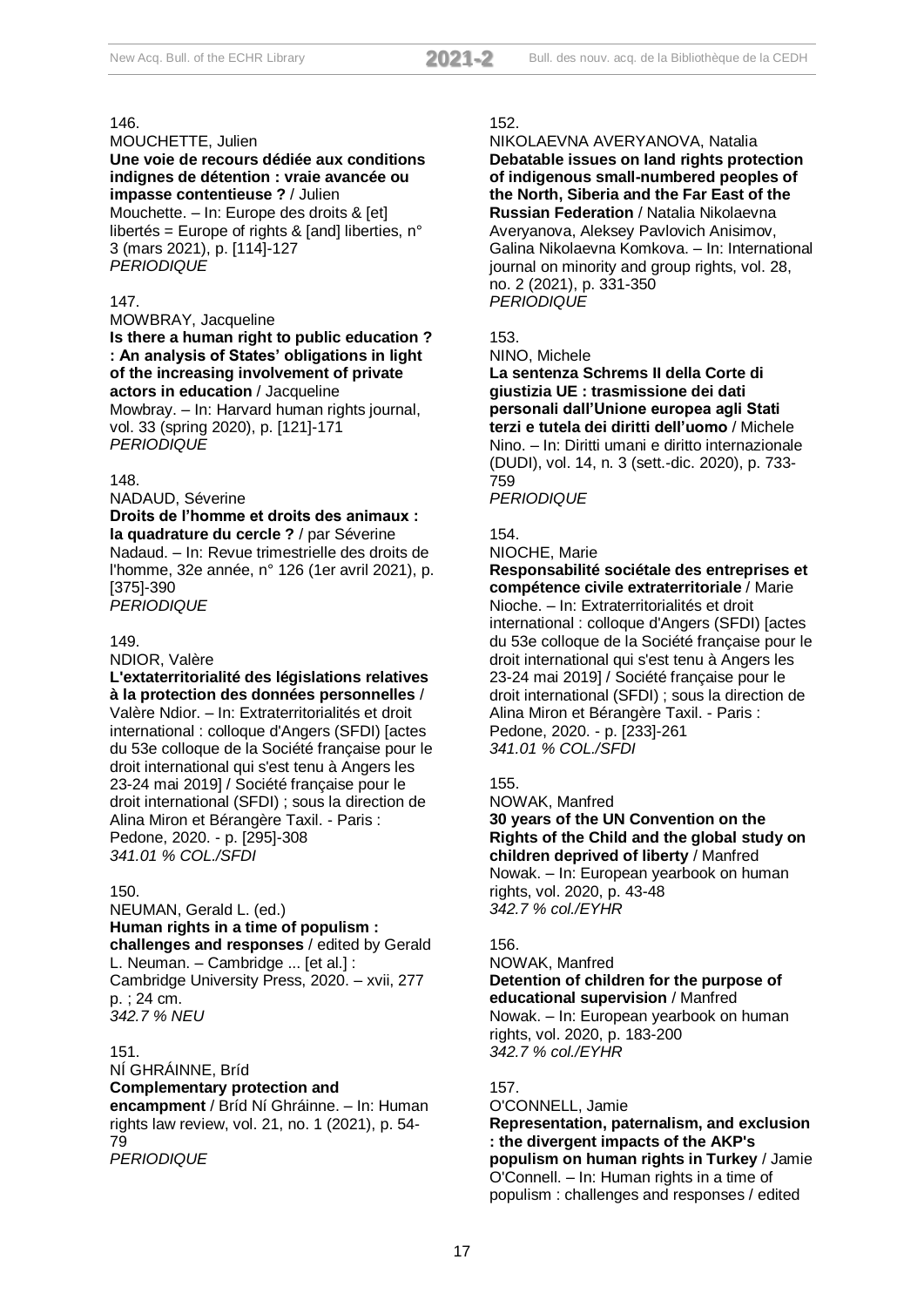by Gerald L. Neuman. - Cambridge ... [et al.] : Cambridge University Press, 2020. - p. 100- 129 *342.7 % NEU*

#### 158.

O'SULLIVAN, Charles **The "necessity" of austerity and its relationship with the UN Convention on the Rights of Persons with Disabilities : a case study of Ireland and the United Kingdom** / Charles O'Sullivan, Donna

McNamara. – In: Human rights law review, vol. 21, no. 1 (2021), p. 157-185 *PERIODIQUE*

#### 159.

O'SULLIVAN, Maureen **Vegetarian rights denied : no longer cutting the mustard ?** / Maureen

O'Sullivan. – In: European human rights law review, issue 2 (2021), p. 181-193 *PERIODIQUE*

#### 160.

OETTE, Lutz **The prohibition of torture and persons living in poverty : from the margins to the centre** / Lutz Oette. – In: International and comparative law quarterly, vol. 70, pt. 2 (Apr. 2021), p. 307-341 *PERIODIQUE*

#### 161.

ORR, Zvika

**Localization of human rights of people with disabilities : the case of Jewish ultraorthodox people in Israel** / Zvika Orr, Shifra Unger, & [and] Adi Finkelstein. – In: Human rights quarterly : a comparative and international journal of the social sciences, humanities, and law, vol. 43, no. 1 (Feb. 2021), p. 93-116 *PERIODIQUE*

#### 162.

PARK, Baekkwan

**Turning up the volume : the amplification of shame** / Baekkwan Park, Amanda Murdie, & [and] David R. Davis. – In: Human rights quarterly : a comparative and international journal of the social sciences, humanities, and law, vol. 43, no. 1 (Feb. 2021), p. 168-196 *PERIODIQUE*

#### 163.

PAVLOVA, Pavlina **Human rights-based approach to cybersecurity : addressing the security risks of targeted groups** / Pavlina Pavlova. – In: Peace human rights governance (PHRG), vol. 4, issue 3 (Nov. 2020), p. [391]- 418 *PERIODIQUE*

## 164.

#### PEREZ, Sophie **La pratique des référendums sur les questions européennes** / Sophie Perez. – In: The concept of democracy as developed by constitutional justice : XXII international congress on European and comparative constitutional law, Vilnius, 4-5 October 2019 = Le concept de démocratie développé par la justice constitutionnelle : XXIIe congrès international de droit constitutionnel européen et comparé, Vilnius,

les 4-5 octobre 2019 / editors : Rainer Arnold, Ingrida Danėlienė. - Vilnius : The Constitutional Court of the Republic of Lithuania, 2020. - p. 349-363

*342.56 % ARN*

165.

PETEL, Matthias

**Economic, social and cultural rights and their dependence on the economic growth paradigm : evidence from the ICESCR system** / Matthias Petel, Norman Vander Putten. – In: Netherlands quarterly of human rights, vol. 39, no. 1 (Mar. 2021), p. 53-72 *PERIODIQUE*

#### 166.

PETERSMANN, Marie-Catherine **Contested indigeneity and traditionality in environmental litigation : the politics of expertise in regional human rights courts** / Marie-Catherine Petersmann. – In: Human rights law review, vol. 21, no. 1 (2021), p. 132- 156

*PERIODIQUE*

167.

PISANÒ, Attilio

**The ACWC and the adoption of the human rights-based approach to the social development of women and children in Southeast Asia** / Attilio Pisanò. – In: Peace human rights governance (PHRG), vol. 4, issue 2 (July 2020), p. [189]-213 *PERIODIQUE*

#### 168.

PONSELLE, Anne

**La proposition de loi tendant à garantir le droit au respect de la dignité en détention : une avancée en trompe-l'oeil ?** / Anne Ponselle et Mustapha Afroukh. – In: Recueil Dalloz, 197e année, n° 13 (15 avril 2021), p. 736 *PERIODIQUE*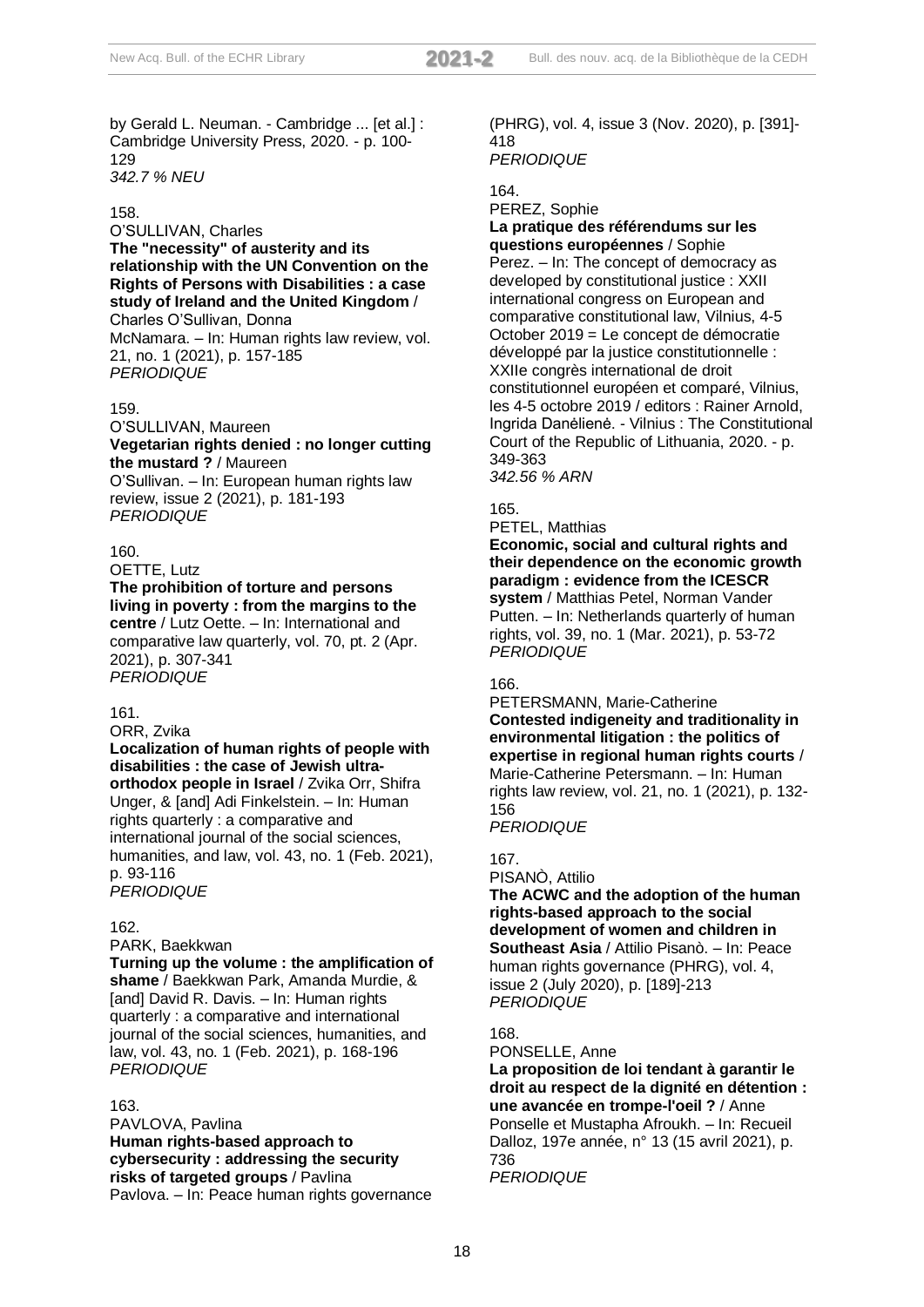PÖSCHL, Magdalena Sterben mit Würde ? / von Magdalena Pöschl. – In: Europäische Grundrechte Zeitschrift (EuGRZ), Jahrg. 48, H. 1-6 (31. März 2021), p. 12-16 *PERIODIQUE*

#### 170.

ROCHEL, Johan

**Connecting the dots : digital integrity as a human right** / Johan Rochel. – In: Human rights law review, vol. 21, no. 2 (2021), p. 358- 383 *PERIODIQUE*

#### 171.

ROTHMAR HERRMANN, Janne **Applying the right to health to reproductive rights : the case of elective egg freezing** / Janne Rothmar Herrmann, Kimmie Falstrøm. – In: European human rights law review, issue 2 (2021), p. 172-180 *PERIODIQUE*

#### 172.

RUET, Céline (ed.)

**Appréhender la diversité : regards pluridisciplinaires sur l'appréhension de la diversité : [actes du colloque organisé en octobre 2018 à la Maison de l'Europe, Paris]** / sous la direction scientifique de Céline Ruet. – [Bayonne] : Institut francophone pour la justice et la démocratie (IFJD), 2020. – 302 p. : ill. ; 24 cm. *342.733(4) % RUE*

#### 173.

SAFFERLING, Christoph **Europäische Grund- und Menschenrechte im Strafverfahren : ein Paradigmen-wechsel ?** / Christoph Safferling und Christian Rückert. – In: Neue Juristische Wochenschrift (NJW), Jahrg. 74, H. 5 (28. Jan. 2021), p. 287- 292

*PERIODIQUE*

#### 174.

SANDELOWSKY-BOSMAN, Chrisje **Children trapped in camps in Syria, Iraq and Turkey : reflections on jurisdiction and State obligations under the United Nations Convention on the Rights of the Child** / Chrisje Sandelowsky-Bosman and Ton

Liefaard. – In: Nordic journal of human rights, vol. 38, no. 2 (June 2020), p. 141-158 *PERIODIQUE*

## 175.

SENNA, Eric

**Le volet procédural de l'indignité des conditions de détention** / par Eric Senna. – In: Recueil Dalloz, 197e année, n° 18 (27 mai 2021), p. 977-979 *PERIODIQUE*

#### 176.

SHAH, Sangeeta

**The use of international human rights law in the universal periodic review** / Sangeeta Shah and Sandesh Sivakumaran. – In: Human rights law review, vol. 21, no. 2 (2021), p. 264- 301

*PERIODIQUE*

#### 177.

SIMON, Denys

**Droit de garder le silence : note** / Denys Simon. – In: Europe : revue mensuelle du JurisClasseur, 31e année, n° 4 (avril 2021), p. 9

#### *PERIODIQUE*

178.

SMITH, Rhona K. M.

**States of denial : rationalising UK government responses to UN Special Procedures** / Rhona K. M. Smith. – In: Human rights law review, vol. 21, no. 2 (2021), p. 458- 474 *PERIODIQUE*

#### 179.

SORMUNEN, Milka

#### **A focus on domestic structures : best interests of the child in the concluding observations of the UN Committee on the Rights of the Child** / Milka

Sormunen. – In: Nordic journal of human rights, vol. 38, no. 2 (June 2020), p. 100-121 *PERIODIQUE*

#### 180.

SOSA, Lorena

#### **Beyond gender equality ? : Anti-gender campaigns and the erosion of human rights and democracy** / Lorena

Sosa. – In: Netherlands quarterly of human rights, vol. 39, no. 1 (Mar. 2021), p. 3-10 *PERIODIQUE*

#### 181.

SOUZA, Carlos Affonso

**From privacy to data protection : the road ahead for the Inter-American system of human rights** / Carlos Affonso Souza ... [et al.]. – In: The international journal of human rights, vol. 25, no. 1 (2021), p. 147-177 *PERIODIQUE*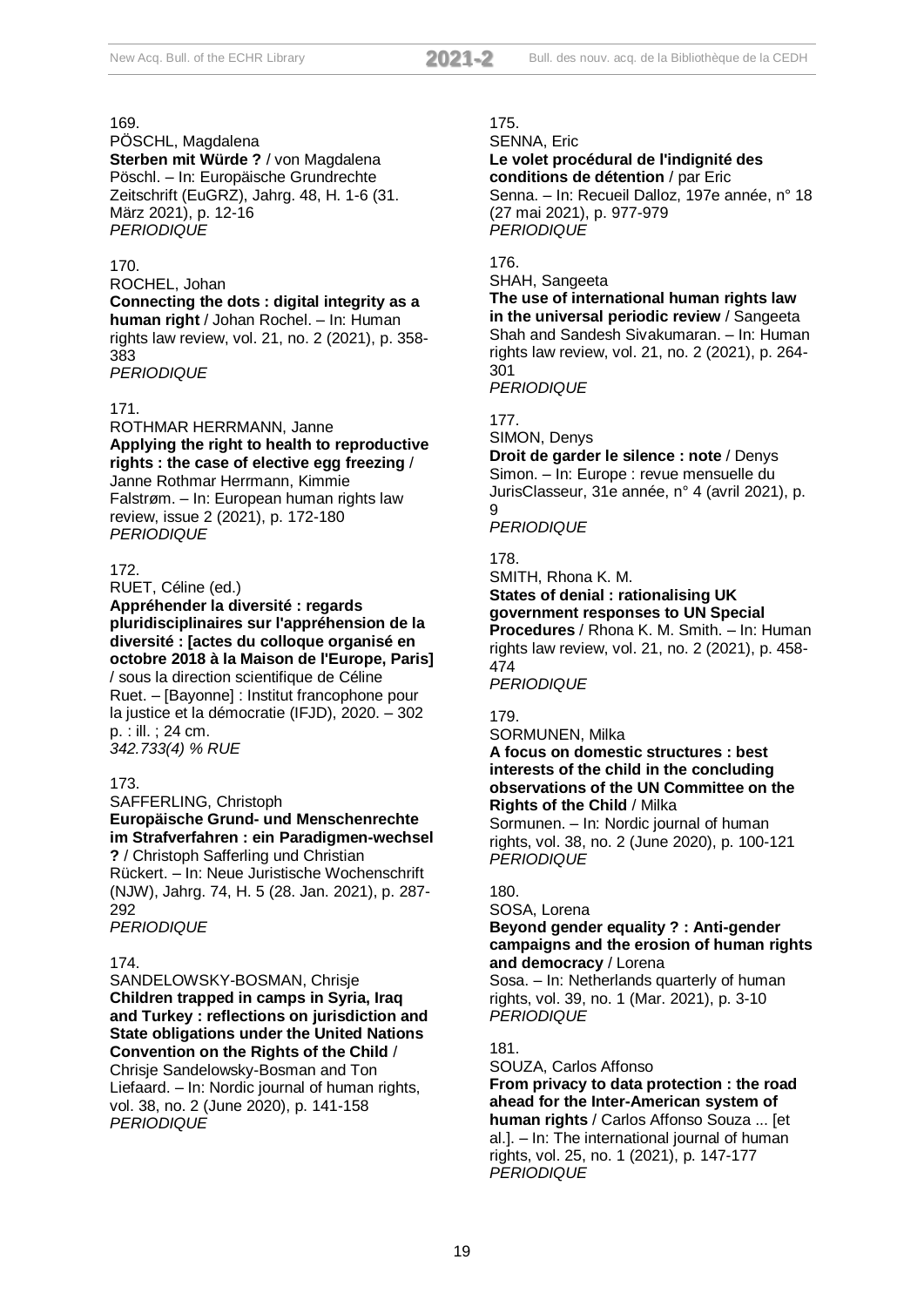#### STAKSRUD, Elisabeth **Children as crowbar ? : Justifying censorship on the grounds of child protection** / Elisabeth Staksrud, Kjartan Olafsson and Tijana Milosevic. – In: Nordic journal of human rights, vol. 38, no. 2 (June 2020), p. 159-173 *PERIODIQUE*

183.

SUDRE, Frédéric

**Le droit au respect de la vie familiale à l'épreuve de la gestation pour autrui** /

Frédéric Sudre. – In: La Semaine juridique : édition générale (JCP), 95e année, n° 22 (31 mai 2021), p. 1014-1015 *PERIODIQUE*

#### 184.

SUTERA, Sofia **Sexual exploitation and abuse in peacekeeping : making human rights obligations universal** / Sofia

Sutera. – In: Peace human rights governance (PHRG), vol. 4, issue 2 (July 2020), p. [161]- 188

*PERIODIQUE*

#### 185.

TAN, Nikolas Feith

*PERIODIQUE*

## **The end of protection : the Danish**

**"paradigm shift" and the law of cessation** / Nikolas Feith Tan. – In: Nordic journal of international law, vol. 90, no. 1 (2021), p. 60-85

186.

TER VRUGT, Peggy **Rights of children of prisoners : innocent, forgotten and punished** / Peggy ter

Vrugt. – In: European yearbook on human rights, vol. 2020, p. 201-231 *342.7 % col./EYHR*

#### 187.

#### TEYSSIE, Bernard

**Le juge, le brocard et la démocratie** / Bernard Teyssié. – In: La Semaine juridique :

édition générale (JCP), 95e année, n° 12 (22 mars 2021), p. 542-543 *PERIODIQUE*

#### 188.

THORBURN STERN, Rebecca **The image of the vulnerable migrant child in recent ECtHR and CRC Committee case law** / Rebecca Thorburn Stern. – In: European yearbook on human rights, vol. 2020, p. 233- 255 *342.7 % col./EYHR*

#### 189.

TZU-SHUO LIU, Joseph

#### **Preventive detention of dangerous inmates : a dialogue between human rights and penal regimes** / Joseph Tzu-Shuo Liu. – In: The international journal of human rights, vol. 25, no. 4 (2021), p. 551-578 *PERIODIQUE*

#### 190.

UKROW, Jörg **Wehrhafte Demokratie 4.0 : Grundwerte, Grundrechte und Social Media-Exzesse** / Jörg Ukrow. – In: Zeitschrift für europarechtliche Studien (ZEuS), Jahrg. 24, H. 1 (2021), p. 65-98 *PERIODIQUE*

#### 191.

VAN DE GRAAF, Cathérine

**Procedural fairness : between human rights law and social psychology** / Cathérine Van de Graaf. – In: Netherlands quarterly of human rights, vol. 39, no. 1 (Mar. 2021), p. 11-29 *PERIODIQUE*

#### 192.

VAN DER MEULEN, Lucia **Combating sexism through human rights :** 

**present and potential protection in Europe** / Lucia van der Meulen. – Leiden : Stichting NJCM-Boekerij, 2021. – viii, 53 p. ; 24 cm. *342.726 % VAN*

#### 193.

VANDENHOLE, Wouter

**Triangulating children's rights law : which future for intercountry adoptions in Europe ?** / Wouter Vandenhole. – In: European

yearbook on human rights, vol. 2020, p. 161- 181

*342.7 % col./EYHR*

#### 194.

WEBER, Stefan

#### **Kontrolle durch Massenmedien, Kontrolle durch Gerichtsbarkeit** / Stefan

Weber. – In: Zeitschrift für europarechtliche Studien (ZEuS), Jahrg. 24, H. 1 (2021), p. 11- 31

*PERIODIQUE*

#### 195.

WHITE, Matthew

**Coronaveillance : exposing pre-existing ex ante and ex post facto deficiencies in the Investigatory Powers Act 2016 ?** / Matthew White. – In: European human rights law review, issue 1 (2021), p. 80-97 *PERIODIQUE*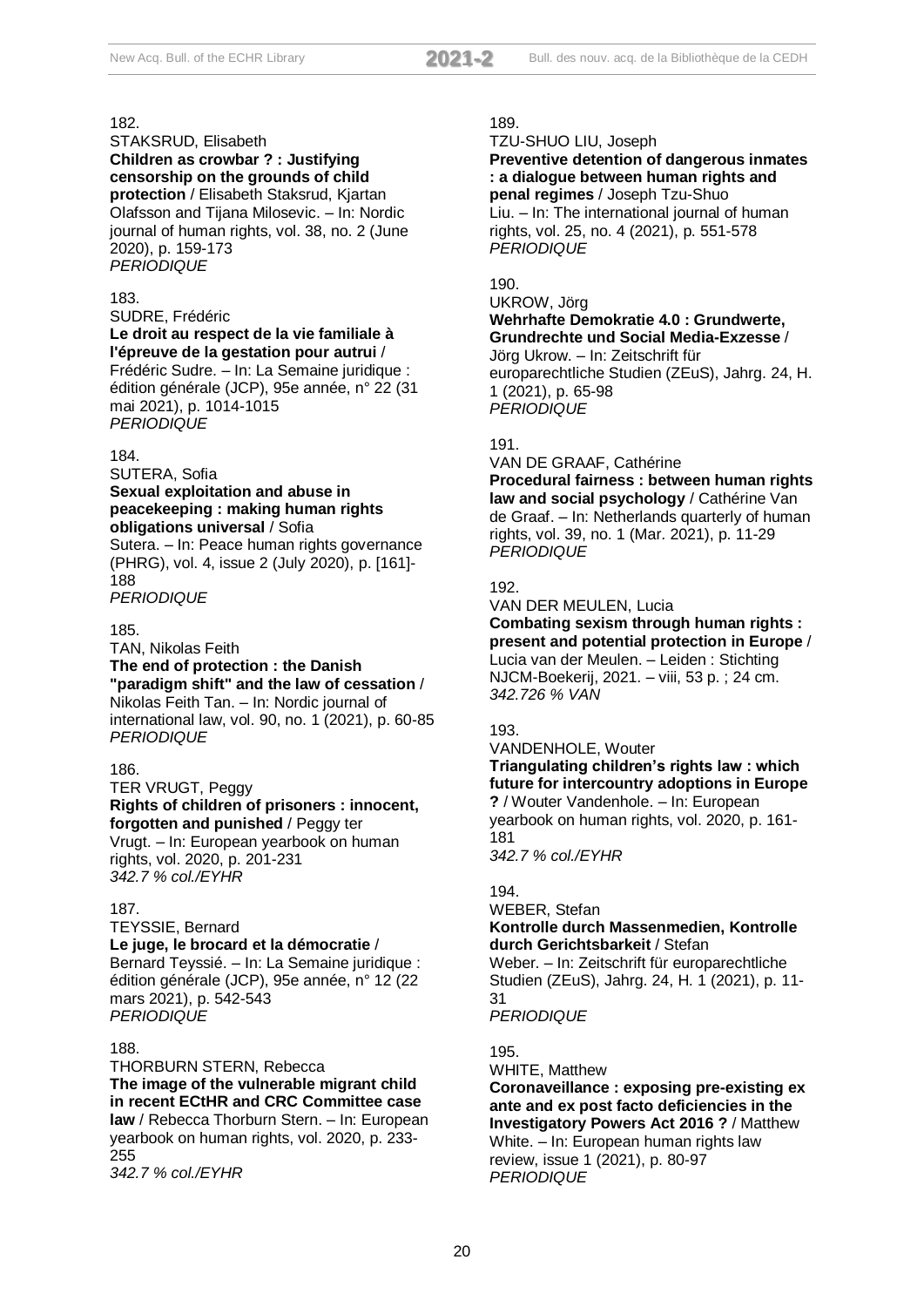#### WOLF, Naomi **Tormenting teens : how age of consent laws culturally message who must be protected, and from whom** / Naomi

Wolf. – In: European human rights law review, issue 1 (2021), p. 18-26 *PERIODIQUE*

#### 197.

#### WOLFSON, Evan

**20 years of marriage equality : a mountain of evidence, expertise, and experience** / Evan Wolfson. – In: European human rights law review, issue 1 (2021), p. 50-67 *PERIODIQUE*

#### 198.

ZEEB, Vanessa

#### **Recht an der Grenze : Grenzen des Rechts ? : Bericht über die 14. Herbsttagung des Netzwerks Migrationsrecht vom 6.-**

**8.11.2020** / [Vanessa Zeeb]. – In: Neue Zeitschrift für Verwaltungsrecht (NVwZ), Jahrg. 40, H. 5 (1. März 2021), p. 303-304 *PERIODIQUE*

## **Law / Droit**

#### 199.

ANTONOV, Mikhail **Sovereignty and Russian resistance to human rights** / Mikhail Antonov. – In: European yearbook on human rights, vol. 2020, p. 529-549 *342.7 % col./EYHR*

#### 200.

ARNOLD, Rainer (ed.)

**The concept of democracy as developed by constitutional justice : XXII international congress on European and comparative constitutional law, Vilnius, 4-5 October 2019 = Le concept de démocratie développé par la justice constitutionnelle : XXIIe congrès international de droit constitutionnel européen et comparé, Vilnius, les 4-5 octobre 2019** / editors : Rainer Arnold, Ingrida Danėlienė. – Vilnius : The Constitutional Court of the Republic of Lithuania, 2020. – 470 p. : ill. ; 24 cm. *342.56 % ARN*

#### 201.

ASSO, Bernard

**Constitutionnalité de mesures limitant la liberté de licenciement dans le cadre de la crise sanitaire** / Bernard Asso. – In: La

Semaine juridique : édition générale (JCP), 95e année, n° 23 (7 juin 2021), p. 1090-1093 *PERIODIQUE*

#### 202.

BRADLEY, Curtis A. **Conflicting approaches to the U.S. common law of foreign official immunity** / by Curtis A. Bradley. – In: American journal of international law, vol. 115, no. 1 (Jan. 2021), p. 1-19 *PERIODIQUE*

#### 203.

#### BUISSON, Jacques **Administration de la preuve pénale par l'autorité publique : l'exigence d'une loi interne spécifique** / Jacques

Buisson. – In: Procédures : revue mensuelle du JurisClasseur, 27e année, n° 4 (avril 2021), p. 3-7 *PERIODIQUE*

#### $204$

DRAGO, Guillaume

**Vers une procédure d'exécution forcée des décisions du Conseil constitutionnel ? : Etude** / rédigée par Guillaume Drago. – In: La Semaine juridique : édition générale (JCP), 95e année, n° 15 (12 avril 2021), p. 726-731 *PERIODIQUE*

#### 205.

FAVREAU, Bertrand

**Les "Principes de base relatifs au rôle du barreau" 30 ans après, une actualité toujours recommencée** / par Bertrand Favreau. – In: Revue trimestrielle des droits de l'homme, 32e année, n° 126 (1er avril 2021), p. [355]-374 *PERIODIQUE*

#### 206.

FERNÁNDEZ DE CASADEVANTE MAYORDOMO, Pablo **La defensa de la Constitución : el derecho de emergencia constitucional y el artículo 55 CE** / Pablo Fernández de Casadevante Mayordomo. – Cizur Menor : Thomson Reuters Aranzadi, 2020. – 251 p. ; 24 cm. *342(46) % FER*

#### 207.

GILIKER, Paula **Codification, consolidation, restatement ? : How best to systemise the modern law of tort** / Paula Giliker. – In: International and comparative law quarterly, vol. 70, pt. 2 (Apr. 2021), p. 271-305 *PERIODIQUE*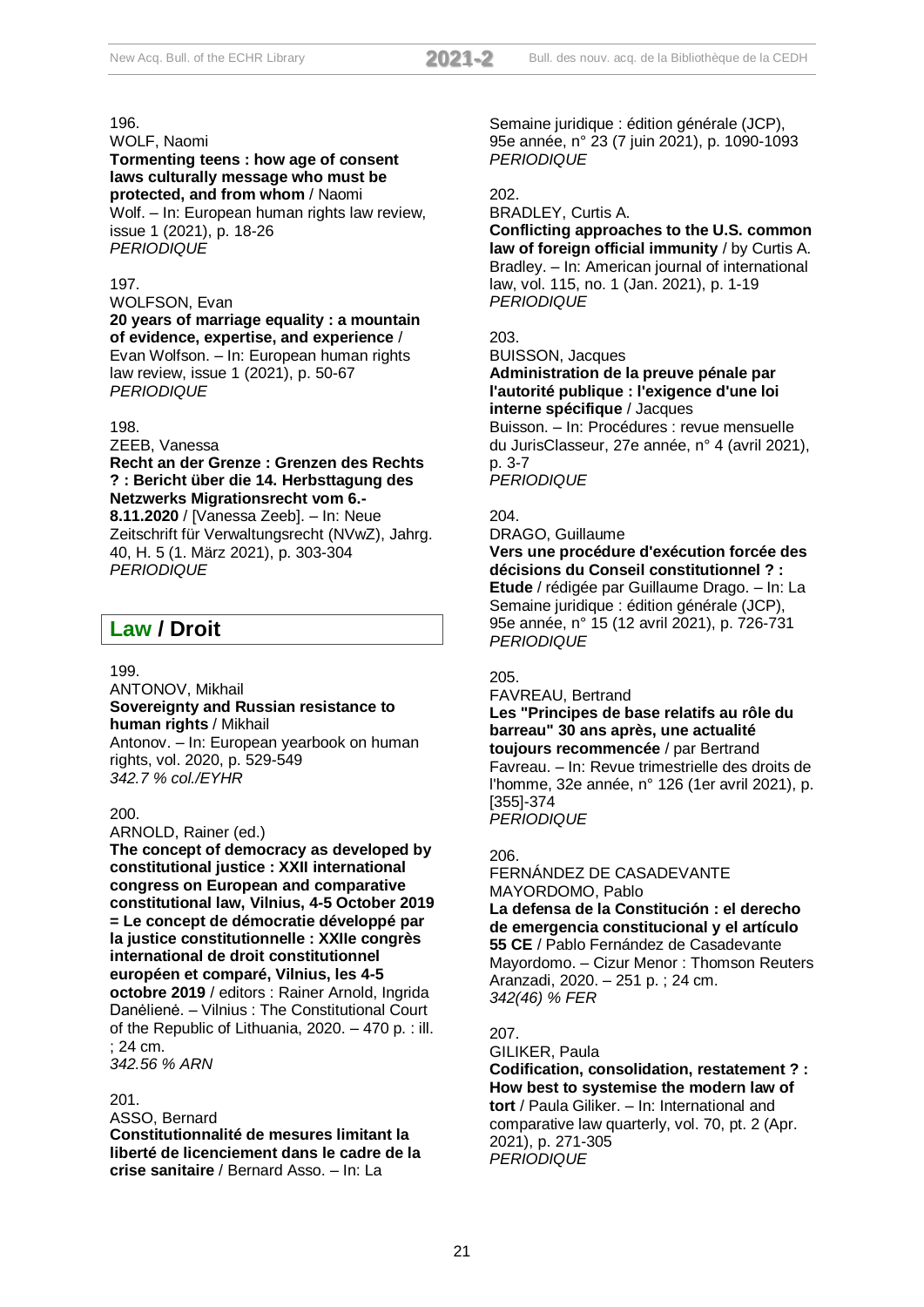GUINCHARD, Serge **Droit processuel : droit commun et droit comparé du procès équitable** / Serge Guinchard ... [et al.]. – 11e éd. – Paris : Dalloz, 2021. – xv, 1611 p. ; 22 cm. *347.9 % GUI*

#### 209.

HADJIGEORGIOU, Nasia **Conflict resolution in post-violence societies : some guidance for the judiciary** / Nasia Hadjigeorgiou. – In: The international journal of human rights, vol. 25, no. 4 (2021), p. 695-717 *PERIODIQUE*

#### 210.

HOCHMANN, Thomas **Chronique des arrêts de la Cour suprême des États-Unis en matière de droits fondamentaux : (octobre 2018 – juillet 2020)** / par Thomas Hochmann. – In: Revue trimestrielle des droits de l'homme, 32e année, n° 126 (1er avril 2021), p. [391]-427 *PERIODIQUE*

#### 211.

MÄLKSOO, Lauri **International law and the 2020 amendments to the Russian Constitution** / by Lauri Mälksoo. – In: American journal of international law, vol. 115, no. 1 (Jan. 2021), p. 78-93 *PERIODIQUE*

#### 212.

MANTELERO, Alessandro **Regulating AI within the human rights framework : a roadmapping methodology** / Alessandro Mantelero. – In: European yearbook on human rights, vol. 2020, p. 477- 502 *342.7 % col./EYHR*

#### 213.

MARCHESI, Antonio **Finanziare i rimpatri forzati in Libia è legittimo ? : Sulla sentenza del Consiglio di Stato n. 4569 del 15 luglio 2020** / [Antonio Marchesi]. – In: Diritti umani e diritto internazionale (DUDI), vol. 14, n. 3 (sett.-dic. 2020), p. 796-802 *PERIODIQUE*

#### 214.

MOYSE, François **L'état de crise au Luxembourg face à l'article 15 de la Convention européenne des droits de l'homme** / par François Moyse. – In: Revue trimestrielle des droits de l'homme, 32e année, n° 126 (1er avril 2021), p. [301]-318 *PERIODIQUE*

#### 215.

MÜLLER, Rudolf (ed.) **Verfahren vor dem VfGH, dem VwGH und den VWG : Leitfaden für die Praxis mit Darlegungen auch zu EMRK-Beschwerden herausgegeben von Rudolf Müller. –** 7., gänzlich überarbeitete Aufl. – Wien : Manz, 2020. – xxii, 329 p. ; 23 cm. *342(436) % MUE*

#### 216.

NAZARENO, Patricio **Impunity reconsidered : international law,** 

**domestic politics, and the pursuit of justice** / Patricio Nazareno. – In: Harvard human rights journal, vol. 33 (spring 2020), p. [173]-274 *PERIODIQUE*

#### 217.

PASHUK, Taras

**The right of appeal against a decision on disciplinary liability of a judge** / Taras Pashuk. – In: East European yearbook on human rights, vol. 2 (2019), p. 58-74 *342.7 % col./EAS*

## 218.

PASSARINI, Federica **CEDU e cambiamento climatico, nella decisione della Corte Suprema dei Paesi Bassi nel caso Urgenda** / [Federica Passarini]. – In: Diritti umani e diritto internazionale (DUDI), vol. 14, n. 3 (sett.-dic. 2020), p. 777-785 *PERIODIQUE*

#### 219.

ROSANI, Domenico

**The increasing recognition of child rights by European constitutions and its relevance for the criminal regulation of sexting** / Domenico Rosani. – In: European yearbook on human rights, vol. 2020, p. 349- 390

*342.7 % col./EYHR*

## 220.

VEY, Antoine

**L'accès aux pièces d'une procédure pénale et leur production dans une autre procédure** / par Antoine Vey. – In: Recueil Dalloz, 197e année, n° 14 (22 avril 2021), p. 752-761

*PERIODIQUE*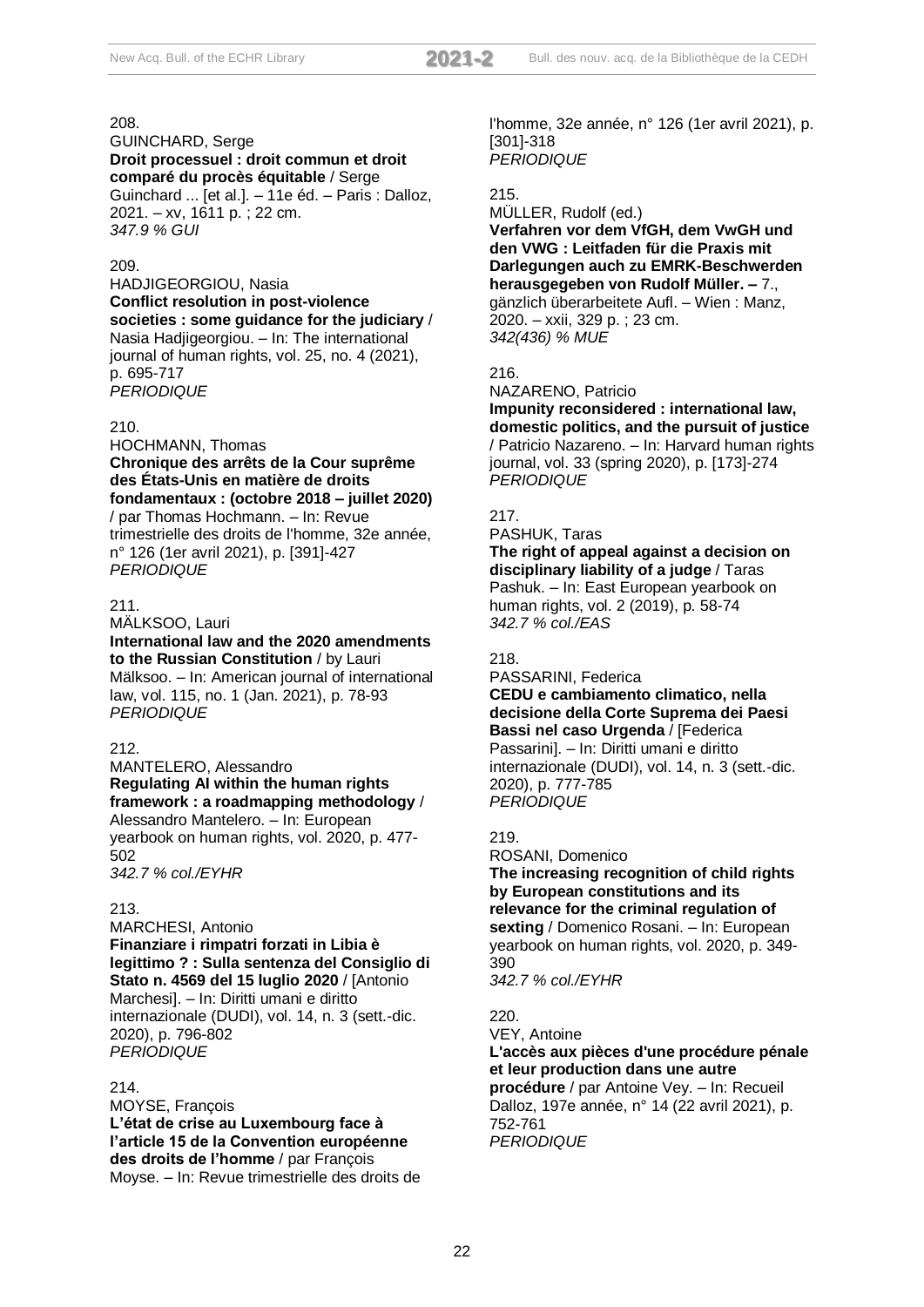## **European Law / Droit européen**

#### $221.$

BLASI CASAGRAN, Cristina **Fundamental rights implications of interconnecting migration and policing databases in the EU** / Cristina Blasi

Casagran. – In: Human rights law review, vol. 21, no. 2 (2021), p. 433-457 *PERIODIQUE*

#### 222.

BREITLER, Christian **The Court of Justice of the European Union and human rights in 2019** / Christian Breitler and Martin Traussnigg. – In: European yearbook on human rights, vol. 2020, p. 551- 592 *342.7 % col./EYHR*

#### 223.

BROBERG, Morten **National EU courts must seek advice in Luxembourg or face reproach in Strasbourg** / Morten Broberg. – In: European human rights law review, issue 2 (2021), p. 162-171

*PERIODIQUE*

#### 224.

COGHLAN, Niall (ed.) **The Charter of Fundamental Rights of the European Union : the travaux préparatoires and selected documents** / edited by Niall Coghlan, Marc Steiert. – San Domenico di Fiesole : European University Institute, 2021. – 7878 p. *DIGITAL*

#### 225.

GAZIN, Fabienne **Retour des ressortissants de pays tiers titulaires d'un statut de réfugié dans un autre Etat membre de l'UE : note** / Fabienne Gazin. – In: Europe : revue mensuelle du JurisClasseur, 31e année, n° 4 (avril 2021), p. 16 *PERIODIQUE*

#### 226.

GREWE, Constance

**Democracy in European constitutional law : a comparative perspective** / Constance Grewe. – In: The concept of democracy as developed by constitutional justice : XXII international congress on European and comparative constitutional law, Vilnius, 4-5 October 2019 = Le concept de démocratie développé par la justice constitutionnelle : XXIIe congrès international de droit

constitutionnel européen et comparé, Vilnius, les 4-5 octobre 2019 / editors : Rainer Arnold, Ingrida Danėlienė. - Vilnius : The Constitutional Court of the Republic of Lithuania, 2020. - p. 221-225 *342.56 % ARN*

#### 227.

## IDOT, Laurence

**Mandat d'arrêt européen : note** / [Laurence Idot]. – In: Europe : revue mensuelle du JurisClasseur, 31e année, n° 3 (mars 2021), p. 25-26 *PERIODIQUE*

#### 228.

LACHIEZE, Christophe

**Vers un régime de responsabilité propre à l'intelligence artificielle ?** / Christophe Lachièze. – In: La Semaine juridique : édition générale (JCP), 95e année, n° 17 (26 avril 2021), p. 797-798 *PERIODIQUE*

#### 229.

LEIBROCK, Gero **Der Rechtsrahmen für die europäische Normung** / Gero Leibrock. – In: Zeitschrift für europarechtliche Studien (ZEuS), Jahrg. 24, H. 1 (2021), p. 145-153

*PERIODIQUE*

#### 230.

MATSOPOULOU, Haritini **L'application du droit au silence aux enquêtes administratives à caractère pénal** / Haritini Matsopoulou. – In: La Semaine juridique : édition générale (JCP), 95e année, n° 14 (6 avril 2021), p. 671-675 *PERIODIQUE*

#### 231.

MAUBERNARD, Christophe **La Charte des droits fondamentaux de l'Union européenne : un instrument de droit vivant— et donc fragile** / Christophe Maubernard. – In: Europe des droits & [et] libertés = Europe of rights & [and] liberties,  $n^{\circ}$ 3 (mars 2021), p. [36]-51 *PERIODIQUE*

#### 232.

MUIR, Elise **Reshuffling our understanding of fundamental rights law in Europe : an EU lawyer's research agenda** / Elise Muir. – In: European human rights law review. issue 2 (2021), p. 142-148 *PERIODIQUE*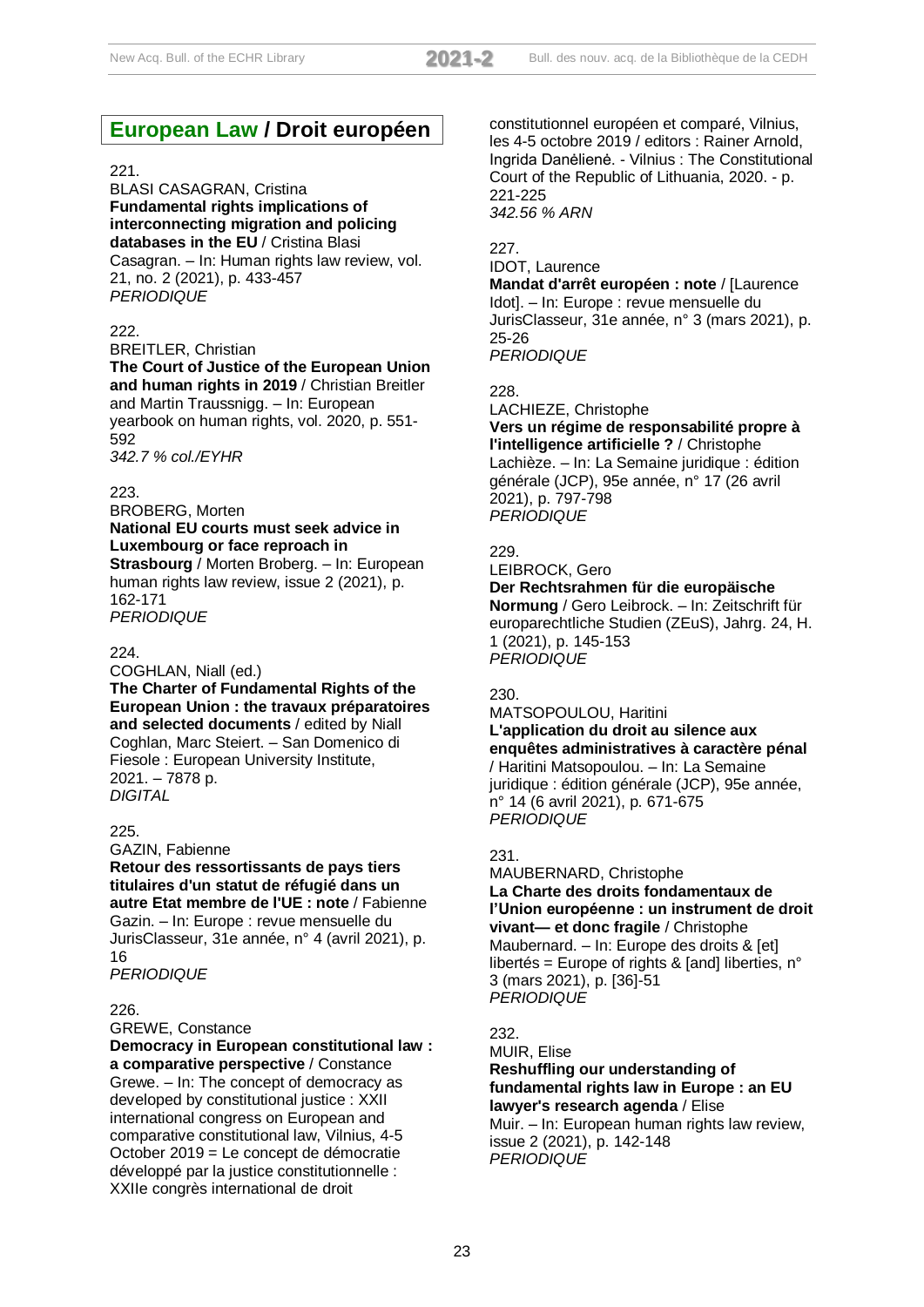NOIVILLE, Christine **Transposition de la directive sur la protection des personnes qui signalent des** 

**violations du droit de l'Union : 8 suggestions à l'adresse de la Chancellerie** / Christine Noiville, Elsa Supiot. – In: La Semaine juridique : édition générale (JCP), 95e année, n° 14 (6 avril 2021), p. 646-649 *PERIODIQUE*

#### 234.

RIDEAU, Joël

**Le principe démocratique dans les traités de l'Union européenne** / Joêl [i.e. Joël]

Rideau. – In: The concept of democracy as developed by constitutional justice : XXII international congress on European and comparative constitutional law, Vilnius, 4-5 October 2019 = Le concept de démocratie développé par la justice constitutionnelle : XXIIe congrès international de droit constitutionnel européen et comparé, Vilnius, les 4-5 octobre 2019 / editors : Rainer Arnold, Ingrida Danėlienė. - Vilnius : The Constitutional Court of the Republic of Lithuania, 2020. - p. 388-409 *342.56 % ARN*

235.

RIGAUX, Anne

**Dispositions pénales nationales** / Anne Rigaux. – In: Europe : revue mensuelle du JurisClasseur, 31e année, n° 3 (mars 2021), p. 16

*PERIODIQUE*

#### 236.

SIMON, Denys

**Statut des juges nationaux** / [Denys

Simon]. – In: Europe : revue mensuelle du JurisClasseur, 31e année, n° 5 (mai 2021), p. 12-13

*PERIODIQUE*

#### 237.

SIMON, Denys

**Traitement des données personnelles** / [Denys Simon]. – In: Europe : revue mensuelle du JurisClasseur, 31e année, n° 5 (mai 2021), p. 13-14 *PERIODIQUE*

#### 238.

THIEFFRY, Patrick **Traité de droit européen de l'environnement et du climat** / PatrickThieffry. – 4e éd. – Bruxelles : Bruylant, 2020. – 1862 p. ; 24 cm. *342.735(4) % THI*

#### 239.

TRIBOUT, Julien **Statut de réfugié d'un apatride d'origine palestinienne : note** / [Julien Tribout]. – In: Europe : revue mensuelle du JurisClasseur, 31e année, n° 3 (mars 2021), p. 20-21

*PERIODIQUE*

#### $240.$

UNION EUROPEENNE. Conseil européen **Numérisation de la justice : le Conseil européen approuve son mandat de négociation concernant le système e-CODEX** / [Conseil européen de l'Union européenne]. – In: La Semaine juridique : édition générale (JCP), 95e année, n° 25 (21 juin 2021), p. 1205 *PERIODIQUE*

#### 241.

VILLANI, Susanna **Diritti del consumatore e diritto all'autodeterminazione dei popoli : la sentenza della Corte di giustizia UE nel caso Psagot** / [Susanna Villani]. – In: Diritti umani e diritto internazionale (DUDI), vol. 14, n. 3 (sett.-dic. 2020), p. 803-815 *PERIODIQUE*

## **International Law / Droit international**

#### 242.

ALABRUNE, François

**La France et la justice pénale internationale** / François Alabrune. – In: L'hirondelle et la tortue : [actes des] quatrièmes journées de la justice pénale internationale / Centre de recherches sur les droits de l'homme et le droit humanitaire [et] Centre Thucydide-Analyse et recherche en relations internationales de l'université Panthéon-Assas (Paris 2) ; sous la direction de Julian Fernandez et Olivier de Frouville. - Paris : Pedone, 2020. - p. [11]-16 *341.4 % FER*

#### 243.

BAGHERI, Saeed

**Exploring the legality of the constitutional and independence referendums in Nagorno-Karabakh under international law** / Saeed Bagheri. – In: Nordic journal of international law, vol. 90, no. 1 (2021), p. 1-30 *PERIODIQUE*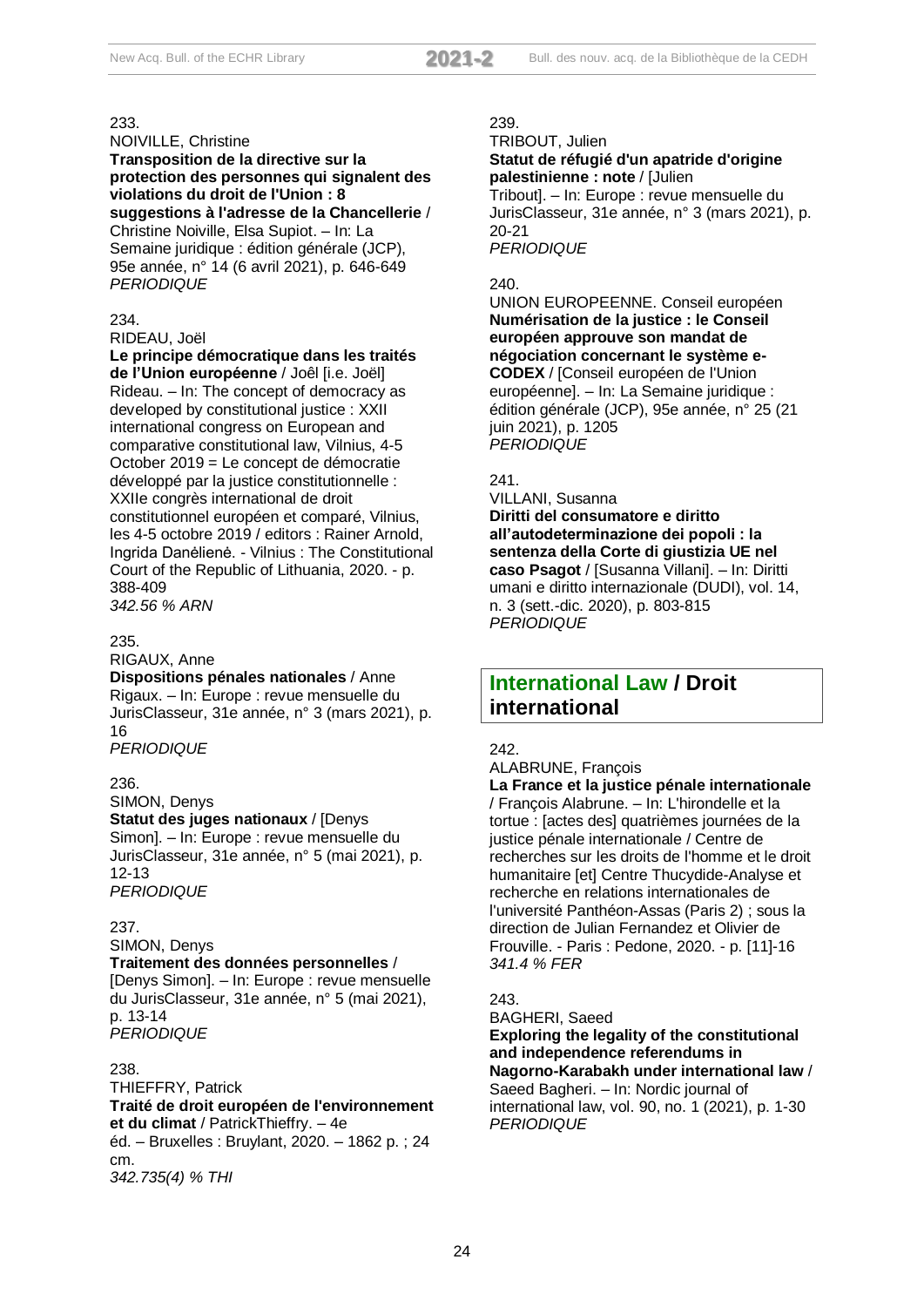#### BAGHERI, Saeed

**Theoretical and empirical reflections about the use of children in armed conflicts : a case study of the Afghan refugee children recruited by the IRGC in the Syrian civil war** / Saeed Bagheri. – In: European yearbook on human rights, vol. 2020, p. 419-445 *342.7 % col./EYHR*

#### 245.

BARBER, Rebecca

#### **An exploration of the General Assembly's troubled relationship with unilateral sanctions** / Rebecca

Barber. – In: International and comparative law quarterly, vol. 70, pt. 2 (Apr. 2021), p. 343-378 *PERIODIQUE*

#### 246.

CLOONEY, Amal

**The right to a fair trial in international law** / Amal Clooney and Philippa Webb ; editorial assistants : Vera Padberg ... [et al.]. – Oxford : Oxford University Press, 2020. – cxx, 931 p. ; 26 cm. *341.645*

#### 247.

DRISCH, Jeremy **Compétence pénale italienne et interception de passeurs de migrants lors d'opérations internationales en haute mer** / Jeremy Drisch. – In: Extraterritorialités et droit international : colloque d'Angers (SFDI) [actes du 53e colloque de la Société française pour le droit international qui s'est tenu à Angers les 23-24 mai 2019] / Société française pour le droit international (SFDI) ; sous la direction de Alina Miron et Bérangère Taxil. - Paris : Pedone, 2020. - p. [275]-292 *341.01 % COL./SFDI*

#### $248$

HARRIS, Callista

#### **Incidental determinations in proceedings**

**under compromissory clauses** / Callista Harris. – In: International and comparative law quarterly, vol. 70, pt. 2 (Apr. 2021), p. 417-447 *PERIODIQUE*

#### 249.

HECTOR, Pascal

**Nichteinmischung heute : Wandel des Konzepts der Nichteinmischung in innere Angelegenheiten im Licht von Individualschutz, Globalisierung und nur teilweiser Verrechtlichung der internationalen Beziehungen** / Pascal Hector. – In: Zeitschrift für europarechtliche

Studien (ZEuS), Jahrg. 24, H. 1 (2021), p. 207- 220 *PERIODIQUE*

#### 250.

MÉGRET, Frédéric **International criminal justice, legal pluralism, and the margin of appreciation : lessons from the European Convention on Human Rights** / Frédéric

Mégret. – In: Harvard human rights journal, vol. 33 (spring 2020), p. [57]-119 *PERIODIQUE*

251.

ORFORD, Anne

#### **Pensée critique et pratique du droit**

**international** / Anne Orford ; introduction de Martti Koskenniemi ; [traduction Inès El Hayek et Anne Gilles]. – Paris : Pedone, 2020. – 412 p. ; 24 cm. *341.01 % ORF*

252.

PITEA, Cesare

**L'obbligo di sbarcare i naufraghi in un luogo sicuro : prove di dialogo tra diritto penale e diritto internazionale a margine del caso Sea Watch** / Cesare Pitea e Stefano Zirulia. – In: Diritti umani e diritto internazionale (DUDI), vol. 14, n. 3 (sett.-dic. 2020), p. 659- 687

*PERIODIQUE*

253.

SALVIOLI, Fabián

#### **La justice transitionnelle aujourd'hui** /

Fabián Salvioli. – In: L'hirondelle et la tortue : [actes des] quatrièmes journées de la justice pénale internationale / Centre de recherches sur les droits de l'homme et le droit humanitaire [et] Centre Thucydide-Analyse et recherche en relations internationales de l'université Panthéon-Assas (Paris 2) ; sous la direction de Julian Fernandez et Olivier de Frouville. - Paris : Pedone, 2020. - p. [109]-113 *341.4 % FER*

#### 254.

SCHACK, Marc

**Resisting clarity : Scandinavian ambiguity in the "unable or unwilling" debate** / Marc Schack. – In: Nordic journal of international law, vol. 90, no. 1 (2021), p. 31-59 *PERIODIQUE*

255.

SEATZU, Francesco

**La règle de l'interdiction du recours à la famine comme méthode de guerre : sommes-nous face à une nouvelle règle du**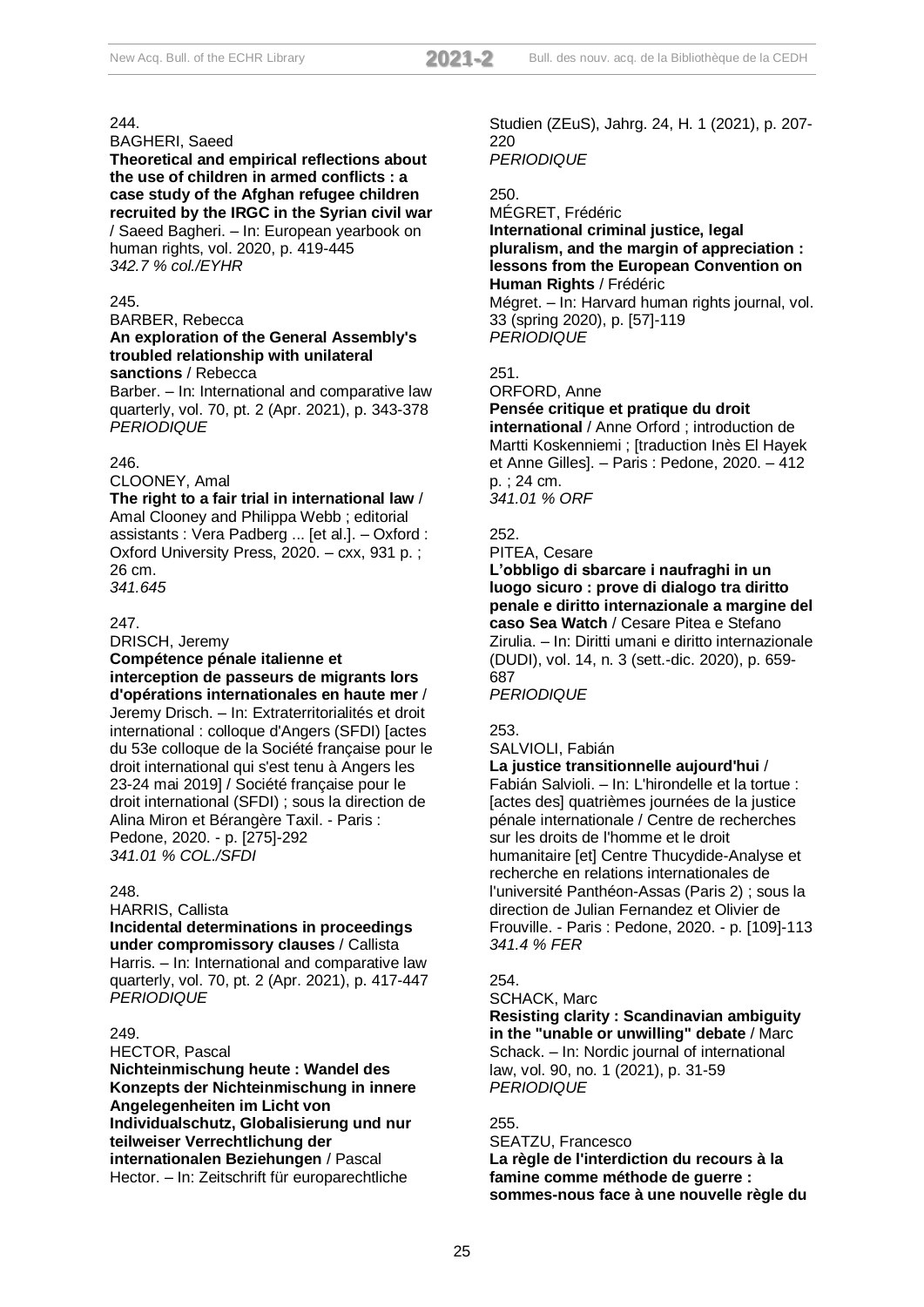**droit international général ?** / Francesco Seatzu. – In: Journal du droit international - Clunet, 148e année, n° 1 (janv.-févr.-mars 2021), p. [89]-108 *PERIODIQUE*

#### 256.

SHI, Xinxiang

**Diplomatic immunity ratione materiae and crimes in international law** / Xinxiang Shi. – In: Nordic journal of international law, vol. 90, no. 2 (2021), p. 228-252 *PERIODIQUE*

#### 257.

SOCIETE FRANÇAISE POUR LE DROIT INTERNATIONAL (SFDI)

**Extraterritorialités et droit international : colloque d'Angers (SFDI) [actes du 53e colloque de la Société française pour le droit international qui s'est tenu à Angers les 23-24 mai 2019]** / Société française pour le droit international (SFDI) ; sous la direction de Alina Miron et Bérangère Taxil. – Paris : Pedone, 2020. – 360 p. ; 24cm. *341.01 % COL./SFDI*

#### 258.

STAHN, Carsten **Le droit des immunités en droit international pénal : vers le meilleur des mondes ?** / Carsten Stahn. – In: L'hirondelle et la tortue : [actes des] quatrièmes journées de la justice pénale internationale / Centre de recherches sur les droits de l'homme et le droit humanitaire [et] Centre Thucydide-Analyse et recherche en relations internationales de l'université Panthéon-Assas (Paris 2) ; sous la direction de Julian Fernandez et Olivier de Frouville. - Paris : Pedone, 2020. - p. [63]-78 *341.4 % FER*

#### 259.

SUR, Serge

#### **Le traité international, entre bouquet d'actes unilatéraux et fait juridique**

**international** / Serge Sur. – In: Revue générale de droit international public, t. 125, n° 1 (2021), p. [13]-23 *PERIODIQUE*

#### 260.

TANAKA, Yoshifumi

**Obligation to conduct an environmental impact assessment (EIA) in international adjudication : interaction between law and time** / Yoshifumi Tanaka. – In: Nordic journal of international law, vol. 90, no. 1 (2021), p. 86- 121 *PERIODIQUE*

#### 261.

TORRES CAZORLA, María Isabel (ed.) **Bioderecho internacional y universalización : el papel de las organizaciones y los tribunales internacionales = International biolaw and universality : the role of international organizations and international courts** / María Isabel Torres Cazorla (coordinadora) ; Andrés Bautista-Hernáez ... [et al.]. – Valencia : Tirant lo Blanch, 2020. – 154 p. ; 21 cm. *342.725.2 % TOR*

#### 262.

TORRES, Felix E.

**Revisiting the Chorzów Factory standard of reparation : its relevance in contemporary international law and practice** / Felix E. Torres. – In: Nordic journal of international law, vol. 90, no. 2 (2021), p. 190-227 *PERIODIQUE*

#### 263.

UNIVERSITE PANTHEON-ASSAS (PARIS II). Centre de recherches sur les droits de l'homme et le droit humanitaire **L'hirondelle et la tortue : [actes des] quatrièmes journées de la justice pénale internationale** / Centre de recherches sur les droits de l'homme et le droit humanitaire [et] Centre Thucydide-Analyse et recherche en relations internationales de l'université Panthéon-Assas (Paris 2) ; sous la direction de Julian Fernandez et Olivier de Frouville. – Paris : Pedone, 2020. – 142 p. ; 24 cm.

*341.4 % FER*

## **International Courts / Cours internationales**

#### 264.

BERNAD ESTEBAN, Pilar **La vida, la integridad personal y la desaparición de personas en los sistemas europeo y americano de Derechos** 

**Humanos** / Pilar Bernad Esteban. – Zaragoza : Instituación Fernando el Católico, Diputación de Zaragoza, 2020. – 316 p. ; 24 cm. *342.7:06OEAC % BER*

#### 265.

BRADLEY, Kieran **Appointment and dis-appointment at the CJEU. Part I, The FV/Simpson litigation** / Kieran Bradley. – In: The law and practice of international courts and tribunals : a practitioners' journal, vol. 20, no. 1 (2021), p. 150-165 *PERIODIQUE*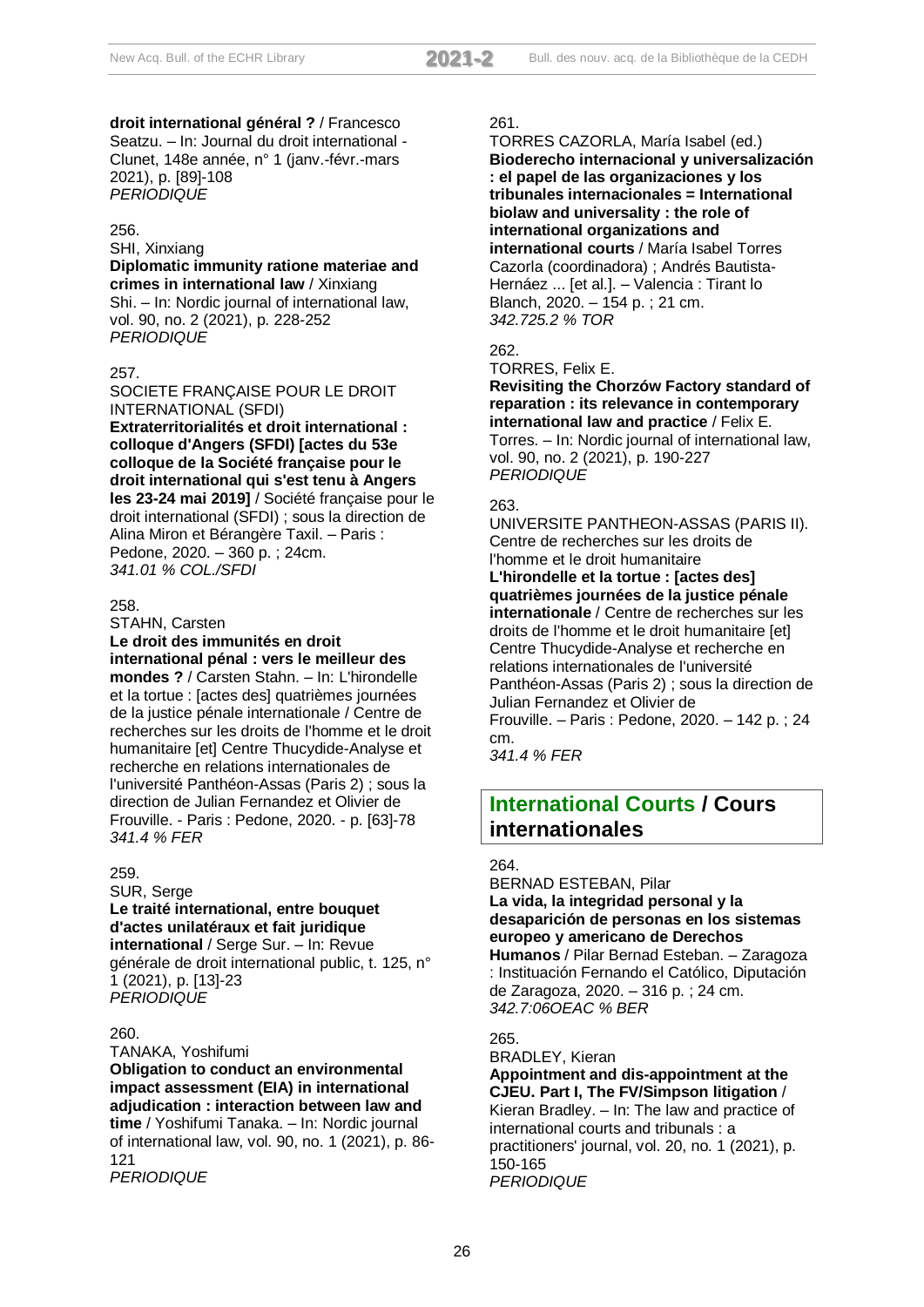DUBUISSON, François **La Cour pénale internationale et la Palestine : une décision hors du commun** / par François Dubuisson et Ghislain Poissonnier. – In: Recueil Dalloz, 197e année, n° 12 (1er avril 2021), p. 642-643 *PERIODIQUE*

#### 267.

HUBRECHT, Joël

#### **Qui poursuivre ? : Les tribunaux hybrides à l'heure des choix stratégiques** / Joël

Hubrecht. – In: L'hirondelle et la tortue : [actes des] quatrièmes journées de la justice pénale internationale / Centre de recherches sur les droits de l'homme et le droit humanitaire [et] Centre Thucydide-Analyse et recherche en relations internationales de l'université Panthéon-Assas (Paris 2) ; sous la direction de Julian Fernandez et Olivier de Frouville. - Paris : Pedone, 2020. - p. [95]-107 *341.4 % FER*

#### 268.

JOHN, Anna

#### **Inarticulate and unconscious : nonjusticiability before the International Court**

**of Justice** / Anna John. – In: The law and practice of international courts and tribunals : a practitioners' journal, vol. 20, no. 1 (2021), p. 77-118 *PERIODIQUE*

#### 269.

KILLEAN, Rachel

**From ecocide to eco-sensitivity : "greening" reparations at the International Criminal Court** / Rachel Killean. – In: The international journal of human rights, vol. 25, no. 2 (2021), p. 323-347 *PERIODIQUE*

#### 270.

LANDO, Massimo

#### **Jurisdictional challenges and institutional novelties : procedural developments in law of the sea dispute settlement in 2020** /

Massimo Lando, Nilüfer Oral. – In: The law and practice of international courts and tribunals : a practitioners' journal, vol. 20, no. 1 (2021), p. 191-221 *PERIODIQUE*

#### 271.

LEMEY, Marie

**Incidental proceedings before the International Court of Justice : the fine line between "litigation strategy" and "abuse of process"** / Marie Lemey. – In: The law and practice of international courts and tribunals : a practitioners' journal, vol. 20, no. 1 (2021), p. 5-29 *PERIODIQUE*

#### 272.

#### LENAERTS, Koen **Les méthodes d'interprétation de la Cour de justice de l'Union européenne** / Koen Lenaerts et José A. Gutiérrez-Fons ; [préface de Fabrice Picod]. – Bruxelles : Bruylant, 2020. – 210 p. ; 24 cm. *341.645(4)CJ % LEN*

#### 273.

LONGOBARDO, Marco

**States' mouthpieces or independent practitioners ? : The role of counsel before the ICJ from the perspective of the legal value of their oral pleadings** / Marco Longobardo. – In: The law and practice of international courts and tribunals : a practitioners' journal, vol. 20, no. 1 (2021), p. 54-76 *PERIODIQUE*

#### 274.

MAUÉS, Antonio Moreira **Judicial dialogue between national courts and the Inter-American Court of Human Rights : a comparative study of Argentina, Brazil, Colombia and Mexico** / Antonio Moreira Maués ... [et al.]. – In: Human rights law review, vol. 21, no. 1 (2021), p. 108-131 *PERIODIQUE*

#### 275.

MOLLENGARDEN, Zachary **The monetary gold principle : back to basics** / by Zachary Mollengarden and Noam Zamir. – In: American journal of international law, vol. 115, no. 1 (Jan. 2021), p. 41-77 *PERIODIQUE*

#### 276.

NERGELIUS, Joakim

**The relationship between national constitutional courts and the EU Court of Justice : a matter of growing importance in times of a "rule of law battle"** / Joakim Nergelius. – In: The concept of democracy as developed by constitutional justice : XXII international congress on European and comparative constitutional law, Vilnius, 4-5 October 2019 = Le concept de démocratie développé par la justice constitutionnelle : XXIIe congrès international de droit constitutionnel européen et comparé, Vilnius, les 4-5 octobre 2019 / editors : Rainer Arnold, Ingrida Danėlienė. - Vilnius : The Constitutional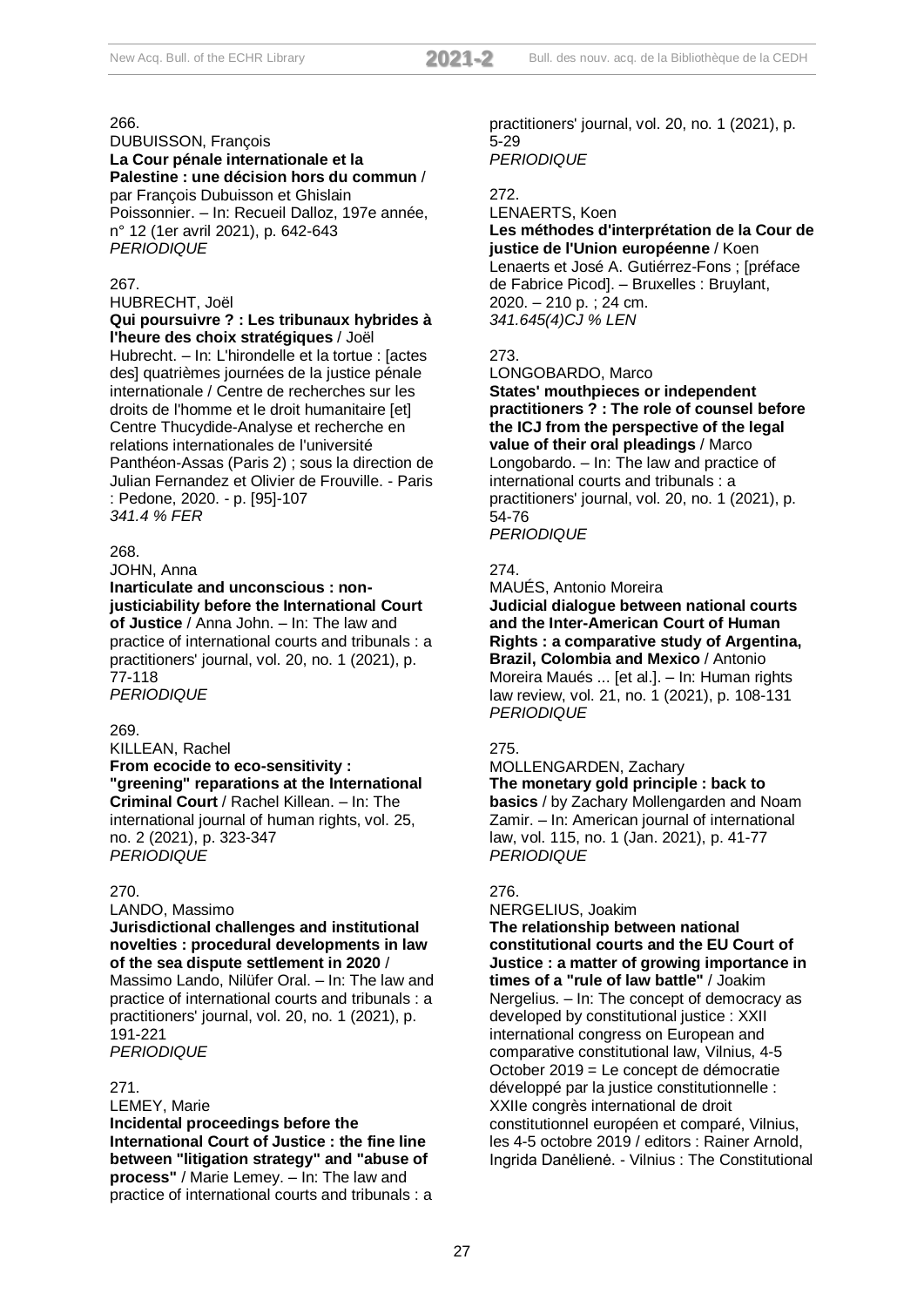Court of the Republic of Lithuania, 2020. - p. 316-341 *342.56 % ARN*

#### 277.

#### POISSONNIER, Ghislain **Compétence de la Cour internationale de justice dans l'affaire Iran c. Etats-Unis sur le nucléaire** / Ghislain

Poissonnier. – In: Recueil Dalloz, 197e année, n° 10 (18 mars 2021), p. 568 *PERIODIQUE*

#### 278.

SANZ-CABALLERO, Susana **Towards a uniform and informed interpretation of the best interests of the child by the judiciary : inter-American and European jurisprudence** / Susana Sanz-Caballero. – In: The international journal of children's rights, vol. 29, no. 1 (2021), p. 54-77 *PERIODIQUE*

#### 279.

#### STEINITZ, Maya

**The case for an International Court of Civil Justice** / Maya Steinitz. – Cambridge ... [et al.] : Cambridge University Press, 2019. – xiv, 241 p. ; 24 cm. *341.645 % STE*

#### 280.

SUEDI, Yusra

## **Man, land and sea : local populations in territorial and maritime disputes before the International Court of Justice** / Yusra

Suedi. – In: The law and practice of international courts and tribunals : a practitioners' journal, vol. 20, no. 1 (2021), p. 30-53 *PERIODIQUE*

## 281. TATHAM, Allan F. **Reappointment to international courts and**

**the case of the EFTA Court** / Allan F. Tatham. – In: The law and practice of international courts and tribunals : a practitioners' journal, vol. 20, no. 1 (2021), p. 119-149 *PERIODIQUE*

#### 282.

TODA CASTÁN, Daniel **"The respondent state shall—" : international human rights courts increasing their influence on the execution of their own judgments : study of the indications addressed by international human rights courts to respondent states concerning the execution of their** 

**judgments from the perspective of direct applicability** / Daniel Toda Castán. – Sevilla : Global law press - Editorial derecho global, 2021. – 700 p. ; 25 cm. *341.645 % TOD*

## 283.

WULFF, Carsten M. **The question of jurisdiction : the impact of ultra vires decisions on the ECJ's normative power and potential effects for the field of data protection** / Carsten M. Wulff. – In: East European yearbook on human rights, vol. 3 (2020), p. 40-60 *342.7 % col./EAS*

## **International Organisations / Organisations internationales**

284.

#### BORLINI, Leonardo

**Unies et les entités non étatiques** / Leonardo Borlini et Robert Kolb. – In: Revue générale de droit international public, t. 125, n° 1 (2021), p. [25]-47 *PERIODIQUE*

285.

#### BOTRUGNO, Lorenzo

#### **L'évolution du statut juridique de la Mission Permanente du Saint-Siège auprès du Conseil de l'Europe** / Lorenzo

Botrugno. – In: Bâtir ensemble l'Europe : cinquante ans du Saint-Siège au Conseil de l'Europe / sous la direction de Marc Feix. - Paris : Les Editions du Cerf, 2021. - p. [59]-82 *341.1(4):06CE % FEI*

#### 286.

#### BRUNNER, Manuel **Der Nachweis von Verletzungen der Menschenrechte durch Satellitenbilder : dargestellt am Beispiel des Praxis von Untersuchungskommissionen des Menschenrechtsrates der Vereinten Nationen** / Manuel Brunner. – In: Menschenrechtsmagazin : Informationen, Meinungen, Analysen (MRM), Jahrg. 26, H. 1 (2021), p. 42-54

287.

#### CALLEWAERT, Johan

*PERIODIQUE*

**No case to answer for the European Public Prosecutor under the European Convention on Human Rights ? : Considerations on Convention liability for actions of the European Public Prosecutor's Office** / Johan Callewaert. – In: Europe des droits &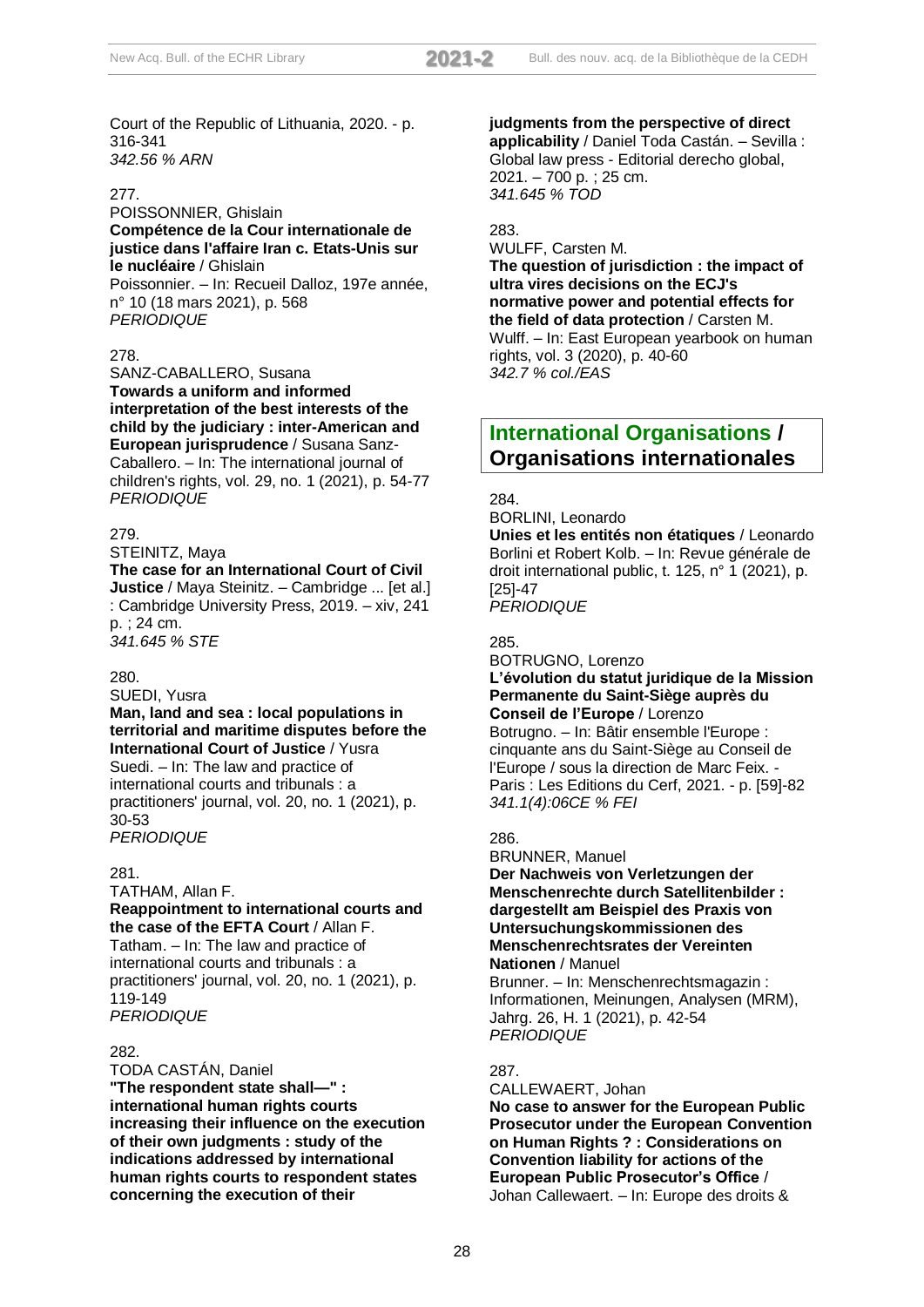[et] libertés = Europe of rights & [and] liberties, n° 3 (mars 2021), p. [20]-35 *PERIODIQUE*

#### 288.

DECAUX, Emmanuel **La décision du Comité pour l'élimination de la discrimination raciale relative à sa compétence adoptée le 12 décembre 2019 au regard de la communication interétatique déposée par l'État de Palestine contre Israël** / par Emmanuel Decaux. – In: Revue trimestrielle des droits de l'homme, 32e année, n° 126 (1er avril 2021), p. [429]-446 *PERIODIQUE*

#### 289.

FEIX, Marc (ed.)

**Bâtir ensemble l'Europe : cinquante ans du Saint-Siège au Conseil de l'Europe** / sous la direction de Marc Feix. – Paris : Les Editions du Cerf, 2021. – 339 p. : ill. ; 23 cm. *341.1(4):06CE % FEI*

#### 290.

GARDAPKHADZE, Katarzyna **On international organisations and responsible leadership : a snake eating its own tail : opinion** / Katarzyna Gardapkhadze. – In: European yearbook on human rights, vol. 2020, p. 17-40 *342.7 % col./EYHR*

#### $201$

HAMANN, Andrea **Living without the WTO Appellate Body : procedural developments in international trade dispute settlement** / Andrea Hamann. – In: The law and practice of international courts and tribunals : a practitioners' journal, vol. 20, no. 1 (2021), p. 166-190

*PERIODIQUE*

#### 292.

McNEILLY, Kathryn **The temporal ontology of the Human Rights Council's universal periodic review** / Kathryn McNeilly. – In: Human rights law review, vol. 21, no. 1 (2021), p. 1-21 *PERIODIQUE*

#### 293.

PERRONE, Giulia **Scienza e diritti economici, sociali e culturali : il Commento generale n. 25 del Comitato dei diritti economici, sociali e culturali** / [Giulia Perrone]. – In: Diritti umani e diritto internazionale (DUDI), vol. 14, n. 3 (sett. dic. 2020), p. 786-795 *PERIODIQUE*

#### 294.

VAN DEN MEERSSCHE, Dimitri **A legal black hole in the cosmos of virtue : the politics of human rights critique against the World Bank** / Dimitri Van den Meerssche. – In: Human rights law review, vol.

21, no. 1 (2021), p. 80-107 *PERIODIQUE*

## **National legislation and caselaw / Jurisprudence et législation nationales**

#### 295.

AUSTRIA. Oberster Gerichtshof **Entscheidungen des österreichischen Obersten Gerichtshofes in Strafsachen : Jahrgang 2018 : Amtlich veröffentlicht**. – Wien : Verlag Österreich, 2021. – 355 p. ; 23 cm. *340.14(436) % col./EOGS*

#### 296.

AUSTRIA. Oberster Gerichtshof **Entscheidungen des österreichischen Obersten Gerichtshofes in Zivilsachen : Jahrgang 2019, H. 2 : Amtlich veröffentlicht**. – Wien : Verlag Österreich, 2021. – 430 p. ; 23 cm. *340.14(436) % col./EOGZ*

#### 297.

BELGIUM MOREAU, Thierry **Eléments de droit pénal** / Thierry Moreau, Damien Vandermeersch. – 2019 ed. – Bruxelles : La Charte, 2019. – xi, 506 p. ; 24 cm. *343.2(493) % MOR*

298. BELGIUM BEERNAERT, Marie-Aude **Introduction à la procédure pénale** / Marie-Aude Beernaert ... [et al.]. – 8e éd., 2021. – Bruxelles : La Charte, 2021. – xvi, 456 p. ; 24 cm. *343.1(493) % BEE*

299. BELGIUM **Revue de jurisprudence de Liège, Mons et Bruxelles. Année 133, no. 25 (25 juin**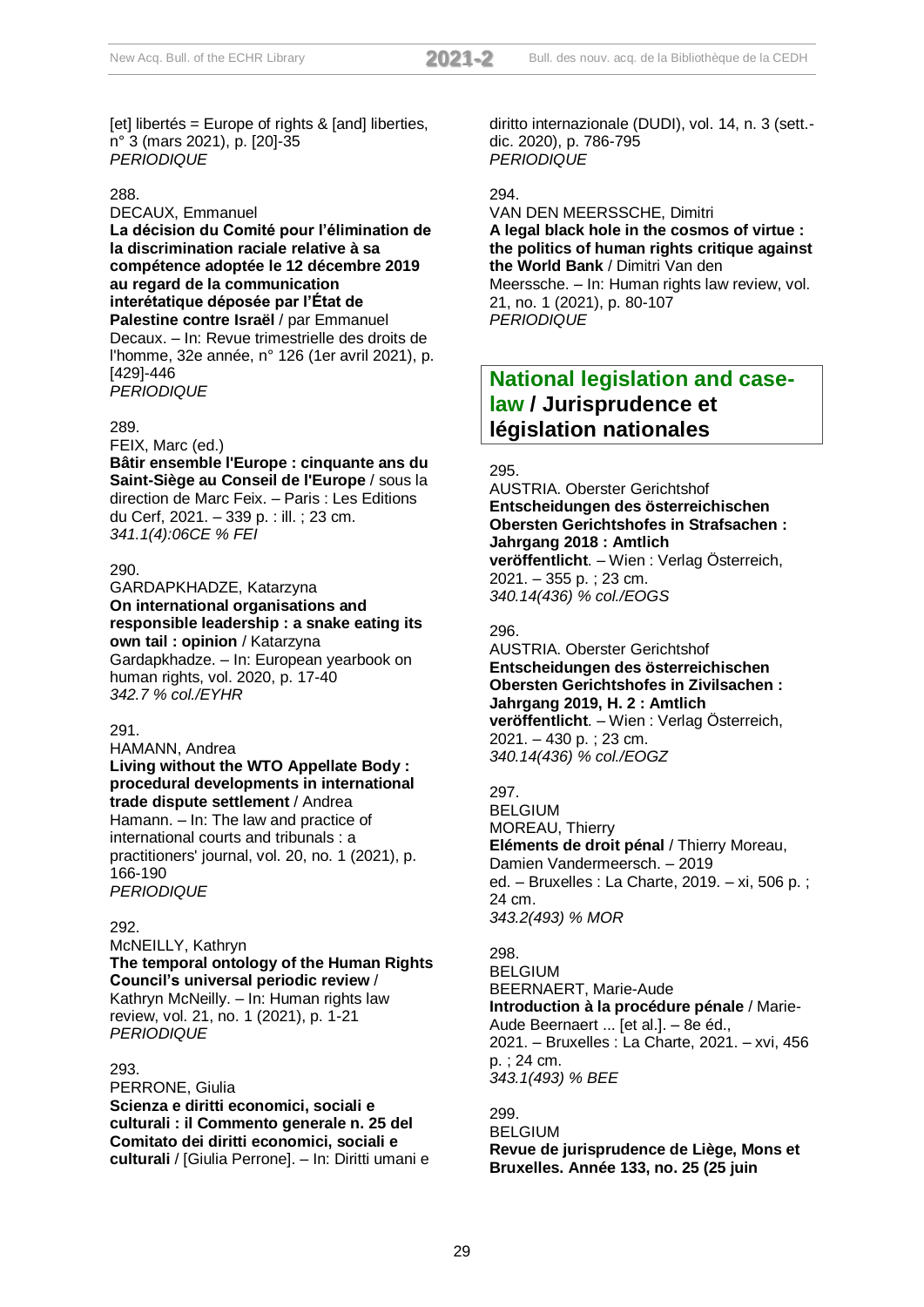**2021)**. – Bruxelles : Larcier, 2021. – 48 p. ; 24 cm. *340.14(493) % col./RJL*

#### 300.

BOSNIA-HERZEGOVINA **Domaca i strana sudska praksa : strucni i informativni casopis za sudsku, upravnu i privredno-prekrsajnu praksu. Vol. 18, no. 87 (jan./febr./mart 2021)**. – Sarajevo : Privredna stampa, 2021. – 352 p. ; 24 cm. *340.14(497.15) % col./DOM*

#### 301.

FRANCE RENOUX, Thierry Serge (ed.)

**Code constitutionnel 2021** / édition réalisée sous la direction de Thierry S. Renoux, Michel de Villiers, Xavier Magnon ; commentée par Valérie Bernaud ... [et al.]. – 10e éd. / mise à jour au 20 septembre 2020. – Paris : LexisNexis, 2020. – xxx, 2150 p.; 19 cm. *342.4(44) % COD*

#### 302.

GERMANY. Bundesverfassungsgericht **Entscheidungen des** 

#### **Bundesverfassungsgerichts. Bd. 155 (2021)** / hrsg. von den Mitgliedern des

Bundesverfassungsgerichts. – Tübingen : Mohr, 2021. – 437 p. ; 23 cm. *340.14(43) % col./EBVG*

#### 303.

#### LATVIA. Augstaka tiesa **Latvijas Republikas Augstakas tiesas Senata spriedumi un lemumi 2020** / Latvijas Republikas Augstaka tiesa. – Riga : Latvijas Vestnesis, 2021. – xxi, A121, C108, K114 ; 22 cm. *340.14(474.3) % col./LAT*

#### 304.

LUXEMBOURG POULIQUEN, Thierry **Code anti-blanchiment et financement du terrorisme 2019** / Thierry Pouliquen. – Windhof : Larcier Luxembourg,

[2019]. – xii, 620 p. ; 21 cm. *343.341(435.9) % POU*

#### 305.

LUXEMBOURG PUTZ, Jean-Luc **Cybercriminalité : criminalité informatique en droit luxembourgeois** / Jean-Luc Putz. – Windhof : Larcier Luxembourg, 2019. – 658 p. ; 24 cm. *343.34(435.9) % PUT*

306.

LUXEMBOURG HILGER, Françoise **Droit de la famille 2020 : à jour au 1er août 2020** / Françoise Hilger. – Windhof : Larcier Luxembourg, [2020]. – xi, 560 p. ; 21 cm. *347.6(435.9) % HIL*

#### 307.

**LUXEMBOURG** PUTZ, Jean-Luc **Recueil de jurisprudence pénale, 2020. Tome 1, Droit pénal** / Jean-Luc Putz. – Windhof : Larcier Luxembourg, [2020]. – viii, 1099 p. ; 30 cm. *340.14(435.9) % PUT*

#### 308.

LUXEMBOURG PUTZ, Jean-Luc **Recueil de jurisprudence pénale, 2020. Tome 2, Procédure pénale** / Jean-Luc Putz. – Windhof : Larcier Luxembourg,  $[2020]$ . – vii, 687 p.; 30 cm. *340.14(435.9) % PUT*

#### 309.

**NETHERLANDS** CLEIREN, C.P.M. (ed.) **Strafrecht : de tekst van het Wetboek van Strafrecht en enkele aanverwante wetten voorzien van commentaar** / onder redactie van C.P.M. Cleiren, J.H. Crijns, M.J.M. Verpalen ; redactiesecretariaat J.P. Cnossen, M.J. Dubelaar. – 13e dr.. – Deventer : Wolters Kluwer Nederland B.V., 2020. – xxvii, 3243 p. ; 19 cm. *343.2(492) % CLE*

#### 310.

SPAIN. Ministerio de Justicia **Anuario de derecho civil. Vol 74, no. 1 (enero/marzo 2021)** / Ministerio de Justicia. – Madrid : Minsiterio de Justicia, 2021. – 347 p. ; 24 cm. *347(46) % ANU*

#### 311.

UNITED KINGDOM ORMEROD, David (ed.) **Blackstone's criminal practice 2021** / general editors, David Ormerod, David Perry ; founding editor, Peter Murphy ; contributors, Paramjit Ahluwalia ... [et al.]. – 30th ed. – Oxford : Oxford University Press, 2020. – cclxxiv, 3441 p. ; 26 cm. *343.2(42) % ORM*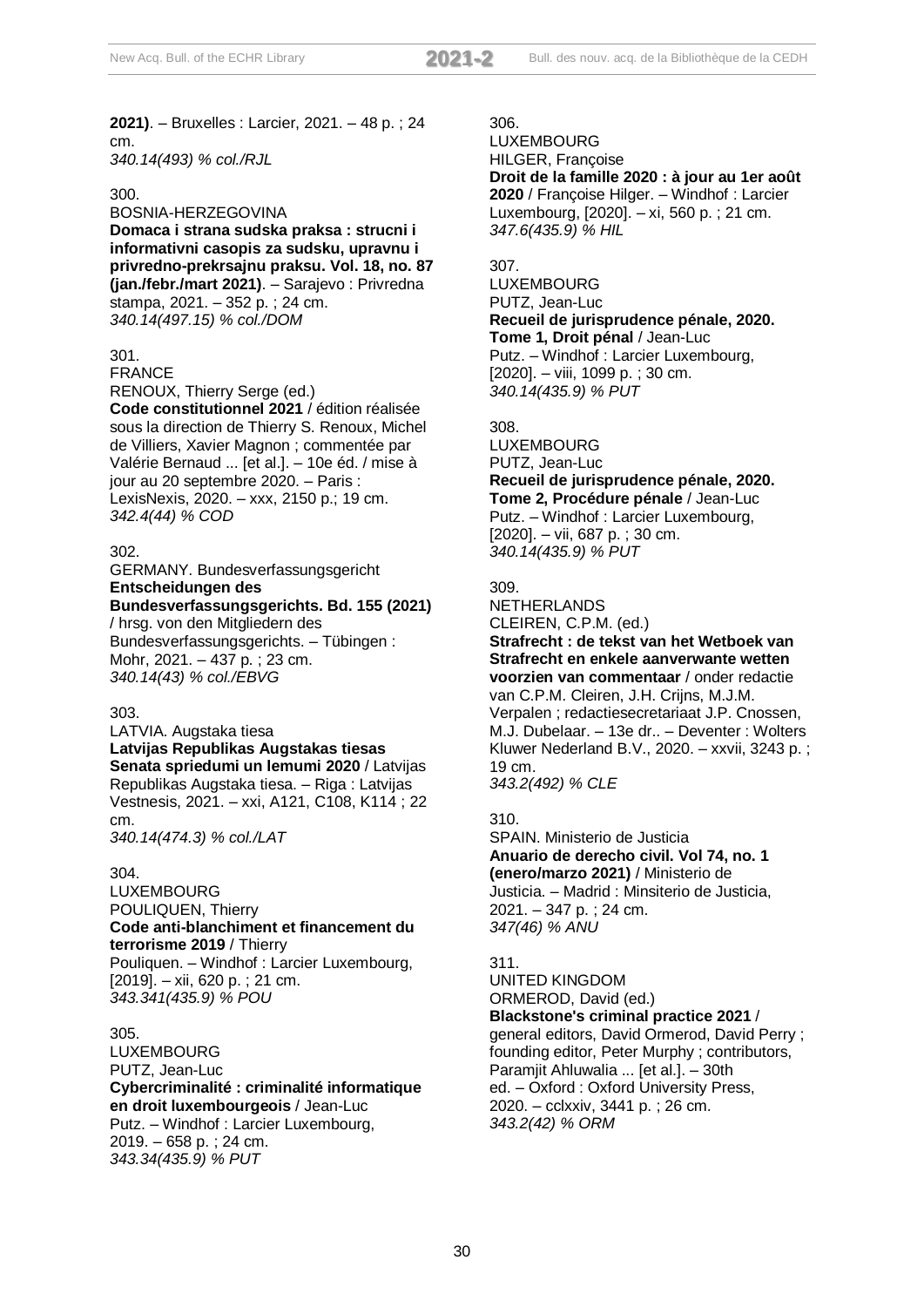UNIVERSITY OF CAMBRIDGE. Lauterpacht Research Centre for International Law LAUTERPACHT, E. (ed.) **International law reports. Vol. 192 (2021)**. – Cambridge : Cambridge University Press, 2021. – 718 p. ; 23 cm. *341.64 % col./INT*

## **Miscellaneous / Divers**

#### 313.

CARUANA GALIZIA, Daphne **A mission to inform : Daphne Caruana Galizia speaks out : the last recorded interview with Daphne Caruana Galizia, 6 October 2017 : abridged version** / editors Marilyn Clark, William Horsley. – Strasbourg : Council of Europe, 2020. – 31 p. ; 24 cm. *342.732(4) % CLA*

#### 314.

MEDDA-WINDISCHER, Roberta **European civic integration and common values : the experience of a board game** / Roberta Medda-Windischer and Andrea Carlà. – In: Peace human rights governance (PHRG), vol. 5, issue 1 (Mar. 2021), p. [9]-39 *PERIODIQUE*

#### 315.

O'CONNOR, Patrick **Helmuth von Moltke and the rule of law** / Patrick O'Connor. – In: European human rights law review, issue 1 (2021), p. 1-17 *PERIODIQUE*

#### 316.

VIEBACH, Julia (ed.) **Beyond evidence : the use of archives in transitional justice : special issue [collection of articles]** / guest editors : Julia Viebach, Dagmar Hovestädt and Ulrike Lühe. – In: The international journal of human rights, vol. 25, no. 3 (2021), p. 381-549 *PERIODIQUE*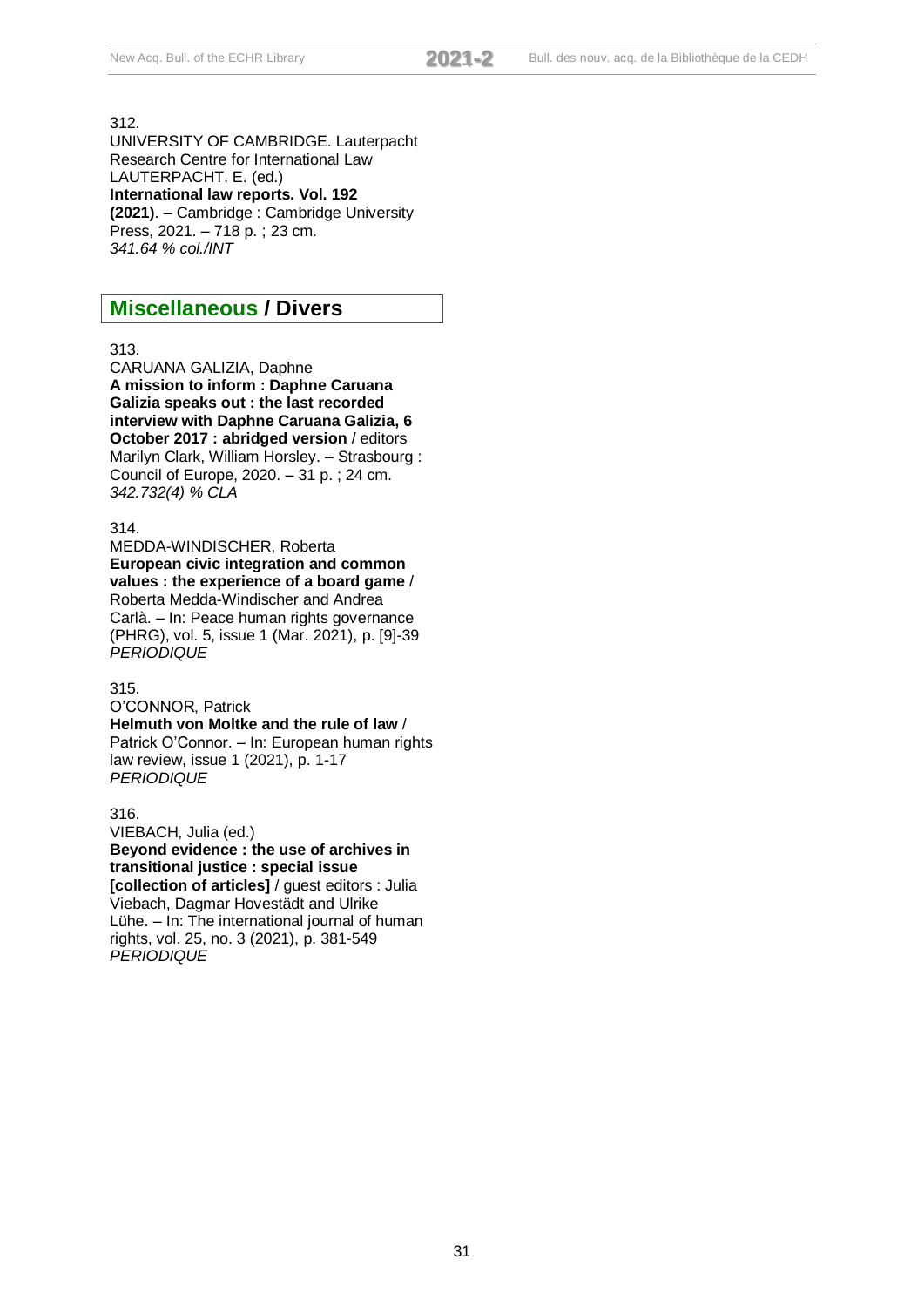**NAME INDEX / INDEX DES NOMS**

(Names are linked to a numbered reference / Les noms sont liés à la référence numérotée)

## **A**

| <b>ACCONCIAMESSA.</b>          |  |
|--------------------------------|--|
| Lorenzo 14                     |  |
| <b>ADAMSON, Bruce73</b>        |  |
| AFROUKH, Mustapha. 74, 168     |  |
| ALABRUNE, François242          |  |
| ALIYEV, Amir Ibrahim 75        |  |
| ALLEMEERSCH, Benoît 37         |  |
| ANCHEITA, Alejandra 132        |  |
| ANTONOV, Mikhail  199          |  |
| ARNOLD, Rainer200              |  |
| ASSO, Bernard201               |  |
| <b>AUSTRIA. Oberster</b>       |  |
| Gerichtshof  295, 296          |  |
| <b>AYDIN RZAYEVA, Gulnaz75</b> |  |
|                                |  |

## **B**

| BAGHERI, Saeed  243, 244      |  |
|-------------------------------|--|
| BANTEKAS, Ilias 76            |  |
| BARBER, Rebecca 245           |  |
| <b>BAUTISTA-HERNÁEZ,</b>      |  |
| Andrés261                     |  |
| BECKETT, Angharad E 136       |  |
| BEERNAERT,                    |  |
| Marie-Aude298                 |  |
| BELGIUM297, 298, 299          |  |
| <b>BERNABEI, Giulia246</b>    |  |
| <b>BERNAD ESTEBAN,</b>        |  |
| Pilar 264                     |  |
| BHIMRAJ, M77                  |  |
| BIEHL, Simon  1               |  |
| <b>BLASI CASAGRAN,</b>        |  |
| Cristina221                   |  |
| BÖHM, Otto 78                 |  |
| BORLINI, Leonardo 284         |  |
| BOSNIA-HERZEGOVINA300         |  |
| BOTRUGNO, Lorenzo285          |  |
| BRACKEN, Lydia79              |  |
| <b>BRADLEY, Curtis A. 202</b> |  |
| <b>BRADLEY, Kieran265</b>     |  |
| <b>BRANKO, Lubarda  15</b>    |  |
| BREITLER, Christian222        |  |
| BRIBOSIA, Emmanuelle80        |  |
| <b>BROBERG, Morten223</b>     |  |
| BRODEALĂ, Elena 89            |  |
| <b>BRUNNER, Manuel 286</b>    |  |
| <b>BUISSON, Jacques203</b>    |  |
| <b>BUONCOMPAGNI,</b>          |  |
| R <sub>1</sub><br>Giacomo     |  |

**Giacomo.........................***81*

#### **C**

| CALLEWAERT, Johan287    |  |
|-------------------------|--|
| CARLÀ, Andrea 314       |  |
| CARLETTI, Cristiana 82  |  |
| CARLI, Eugenio83        |  |
| CARNEIRO, Giovana  181  |  |
| <b>CARUANA GALIZIA.</b> |  |
| Daphne313               |  |

| <b>CHAINAIS, Cécile  208</b>      |
|-----------------------------------|
| CHANDLER, Andrea  84              |
| CHANEY, Paul  85                  |
| CHERVIATSOVA, Alina 86            |
| CILIBERTO, Giulia  16             |
| CIMINO, Francesca 87              |
| CINAR, Özgür Heval  17, 88        |
| CIUTĂ, Carmen 18                  |
| CLARK, Marilyn  89                |
| CLARK, Marilyn  313               |
| CLEIREN, C.P.M 309                |
| CLIQUENNOIS, Gaëtan 90            |
| CLOONEY, Amal 246                 |
| CNOSSEN, J.P.  309                |
| <b>COGHLAN, Niall 224</b>         |
| COLLETTE-BASECQZ,                 |
| Nathalie  298                     |
| <b>CONSEIL DE L'EUROPE 91</b>     |
| <b>CONSEIL DE L'EUROPE.</b>       |
| Comité des Ministres  19          |
| <b>CONSEIL DE L'EUROPE.</b>       |
| Direction générale des            |
| droits de l'homme et Etat         |
| de droit  19                      |
| <b>COUNCIL OF EUROPE.</b>         |
| <b>Committee of Ministers, 20</b> |
| <b>COUNCIL OF EUROPE.</b>         |
| Directorate General of            |
| Human Rights and Rule of          |
| Law 20                            |
| COWELL, Frederick 92              |
| CRIJNS, J.H.  309                 |
| CRIPPA, Elena 93                  |
| CZINE, Ágnes  2, 3                |

#### **D**

| DANĖLIENĖ, Ingrida  200  |
|--------------------------|
| DAVIS, David R 162       |
| DE FALCO, Rossella 94    |
| DECAUX, Emmanuel  288    |
| DELICATI, Simone 131     |
| <b>DELICOSTOPOULOS,</b>  |
| Constantin S 208         |
| <b>DELICOSTOPOULOS,</b>  |
| Ioannis S 208            |
| DETRAZ, Stéphane 95      |
| DIKER VANBERG, Aysem. 96 |
| DOUCHY-OUDOT, Mélina 208 |
| DOURNEAU-JOSETTE,        |
| Pascal 21                |
| DOZSA, Kata 97           |
| DRAGO, Guillaume 204     |
| DRISCH, Jeremy 247       |
| DUBELAAR, M.J.  309      |
| DUBUISSON, François  266 |
|                          |
|                          |
|                          |

#### **E**

**ELGERUD, Lucia M.M.K.....** *98* **ELSERAFY, J. Shadi..........** *99* **ENGEL, Norbert Paul....***22***,** *23* **ESTERLING, Shea............** *100*

## **F**

| FALSTRØM, Kimmie 171       |
|----------------------------|
| FANNI, Simona  261         |
| FASSELT, Ursula 101        |
| FAVREAU, Bertrand 205      |
| FEIX, Marc 289             |
| FERIA-TINTA, Monica 24     |
| FERNÁNDEZ DE               |
| <b>CASADEVANTE</b>         |
| MAYORDOMO, Pablo  206      |
| FERNANDEZ, Julian  263     |
| FERRAND, Frédérique 208    |
| FIALA-BUTORA, János 25     |
| FINKELSTEIN, Adi  161      |
| FLEURY GRAFF, Thibaut. 102 |
| FORSBERG, Lisa 26          |
| FORTIN, Katharine M.A 103  |
| FOURNOUX, Louis de 104     |
| FRANCE 301                 |
| FRICERO, Natalie27, 28     |
| FROUVILLE, Olivier de  263 |

## **G**

| GALANI, Sofia29, 30                    |  |
|----------------------------------------|--|
|                                        |  |
| GALI, Hakim 105                        |  |
| GANTY, Sarah 106                       |  |
| GARAHAN, Sabina 71                     |  |
| GARCÍA ELENA, Fátima  107              |  |
| <b>GARDAPKHADZE,</b>                   |  |
| Katarzyna 290                          |  |
| GAZIN, Fabienne 225                    |  |
| GERBIG, Stephan  108                   |  |
| <b>GERMANY.</b>                        |  |
| <b>Bundesverfassungs-</b>              |  |
| aericht 302                            |  |
| GIACOPELLI, Muriel  109                |  |
| GILIKER, Paula  207                    |  |
| GILMORE, Joanna  110                   |  |
| GIUFFRÉ, Mariagiulia  111              |  |
| GLAS LIZE  4                           |  |
| GLUŠAC, Luka <i>112</i>                |  |
| GOEKE, Henning  113                    |  |
| GONZALEZ, Gérard  31                   |  |
| GOTTARDO, Raenette  114                |  |
| <b>GRABENWARTER,</b>                   |  |
| Christoph 5                            |  |
| GRAHAM, Lewis  32                      |  |
| GREENWOOD, C.J 312                     |  |
| GREWE, Constance 226                   |  |
| GUILLAIN, Christine  298               |  |
| GUINCHARD, Serge 208                   |  |
| <b>GUTIÉRREZ-FONS,</b><br>José A.  272 |  |
|                                        |  |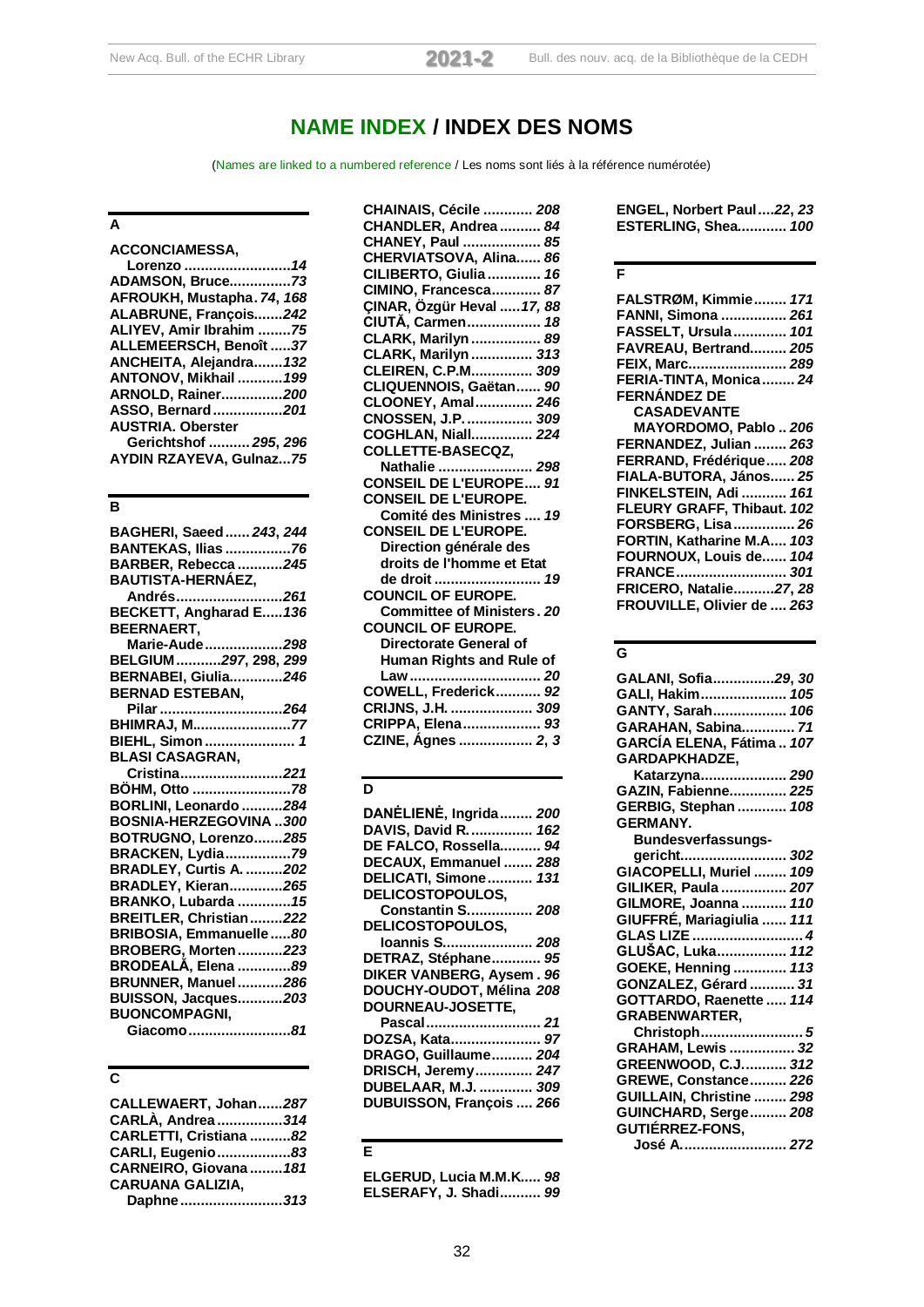## **H**

| HADJIGEORGIOU, Nasia209      |
|------------------------------|
| HAMANN, Andrea291            |
| HARDEL, Anne-Violaine 115    |
| HARMEL, Chloé116             |
| HARRIS, Callista248          |
| HÄUSLER, Katharina 117       |
| HECTOR, Pascal249            |
| HEGER, Alexander  123        |
| <b>HEILER, Johannes  133</b> |
| HELFER, Laurence R118        |
| <b>HELM, Rebecca K119</b>    |
| HENDERSON-DEKORT,            |
| Emmie  120                   |
| HERMET, Alexandre33          |
| HERMIDA DEL LLANO,           |
| Cristina 121                 |
| HERRENBERG, Tom  122         |
| HILGER, Françoise306         |
| HOCHMANN, Thomas210          |
| HOFFMAN, Benjamin  132       |
| <b>HOFMANN, Rainer 123</b>   |
| HORSLEY, William 89          |
| HORSLEY, William 313         |
| HOVESTÄDT, Dagmar 316        |
| HUBRECHT, Joël267            |
| HUMBLE, Kristian 124         |
|                              |

## **I**

| <b>IBRAHIMOVA, Aytakin</b> |  |
|----------------------------|--|
| Nazim75                    |  |
| <b>IDOT, Laurence227</b>   |  |

## **J**

| <b>JACKSON, Will  110</b> |  |
|---------------------------|--|
| JACOBS, Francis G. 10     |  |
| JACOBSEN, Anette Faye34   |  |
| JAIN, Meetali 132         |  |
| JEHL, Joseph  125, 126    |  |
| JOHN, Anna268             |  |
| JONES, Kate 127           |  |

## **K**

## **L**

| LACHIÈZE, Christophe 228   |
|----------------------------|
| ŁACKI, Paweł 7             |
| LAGARDE, Xavier 208        |
| LANDO, Massimo  270        |
| LANGENFELD, Christine. 135 |
| LATVIA. Augstaka tiesa 303 |
| LAUTERPACHT, E.  312       |
| LAWSON, Anna  136          |
| LAWSON, Rick 8             |
| LE BRIS, Catherine 137     |
| LEBRET, Audrey 138         |
| LEIBROCK, Gero  229        |
| LEMEY, Marie  271          |
| LEMMENS, Koen  37          |
| LEMMENS, Paul 37           |
| LENAERTS, Koen 272         |
| LENAIN, Emilie  139        |
| LENZERINI, Federico 140    |
| LEPOUTRE, Jules 38         |
| LEWIS, Katharina 246       |
| LIEFAARD, Ton 174          |
| LINGAAS, Carola  39        |
| LONGOBARDO, Marco 273      |
| LOVEN, Claire 40           |
| LÜHE, Ulrike  316          |
| LUI, Edward  141           |
| <b>LUXEMBOURG </b><br>304, |
| 305, 306, 307, 308         |
| LWOFF, Laurence 142        |

## **M**

| <b>MAGALHAES, Breno</b>                   |
|-------------------------------------------|
| Baía 274                                  |
| MAGNIER, Véronique  208                   |
| MAGNON, Xavier  301                       |
| MÄLKSOO, Lauri  211                       |
| MALLORY, Conall 41                        |
| MANNU, Daniela  87                        |
| <b>MANTELERO,</b>                         |
| Alessandro  212                           |
| MARCHESI, Antonio 213                     |
| MATSOPOULOU, Haritini 230                 |
| <b>MAUBERNARD,</b>                        |
| Christophe 231                            |
| MAUÉS, Antonio Moreira. 274               |
| MAVRONICOLA, Natasa 9                     |
| McNAMARA, Donna 158                       |
| McNEILLY, Kathryn  292                    |
| <b>MEDARD INGHILTERRA,</b>                |
| Robin  80                                 |
| <b>MEDDA-WINDISCHER,</b>                  |
| Roberta 314                               |
| MÉGRET, Frédéric  250                     |
| <b>MERCKX, Evelyn  42</b>                 |
| MERTENS, Thomas  143                      |
| MILANO, Laure  43, 44, 45                 |
| MILIOS, Georgios  144                     |
| MILOSEVIC, Tijana  182                    |
| MINSSEN, Timo  138                        |
| MIRON, Alina  257                         |
| <b>MOLLENGARDEN,</b>                      |
| Zachary 275                               |
| MONK, Helen  110<br>MONTANINI, Cécile 145 |
|                                           |

| <b>MOREAU, Thierry  297</b> |  |
|-----------------------------|--|
| MOUCHETTE, Julien 146       |  |
| MOWBRAY, Jacqueline  147    |  |
| <b>MOYSE, François 214</b>  |  |
| <b>MUIR, Elise 232</b>      |  |
| <b>MÜLLER, Rudolf  215</b>  |  |
| <b>MURDIE, Amanda  162</b>  |  |
| MURPHY, Peter 311           |  |
|                             |  |

## **N**

| <b>NADAUD, Séverine  148</b> |  |
|------------------------------|--|
| NASSAR, Paulo André 274      |  |
| NASU, Hitoshi 119            |  |
| NAZARENO, Patricio  216      |  |
| NDIOR, Valère 149            |  |
| NEDERLANDT, Olivia  298      |  |
| NERGELIUS, Joakim 276        |  |
| NETHERLANDS  309             |  |
| NEUMAN, Gerald L.  150       |  |
| NÍ GHRÁINNE, Bríd 151        |  |
| <b>NIKOLAEVNA</b>            |  |
| AVERYANOVA,                  |  |
| Natalia 152                  |  |
| NIKOLAEVNA KOMKOVA,          |  |
| Galina  152                  |  |
| NINO, Michele  153           |  |
| NIOCHE, Marie 154            |  |
| NOIVILLE, Christine 233      |  |
| NOWAK, Manfred 155, 156      |  |
|                              |  |

## **O**

| O'CONNOR, Patrick 315       |  |
|-----------------------------|--|
| O'MAHONY, Conor  79         |  |
| O'SULLIVAN, Charles  158    |  |
| O'SULLIVAN, Maureen 159     |  |
| O'CONNELL, Jamie 157        |  |
| O'CONNELL, Rory  46         |  |
| OETTE, Lutz 160             |  |
| OLAFSSON, Kjartan 182       |  |
| OLIVEIRA, Caio César de 181 |  |
| OPPENHEIMER, A.G.  312      |  |
| ORAL, Nilüfer 270           |  |
| ORFORD, Anne 251            |  |
| ORMEROD, David 311          |  |
| ORR, Zvika 161              |  |
| OVEY, Clare  10             |  |
|                             |  |

#### **P**

| PARK, Baekkwan 162<br>PARMENTIER, Stephan  37<br>PASHUK, Taras 217<br>PASSARINI, Federica 218<br>PASTRE-BELDA, Béatrice 47,<br>48, 49<br>PATEL, Samarth  246<br>PAVLOVA, Pavlina 163<br>PAVLOVICH ANISIMOV,<br>Aleksey 152<br>PAVONE, Ilja Richard .50, 261<br>PERELMAN, Jeremy  132<br>PEREZ, Sophie  164 | PABEL, Katharina 5<br>PADVERG, Vera 246 |  |
|------------------------------------------------------------------------------------------------------------------------------------------------------------------------------------------------------------------------------------------------------------------------------------------------------------|-----------------------------------------|--|
|                                                                                                                                                                                                                                                                                                            |                                         |  |
|                                                                                                                                                                                                                                                                                                            |                                         |  |
|                                                                                                                                                                                                                                                                                                            |                                         |  |
|                                                                                                                                                                                                                                                                                                            |                                         |  |
|                                                                                                                                                                                                                                                                                                            |                                         |  |
|                                                                                                                                                                                                                                                                                                            |                                         |  |
|                                                                                                                                                                                                                                                                                                            |                                         |  |
|                                                                                                                                                                                                                                                                                                            |                                         |  |
|                                                                                                                                                                                                                                                                                                            |                                         |  |
|                                                                                                                                                                                                                                                                                                            |                                         |  |
|                                                                                                                                                                                                                                                                                                            |                                         |  |
|                                                                                                                                                                                                                                                                                                            |                                         |  |
|                                                                                                                                                                                                                                                                                                            |                                         |  |